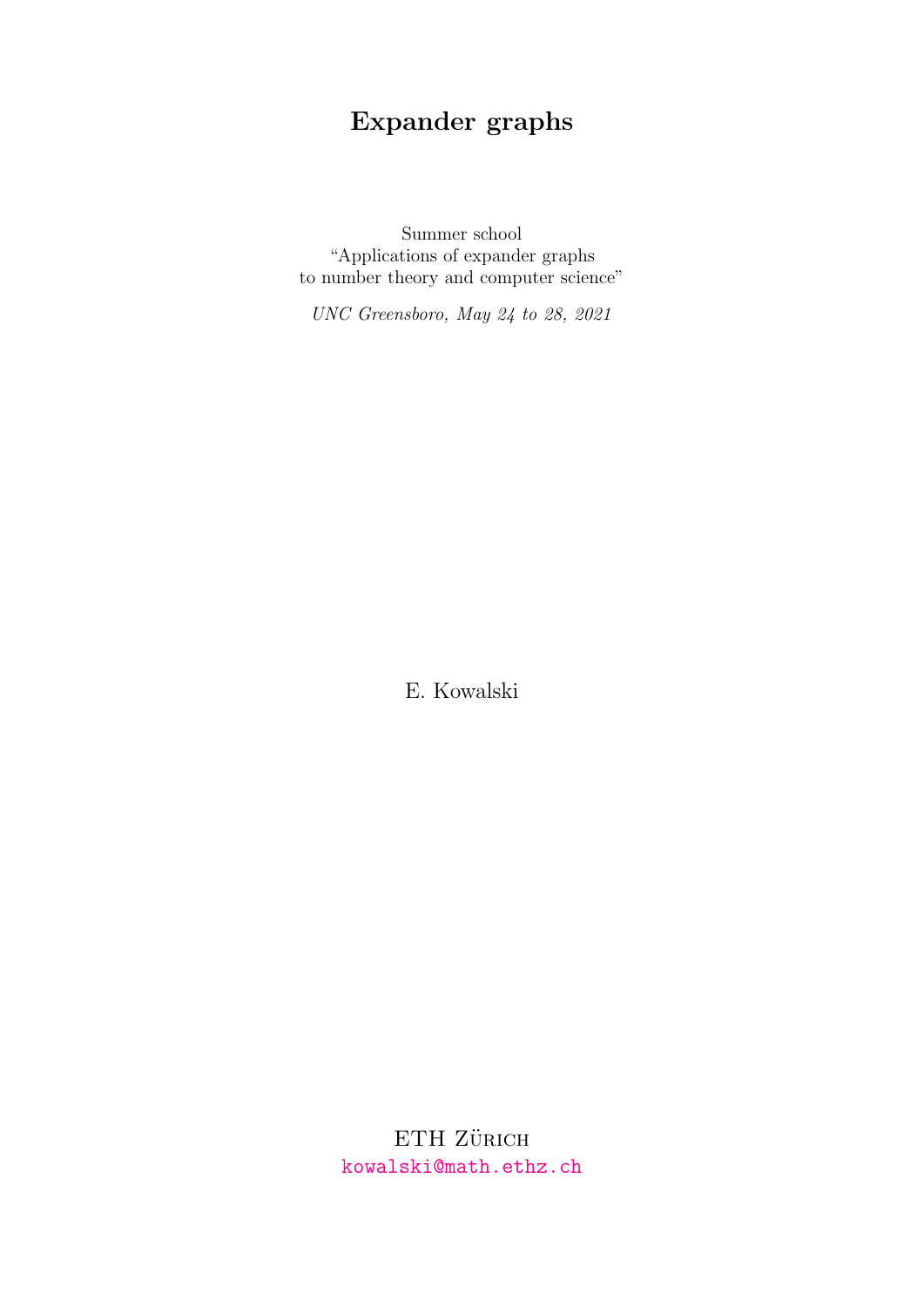# **CONTENTS**

| Lecture 1: combinatorial definition             | $\overline{2}$ |
|-------------------------------------------------|----------------|
| 1.1. Graphs                                     | $\overline{2}$ |
| Distance and diameter<br>1.2.                   | 8              |
| 1.3.<br>Cayley graphs                           | 9              |
| Expansion<br>1.4.                               | 12             |
| <b>Exercises</b><br>1.5.                        | 18             |
| Lecture 2: spectral definition                  | 21             |
| The Markov operator<br>2.1.                     | 21             |
| 2.2.<br>The Markov operator and expansion       | 25             |
| The expander mixing lemma<br><b>2.3.</b>        | 31             |
| 2.4.<br>The discrete Laplace operator           | 32             |
| Expansion of Cayley graphs<br>2.5.              | 33             |
| 2.6.<br>Equidistribution for Cayley graphs      | 34             |
| <b>Exercises</b><br>2.7.                        | 36             |
| Lecture 3: expanders exist                      | 39             |
| Probabilistic existence of expanders<br>3.1.    | 39             |
| Ramanujan graphs<br><b>3.2.</b>                 | 39             |
| Cayley graphs of finite linear groups<br>3.3.   | 41             |
| 3.4.<br>Property $(T)$                          | 43             |
| <b>Exercises</b><br>3.5.                        | 45             |
| Lecture 4: some applications of expander graphs | 48             |
| References                                      | 49             |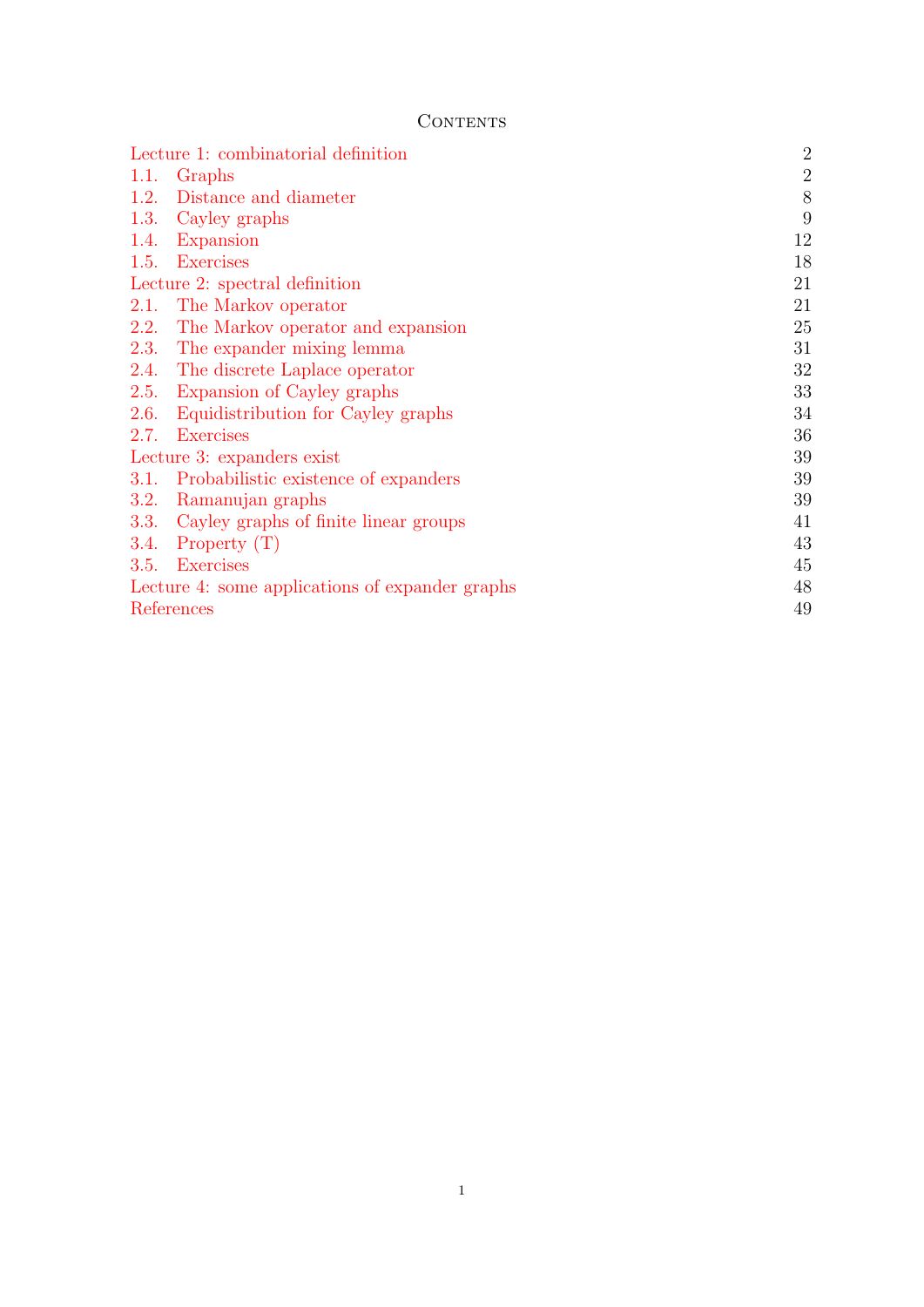#### <span id="page-2-0"></span>Lecture 1: combinatorial definition

In this first lecture, we define graphs, and explain the key concepts that are most relevant in the theory of expander graphs (especially the metric on graphs). Then we provide some examples before defining expander graphs.

<span id="page-2-1"></span>1.1. Graphs. We consider graphs of a certain specific type: unoriented graphs, where loops based at a vertex and multiple edges are permitted. There is more than one way to do it, so one should see the following definition as specifying a specific "encoding" of the intuitive notion that we want to use, and not as the only way to define graphs.

<span id="page-2-2"></span>**Definition 1.1** (Graph). A graph  $\Gamma$  is given by a triple  $(V, E, ep)$  where V and E are arbitrary sets, called respectively the set of vertices of  $\Gamma$  and the set of edges of  $\Gamma$ , and

$$
ep: E \longrightarrow V^{(2)}
$$

is an arbitrary map, called the *endpoint map*, where  $V^{(2)}$  denotes the set of subsets  $e \subset V$ of cardinality either 1 or 2.

If  $\alpha \in E$  is an edge of Γ, the elements of ep( $\alpha$ ) are called *extremities* of  $\alpha$ . If  $\alpha \neq \beta$ are distinct edges of Γ, they are called *adjacent* at a vertex  $x \in V$  if  $x \in \text{ep}(\alpha) \cap \text{ep}(\beta)$  is a common extremity.

Given a vertex  $x \in V$ , the number of edges  $\alpha$  such that x is an extremity, i.e., such that  $x \in \text{ep}(\alpha)$ , is called the *degree* or *valency* of x, denoted val(x). If the valency is the same, say equal to  $d \geq 0$ , at all vertices, the graph is called *regular*, or *d*-regular.

A graph is *finite* when both V and E are finite; it is *countable* if both V and E are countable.

Remark 1.2. (1) The intuition should be clear, as the terminology indicates: to express a graph (say, one drawn on paper) in this form, one takes as set of edges the "physical" ones, and one defines  $ep(\alpha)$  to be the set of extremities of such an edge. This allows *loops*, which are edges where  $ep(\alpha) = \{x\}$  is a singleton (the loop is then based at x, of course), as well as multiple edges with the same endpoints, say  $\alpha_1 \neq \alpha_2$  with  $ep(\alpha_1) = ep(\alpha_2) = \{x, y\}.$ 



Conversely, to "draw" a graph  $\Gamma$  coded as a triple  $(V, E, ep)$ , we can draw the points of V, then for each  $\alpha \in E$ , we look at  $ep(\alpha)$  and draw either (1) a loop from x to x if  $ep(\alpha) = \{x\}$  is a single element, or (2) an arc (without orientation) from x to y if  $ep(\alpha) = \{x, y\}$  with  $x \neq y$ .

For instance, consider the graph with  $V = \{a, b, c, d\}$ ,  $E = \{1, 2, 3, 4, 5, 6, 7\}$ , and

$$
ep(1) = \{a, b\}, \quad ep(2) = \{b, c\}, \quad ep(3) = \{c, d\}, \quad ep(4) = \{a, d\},
$$

$$
ep(5) = \{a, c\}, \quad ep(6) = \{b, d\}, \quad ep(7) = \{c, d\},
$$

and check that it can be represented as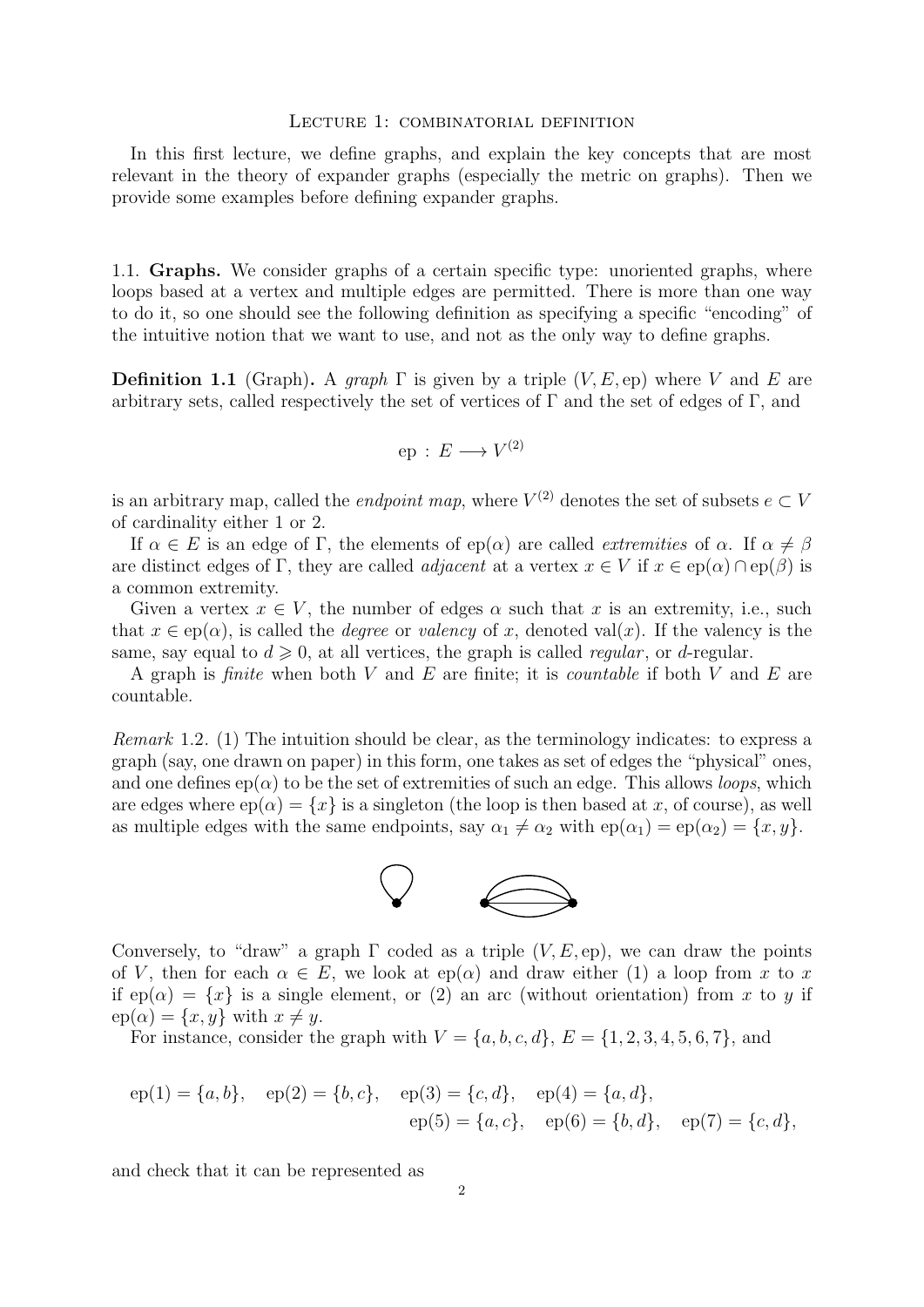

<span id="page-3-1"></span>As in this figure, it is not always possible to draw the edges without some overlap (graphs for which it is possible are called *planar*; see for instance  $[8, Ch. 10]$  for a discussion of properties and characterizations of planar graphs). However, for any finite graph, it is possible to "draw" it in  $\mathbb{R}^3$  without overlap. This should be fairly clear intuitively, and the reader should attempt to see what is involved in a rigorous proof. (Basically,  $\mathbb{R}^3$  minus a finite number of smooth compact curves, seen as images of maps  $\gamma : [0,1] \longrightarrow \mathbf{R}^3$ , is path-connected.)

(2) If  $\Gamma$  has no loops (which means that every set of endpoints ep( $\alpha$ ) contains two elements) and no multiple edges (so that  $ep$  is an injection of  $E$  into the set of subsets of order 2 in  $V$ ), the graph is called *simple*. In that case, the set of edges can also be identified with a subset  $R \subset V \times V$  such that  $(x, y) \in R$  if and only if  $(y, x) \in R$ (expressing the fact that edges are not oriented) and such that  $(x, x) \notin R$  for all  $x \in V$ (expressing the absence of loops). This is a more common way of "coding" simple graphs. We will sometimes omit mention of ep when considering a simple graph, viewing the edges as a set of subsets of V with two elements.

(3) We will also  $x \sim y$  to say that vertices x and y are joined by at least one edge.

(4) By convention, for a graph Γ, we write  $|\Gamma| = |V|$ : the "size" of Γ is identified with the number of vertices. We also sometimes write  $x \in \Gamma$  to mean  $x \in V$ .

In order to encode a finite graph, one can also use its *adjacency matrix*:

**Definition 1.3** (Adjacency matrix). Let  $\Gamma$  be a finite graph. The *adjacency matrix*  $A_{\Gamma} = (a(x, y))$  is the matrix with rows and columns indexed by  $V_{\Gamma}$  and with  $a(x, y)$  equal to the number of edges with extremities  $(x, y)$ , formally

$$
a(x, y) = |\{\alpha \in E_{\Gamma} \mid ep(\alpha) = \{x, y\}\}|.
$$

Note that the adjacency matrix is always symmetric (in the sense that  $a(x, y) =$  $a(y, x)$ , which reflects our use of *unoriented* edges. Conversely, given a symmetric matrix with non-negative integral entriers, one easily constructs a graph for which it is the adjacency matrix.

<span id="page-3-0"></span>Example 1.4. Here are some elementary examples of "coding" for various families of graphs using Definition [1.1.](#page-2-2) The examples will be used frequently to illustrate some basic concepts.

(1) [Cycle] Let  $m \geq 1$  be an integer. The *m*-cycle  $C_m$  is the graph with vertices  $V_m = \mathbf{Z}/m\mathbf{Z}$ , edges  $E_m = \mathbf{Z}/m\mathbf{Z}$ , and endpoint map given by

$$
ep(i) = \{i, i+1\}
$$

for  $i \in \mathbb{Z}/m\mathbb{Z}$ . In other words, except when  $m = 1$  (in which case the cycle is a single loop based at 0), there are two edges adjacent to any given  $i \in V_m$ : the edges coded by  $i - 1$ , and the one coded by i itself.

Here are the graphs for  $m = 1$ ,  $m = 2$  and  $m = 5$ :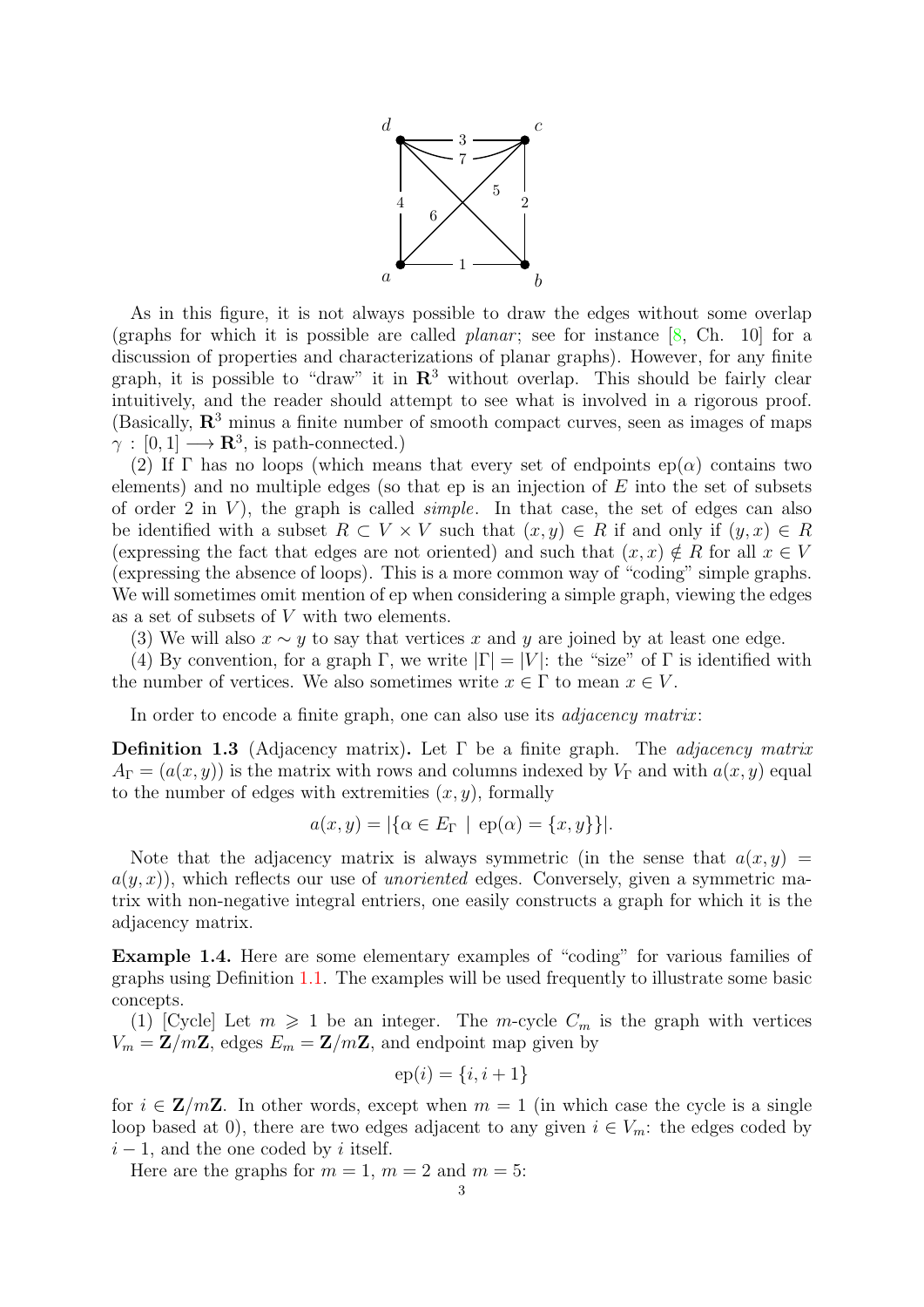

<span id="page-4-0"></span>(2) [Path] Let  $m \geq 0$  be an integer. The path of length m, denoted  $P_m$ , is the graph with vertex set  $V_m = \{0, \ldots, m\}$  and edge set  $E_m = \{1, \ldots, m\}$ , where  $ep(i) = \{i-1, i\}$ for  $1 \leq i \leq m$ . A path of length 0 is a graph with a single vertex and no edges. Here is the path of length 4:



We often say, somewhat abusively, that the vertices  $0$  and  $m$  are the *extremities* of the path.

(3) [Complete graph] Let again  $m \geq 1$  be an integer. The *complete graph*  $K_m$  with m vertices has also  $V_m = \{1, \ldots, m\}$  but now  $E_m = \{(x, y) \in V_m \mid x < y\}$ , with  $ep((x, y)) = \{x, y\}.$  In other words, each pair of distinct vertices is joined by (exactly) one edge. Here is the complete graph  $K_6$ :



All graphs in these first examples are simple graphs, *except* for the cycles  $C_1$  and  $C_2$ . Most of them are regular:  $C_1$  is 1-regular,  $C_m$  is 2-regular for  $m \geq 2$ ;  $P_0$  is 0-regular,  $P_1$ is 1-regular (but  $P_k$  is not regular for  $k \geq 2$ );  $K_m$  is  $(m-1)$ -regular for all  $m \geq 1$ .

(4) [A Cayley graph] Our last sequence of examples is less obvious, but it illustrates a very important type of graphs which will occur frequently later on, the Cayley graphs associated to finite groups.

Following Diaconis and Saloff-Coste [\[26\]](#page-49-2), we fix  $n \geq 3$  and take as vertex set  $V_n$  all the possible arrangements of a deck  $D_n$  of n cards (so there are n! elements in  $V_n$ ). Then we define  $G_n$  as the simple graph where the vertex set is  $V_n$  and the edges correspond to either exchanging the top two cards (connecting, say,  $(a, b, c, d) \in V_4$ , to  $(b, a, c, d)$ ), or bringing the bottom card to the top, or conversely (connecting, say  $(a, b, c, d) \in V_4$  to  $(d, a, b, c)$  – bottom to top – and  $(a, b, c, d)$  to  $(b, c, d, a)$  – top to bottom.)

Thus, by definition,  $G_n$  is a 3-regular graph for each  $n \geq 3$ , with n! vertices. Here is an illustration of  $G_3$ , with the deck  $D_3 = \{a, b, c\}$ , and in Figure [1.1](#page-5-0) one of  $G_4$ , with deck  $D_4 = \{a, b, c, d\}$  (it is by far the most complicated graph we will draw...).



As often in mathematics, once we have defined some types of "objects", it is important to discuss relations between them, which are encoded formally in certain "morphisms".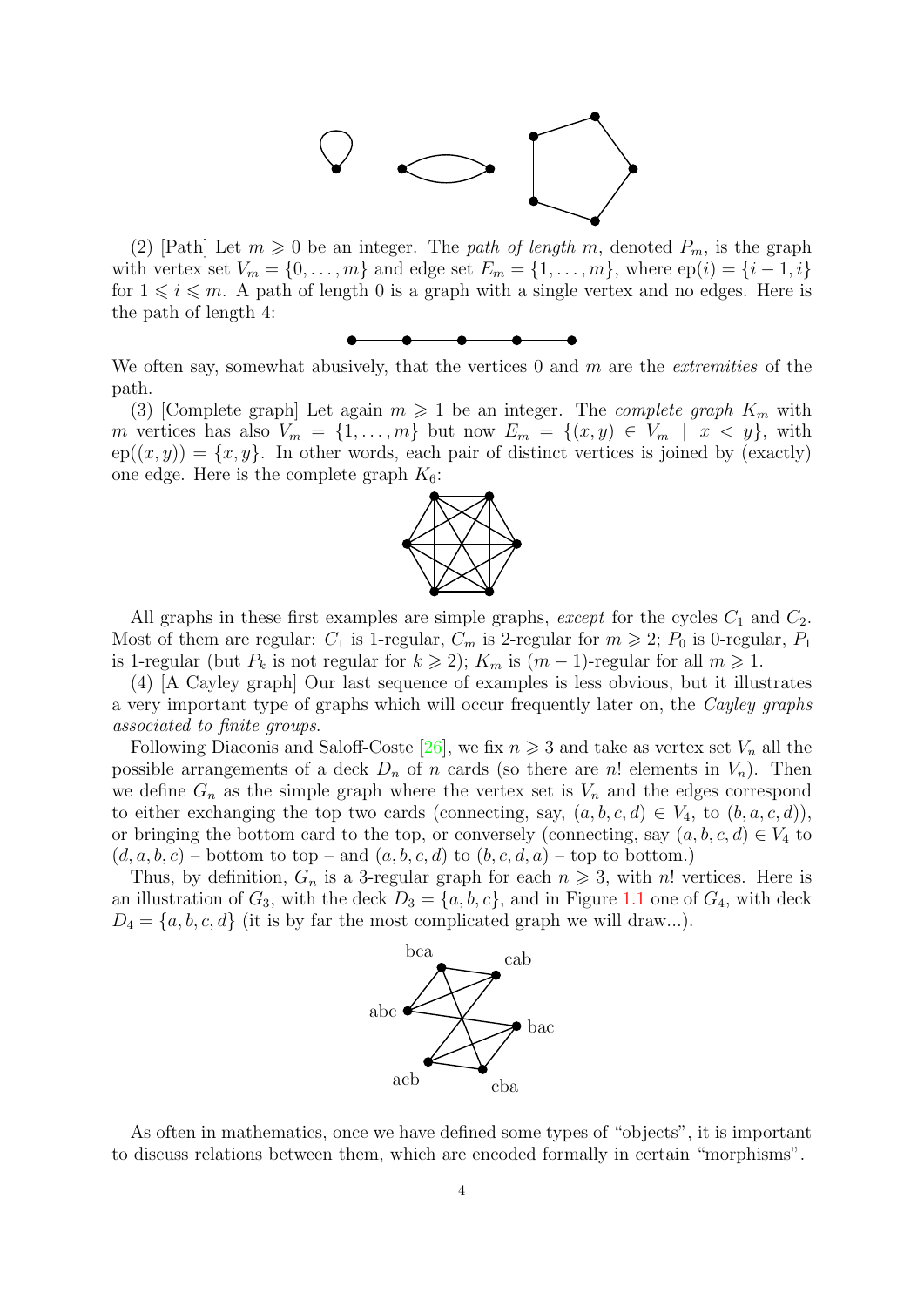<span id="page-5-0"></span>

**Definition 1.5** (Maps of graphs). Let  $\Gamma_1$  and  $\Gamma_2$  be graphs. A morphism, or graph map, from  $\Gamma_1$  to  $\Gamma_2$  is a pair  $(f, f_*)$  where

$$
f\,:\,V_{\Gamma_1}\longrightarrow V_{\Gamma_2}
$$

is a map between the vertex sets and

$$
f_*\,:\,E_{\Gamma_1}\longrightarrow E_{\Gamma_2}
$$

is a map between the edges, such that

$$
(1.1) \t\t\t ep(f_*(\alpha)) = f(ep(\alpha))
$$

for all  $\alpha \in E_{\Gamma_1}$ . In other words: an edge  $\alpha$  between x and y is sent to an edge  $f_*(\alpha)$  with extremities  $f(x)$  and  $f(y)$ . We most often simply write f for such a map, using  $f_*$  for the edge map.

If the graphs are simple, then the companion edge-map  $f_*$  is uniquely specified by f itself: in that case, whenever there is an edge  $e$  between  $x$  and  $y$ , it is unique, and there must also be an edge between  $f(x)$  and  $f(y)$ , which determines  $f_*(e)$ . However, in the presence of multiple edges, we must specify where each individual edge between  $x$  and  $y$ goes.

Let  $\Gamma$  be a graph. The *identity map*  $\Gamma \to \Gamma$  of  $\Gamma$  is the pair  $(\mathrm{Id}_V, \mathrm{Id}_E)$ , and is denoted Id<sub>Γ</sub>. For any graphs  $\Gamma_1$ ,  $\Gamma_2$ ,  $\Gamma_3$  and maps

$$
\Gamma_1 \stackrel{(f,f_*)}{\longrightarrow} \Gamma_2 \stackrel{(g,g_*)}{\longrightarrow} \Gamma_3,
$$

the *composite map* is defined by the pair  $(g \circ f, g_* \circ f_*)$ , and is simply denoted  $g \circ f$ . Then

$$
h \circ (g \circ f) = (h \circ g) \circ f
$$

for any three maps that can be composed, and if  $f : \Gamma_1 \longrightarrow \Gamma_2$ , we have

$$
f \circ \mathrm{Id}_{\Gamma_1} = f, \qquad \mathrm{Id}_{\Gamma_2} \circ f = f.
$$

More definitions:

**Definition 1.6** (Isomorphism, automorphism, embedding). (1) A graph map  $f : \Gamma_1 \rightarrow$  $\Gamma_2$  is an *isomorphism* with inverse g if and only if  $f \circ g = \text{Id}_{\Gamma_2}$  and  $g \circ f = \text{Id}_{\Gamma_1}$ . If  $Γ = Γ<sub>1</sub> = Γ<sub>2</sub>$ , then f is called an automorphism of Γ.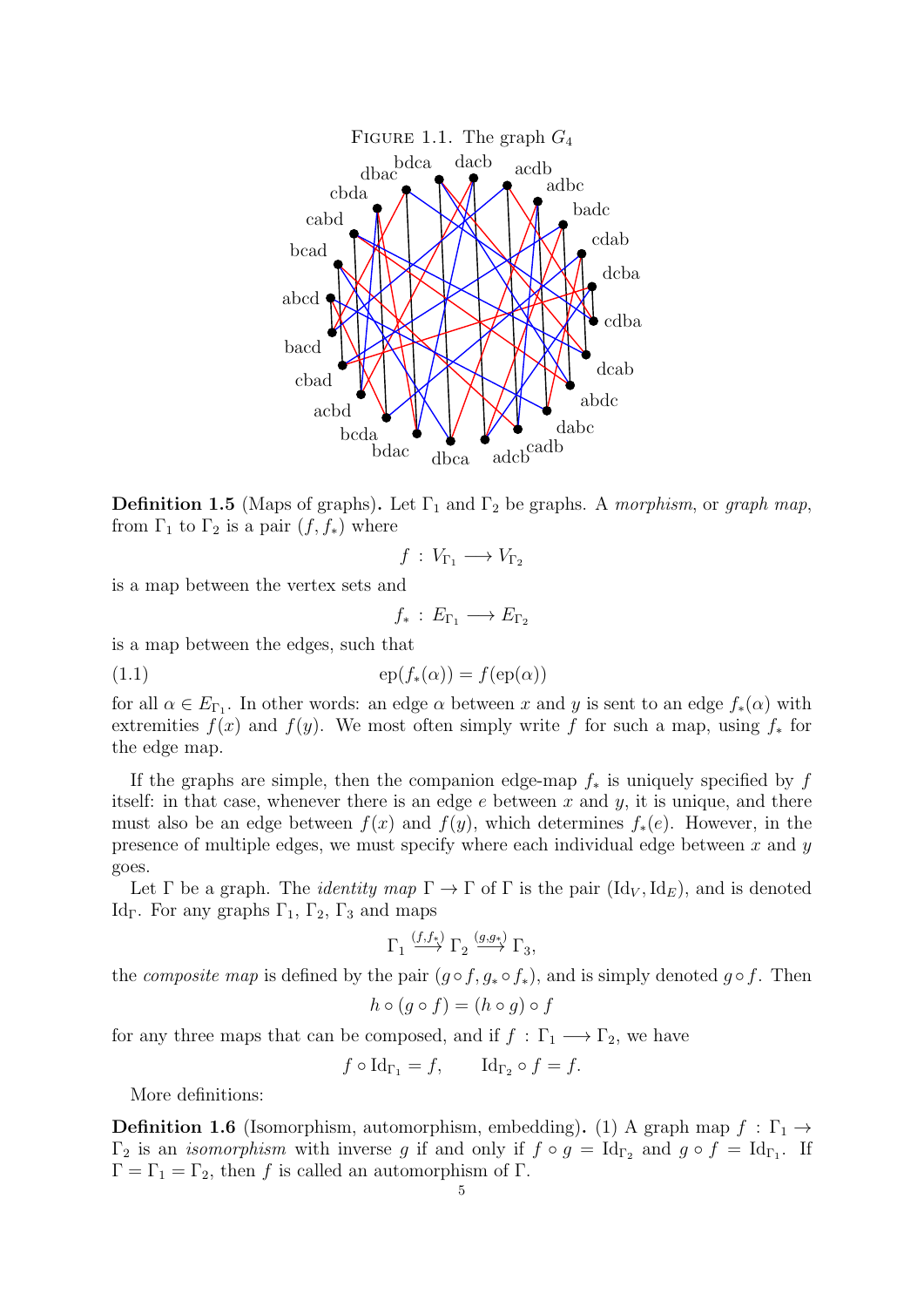(2) The inverse of an isomorphism is unique and is denoted  $f^{-1}$ . In fact, a morphism  $(f, f_*)$  is an isomorphism if and only if f and  $f_*$  are both bijections, and then  $(f, f_*)^{-1}$  $(f^{-1}, f_*^{-1})$ . In particular, the inverse of  $(f, f_*)$  is also an isomorphism. Moreover, the composite of two isomorphisms is also an isomorphism; hence the set of automorphisms of Γ, with the composition law, is a group, which is denoted  $Aut(Γ)$ .

(3) An embedding  $\Gamma_1 \hookrightarrow \Gamma_2$  is a graph map  $(f, f_*)$  such that f and  $f_*$  are both injective. If  $\Gamma_1$  and  $\Gamma_2$  and both simple, it suffices that the vertex map  $f: V_1 \to V_2$  is injective.

<span id="page-6-0"></span>**Example 1.7.** (1) The path  $P_k$ , for  $k \ge 1$ , has a non-trivial automorphism f (in fact an involution, i.e., we have  $f \circ f = Id$ ) which is intuitively given by "reversing the path", and can be defined formally by

$$
f(i) = m - i
$$
,  $f_*(j) = m + 1 - j$ 

for any vertex  $i \in V_m = \{0, ..., m\}$  and edge  $j \in E_m = \{1, ..., m\}$ .

(2) [Subgraphs] Let  $\Gamma = (V, E, ep)$  be a graph. For any subset  $V' \subset V$  of vertices, and any subset  $E' \subset E$  of edges with extremities lying in V' (i.e., such that ep( $\alpha$ )  $\subset V'$  for any  $\alpha \in E'$ , the pair of inclusions  $(V' \hookrightarrow V, E' \hookrightarrow E)$  is an embedding of the graph  $(V', E', \text{ep})$  inside  $(V, E, \text{ep})$ . We then say that  $(V', E', \text{ep})$  is a subgraph of  $\Gamma$ .

If  $E'$  is the set of all edges with extremities in  $V'$ , i.e., if  $E'$  is defined to be

$$
E' = \{ \alpha \in E \mid \text{ep}(\alpha) \subset V' \},
$$

we say that  $(V', E', ep)$  is a *full subgraph* of  $\Gamma$ . Such subgraphs are therefore in one-to-one correspondence with subsets of V.

Embeddings or other graph maps can frequently be used to define invariants and distinguish special families of graphs. Here is an important example:

**Definition 1.8** (Girth). Let  $\Gamma = (V, E, ep)$  be a graph.

(1) For  $m \geq 1$ , a cycle of length m in  $\Gamma$  is an embedding  $C_m \to \Gamma$ .

(2) The girth of  $\Gamma$  is the smallest integer  $m \geq 1$  such that there exists at least one cycle of length m in Γ, or  $+\infty$  if no cycle exists at all in Γ. We denote this integer girth(Γ).

**Example 1.9.** The girth of the cycle  $C_m$  itself is equal to m. Moreover,  $\Gamma$  has girth 1 if and only if  $\Gamma$  has at least one loop, and it has girth 2 if and only if it has no loop, but there are two distinct vertices which are joined by at least two edges. Similarly, having girth 3 means there are no loops, no multiple edges, but there exists a *triangle* in  $\Gamma$ , i.e., three distinct vertices  $x_1, x_2, x_3$  and three edges  $\alpha_1, \alpha_2$  and  $\alpha_3$  with  $\alpha_1$  joining  $x_1$  and  $x_2$ ,  $\alpha_2$  joining  $x_2$  and  $x_3$  and finally  $\alpha_3$  joining  $x_1$  and  $x_3$ . (This is also equivalent to being a simple graph with an embedding of  $K_3 = C_3$ ). For instance, the girth of  $K_m$  is infinite for  $m = 1$  or 2, and is equal to 3 for  $m \ge 3$ . The reader is invited to check all these assertions...

<span id="page-6-1"></span>Example 1.10 (Trees and forests). Graphs with infinite girth have a name:

**Definition 1.11** (Forests (and trees)). A graph  $\Gamma$  with infinite girth (i.e., there is no embedding  $C_m \longrightarrow \Gamma$ , for any  $m \geq 1$ ) is called a *forest*. Anticipating the definition of connected graphs, a connected forest is called a tree.

In particular, forests (and trees) are simple graphs. An example is the path  $P_k$  of length  $k \geq 1$ . Here are some more interesting examples. Fix some integers  $d \geq 2$  and  $k \geq 1$ . The finite rooted tree of degree d and depth k, denoted  $T_{d,k}$ , is a simple graph defined by taking V to be the set of all words of length  $\leq k$  (including the empty word,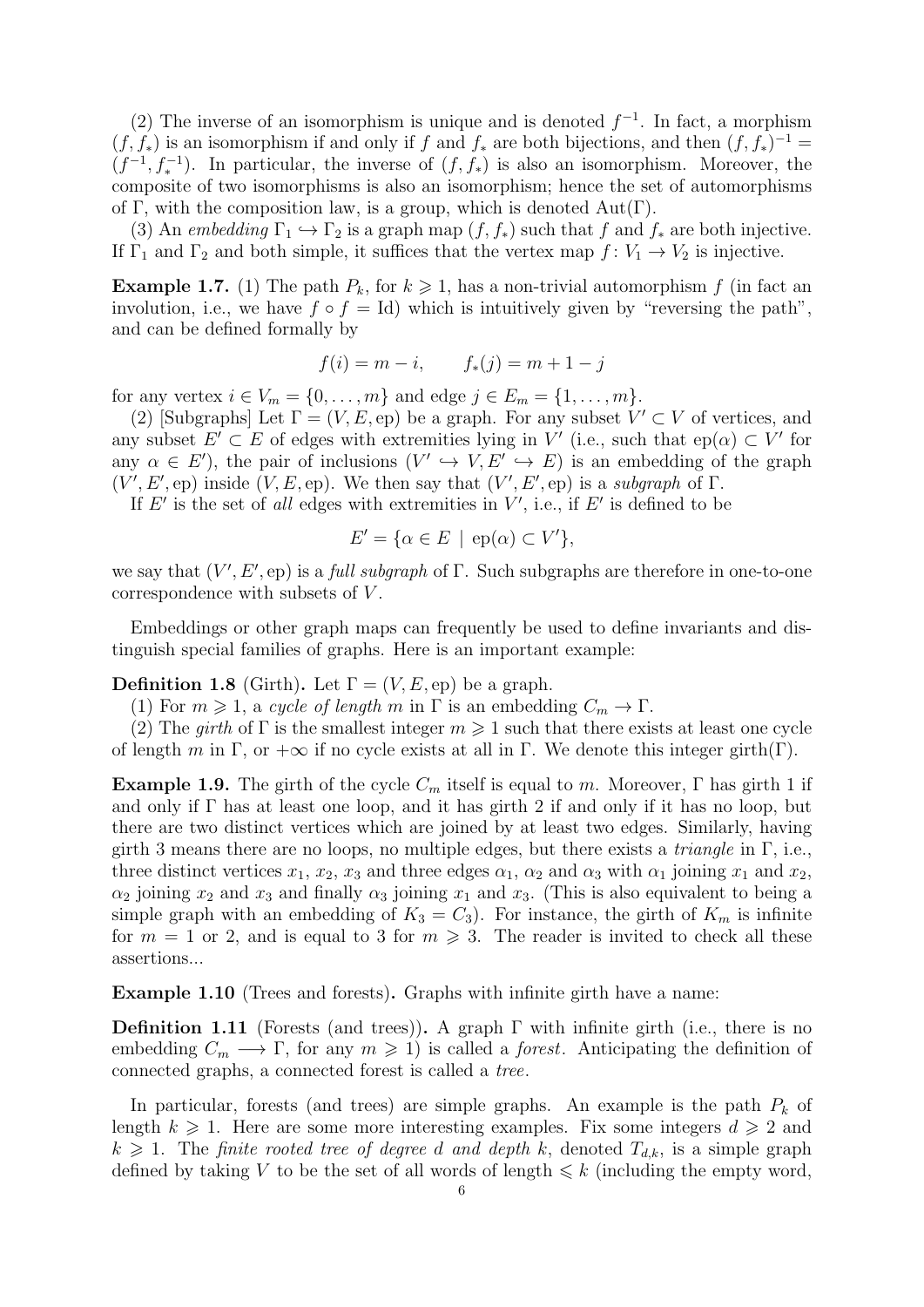of length 0, which is called the "root" vertex of the tree) in the alphabet  $A = \{1, \ldots, d\}$ with no letter repeated twice in a row, i.e.

$$
V = \bigcup_{0 \le j \le k} \{ (s_1, \dots, s_j) \in A^j \mid s_i \ne s_{i+1} \text{ for } 1 \le i \le j-1 \},\
$$

with edges between "neighboring" words, where  $w_1$  is a neighbor of  $w_2$  if  $w_2$  can be obtained from  $w_1$  either by adding a letter on the right (chosen among the  $d-1$  letters distinct from the rightmost letter of  $w_1$ ), or by removing the last letter.

Here are pictures of  $T_{2,3}$  and  $T_{4,2}$ , with the vertices labeled with the corresponding words, which should clarify the matter. (Note that  $T_{d,k}$  is not d-regular.)



One can extend this construction to infinite depth: the *d-regular tree*  $T_d$ , for  $d \geq 2$ , is the infinite graph with vertices given by all words of length  $\geq 0$ , without repeated letter, in the alphabet  $\{1, \ldots, d\}$ , and with edges described in the same way using neighboring words.

One can also try to distinguish special graphs using (surjective) maps to another fixed one. Here is a classical notion that can be interpreted in this manner:

**Definition 1.12** (Bipartite graph). A graph  $\Gamma$  is *bipartite* if there exists a partition  $V_{\Gamma} = V_0 \cup V_1$  of the vertex set in two disjoint subsets, so that any edge has one extremity in  $V_0$ , and one in  $V_1$ , i.e., such that

$$
ep(\alpha) \cap V_0 \neq \emptyset, \qquad ep(\alpha) \cap V_1 \neq \emptyset
$$

for each  $\alpha \in E_{\Gamma}$ . One sometimes says that  $V_0$  is the set of "inputs" and  $V_1$  the set of "outputs".

<span id="page-7-0"></span>**Example 1.13.** The complete bipartite graph  $K_{m,n}$  with  $m \geq 1$  inputs and  $n \geq 1$ outputs is the simple bipartite graph defined by the vertices

$$
V_0 = \mathbf{Z}/m\mathbf{Z}, \qquad V_1 = \mathbf{Z}/n\mathbf{Z}, \qquad V = V_0 \cup V_1
$$

(a disjoint union) and edges

 $E = \{ \{x_0, x_1\} \subset V \mid x_0 \in V_0, \quad x_1 \in V_1 \}.$ 

Here are pictures of  $K_{3,3}$  and  $K_{2,4}$ :



The reader can check, for instance, that the girth of  $K_{m,n}$  is equal to 4 for  $m, n \geq 2$ , while it is infinite for  $m = 1$  or  $n = 1$ .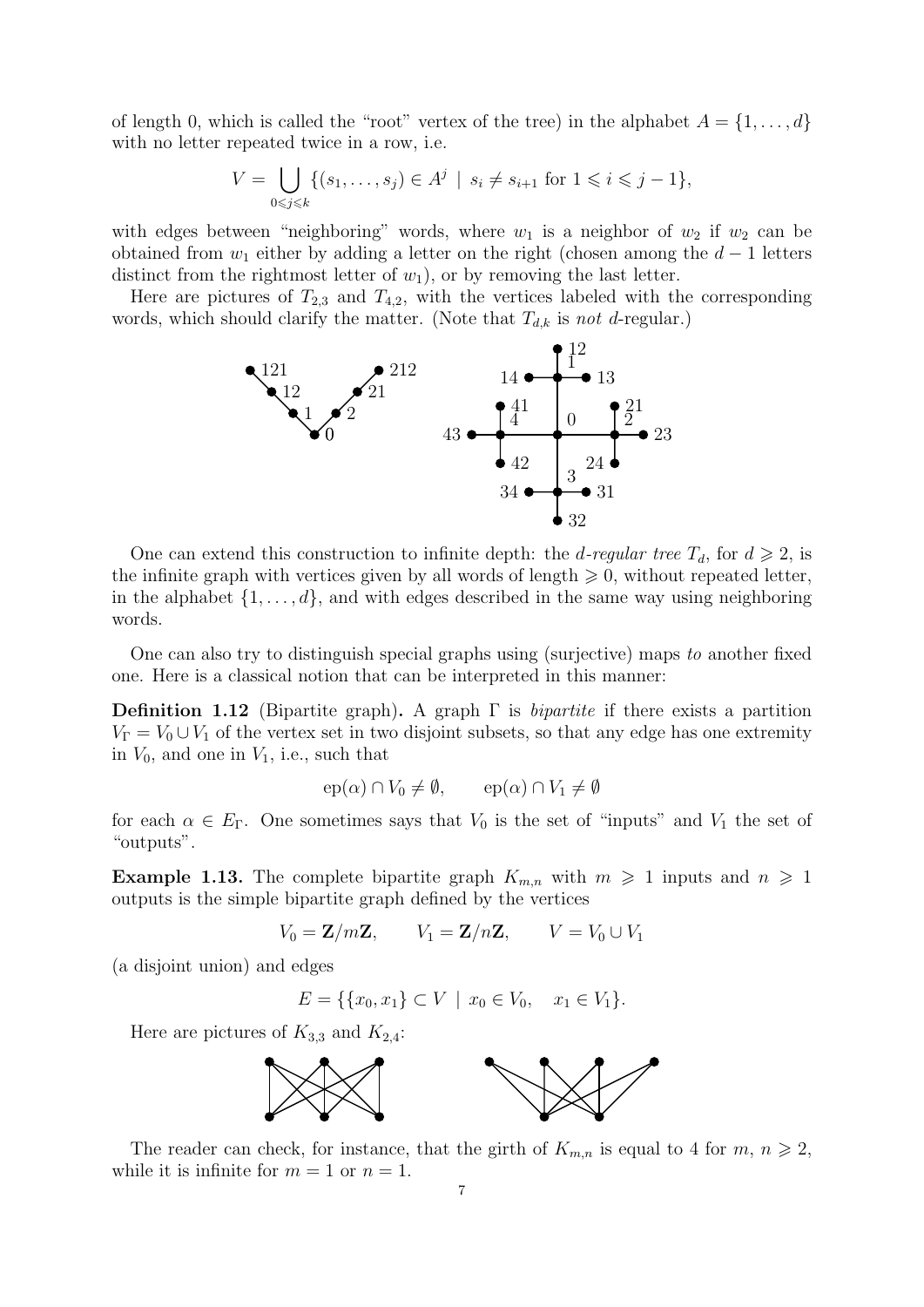<span id="page-8-0"></span>1.2. Distance and diameter. Our edges have, for the moment, not been really used, except as abstract elements. Of course, an edge is intuitively supposed to represent a way of going from one extremity to another. And if one goes from  $x$  to an adjacent vertex (or neighbor) y, there is no reason to stop there. Going further on longer adventures along the edges of a graph will lead us to the topic of expansion. But first, we explain how to measure how far we can go:

**Definition 1.14** (Paths and distance on a graph). Let  $\Gamma = (V, E, ep)$  be a graph.

(1) A path of length  $k \geq 0$  in  $\Gamma$  is a graph map  $P_k \stackrel{\gamma}{\longrightarrow} \Gamma$ , i.e., an ordered sequence  $(x_0, \ldots, x_k)$  of vertices of Γ, and an ordered sequence  $(\alpha_1, \ldots, \alpha_k)$  of edges of Γ such that

$$
ep(\alpha_i) = \{x_{i-1}, x_i\}
$$

for  $1 \leq i \leq k$ . If  $k \geq 1$ , the *extremities* of the path  $\gamma$  are the vertices  $x = \gamma(0), y = \gamma(k)$ , where 0 and k denote the distinguished vertices of  $P_k$  which have a single adjacent vertex. One says that  $\gamma$  is a path from x to y, and one writes  $\ell(\gamma) = k$  for its length.

(2) For any two vertices  $x, y \in V$ , the distance on  $\Gamma$  between x and y, denoted  $d_{\Gamma}(x, y)$ is defined as the minimum length of a path between  $x$  and  $y$ , if such a path exists, or  $+\infty$  otherwise, i.e.,

 $d_{\Gamma}(x, y) = \min\{\ell(\gamma) \mid \gamma \text{ is a path from between } x \text{ and } y\} \in \{0, 1, \ldots\} \cup \{\pm \infty\}.$ 

(3) The graph is *connected* if and only if  $d_{\Gamma}(x, y)$  is finite for all x and  $y \in V$ , i.e., any two points can be joined by at least one path.

(4) A geodesic in  $\Gamma$  is a path  $\gamma$  such that the length of  $\gamma$  is equal to the distance in  $\Gamma$ between the extremities of  $\gamma$ .

Note that a path is allowed to "backtrack", since edges are unoriented, and that the vertices  $x_i$  might not be distinct. On the other hand, to compute the length, we need only look at paths that do not involve twice the same edge in succession.

**Definition 1.15.** Let  $\Gamma$  be a graph. A path  $\gamma: P_k \to \Gamma$  of length  $k \geq 0$  in  $\Gamma$  is nonbacktracking if  $\gamma_*(i) \neq \gamma_*(i + 1)$  for  $1 \leq i \leq k - 1$ , i.e., if the ordered sequence of edges corresponding to  $\gamma$  does not contain consecutively the same edge.

**Proposition 1.16.** (1) If Γ is a connected graph, the distance function  $d_{\Gamma}$  is a metric on  $V$ , *i.e.*, *it is non-negative and satisfies* 

$$
d_{\Gamma}(x, y) = d_{\Gamma}(y, x),
$$
  
\n
$$
d_{\Gamma}(x, y) = 0 \text{ if and only if } x = y,
$$
  
\n
$$
d_{\Gamma}(x, y) \leq d_{\Gamma}(x, z) + d_{\Gamma}(z, y)
$$

for all vertices x, y,  $z \in V$ .

(2) If we define an equivalence relation on V by

$$
x \sim y \Longleftrightarrow d_{\Gamma}(x, y) < +\infty,
$$

then the full subgraph of  $\Gamma$  corresponding to an equivalence class  $V' \subset V$  is a connected graph such that the distance  $d_{\Gamma'}$  is the restriction of  $d_{\Gamma}$  to  $V' \times V'$ , and there are no edges with an extremity in  $V'$  and another outside  $V'$ . These subgraphs are called the connected components of  $\Gamma$ .

Proof. Part (1) is intuitively clear, but we give details. The symmetry is because a path  $P_k$  can be reversed using the automorphism f of  $P_k$  (Example [1.7,](#page-6-0) (2); note in passing that this depends on the fact that the edges are unoriented). The map  $\gamma \mapsto \gamma \circ f$  is then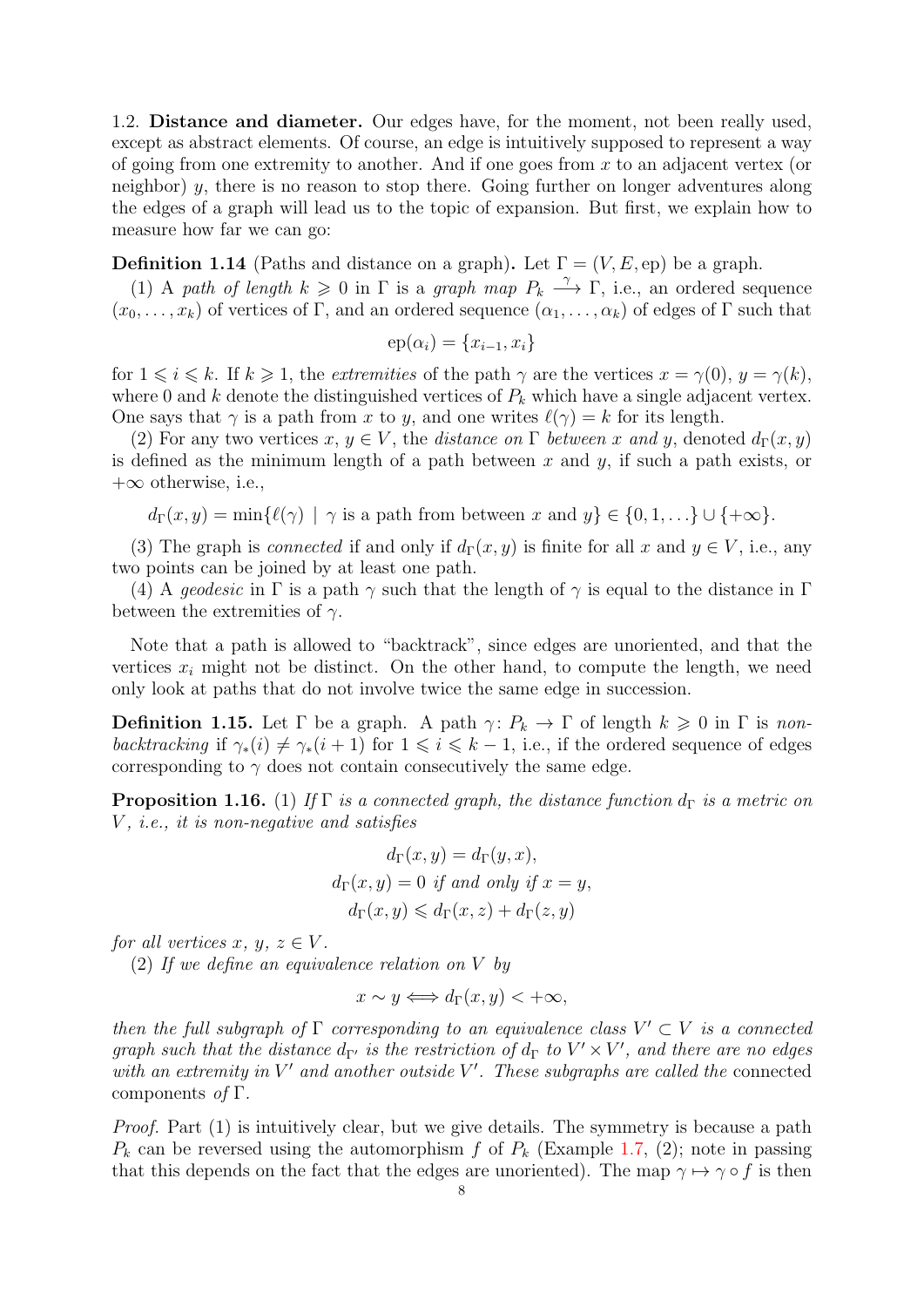an involution (since f is an involution) between paths of length k from x to y and paths of length k from y to x, which implies  $d_{\Gamma}(x, y) = d_{\Gamma}(y, x)$ .

Further,  $d_{\Gamma}(x, y) = 0$  if and only if there exists a path of length 0 from x to y; but a path  $\gamma: P_0 \to \Gamma$  of length 0 has only one extremity, so that this holds if and only if  $x = y$ . Finally, the triangle inequality comes from the possibility of concatenating a path of length  $k_1 = d_{\Gamma}(x, z)$  between x and z with one of length  $k_2 = d_{\Gamma}(z, y)$  between z and y to obtain one of length  $k_1 + k_2$  between x and y, as seen above, which shows that  $d_{\Gamma}(x, y) \leq k_1 + k_2 = d_{\Gamma}(x, z) + d_{\Gamma}(z, y).$ 

For (2), the fact that  $\sim$  is an equivalence relation is elementary, and if V' is an equivalence class, we note that any edge  $\alpha \in E$  has either all or no extremities in V': if  $ep(\alpha) = \{x, y\}$  with  $x \in V'$ , then the edge  $\alpha$  shows (by definition) that  $d_{\Gamma}(x, y) \leq 1$ , so that  $y \sim x$  is also in V'. Thus, if E' is the set of edges with an extremity in V', the graph  $(V', E', \text{ep})$  is a full subgraph of  $\Gamma$ . Using a base vertex  $x \in V'$ , so that any  $y \in V'$  is at finite distance to  $x$ , and the triangle inequality, we see that any two points of  $V'$  are at finite distance, i.e.,  $(V', E', \text{ep})$  is connected.

Moreover, since one can not connect elements of  $V'$  in  $\Gamma$  using edges others than those in E', we also see that the distance in  $\Gamma'$  is the restriction to  $V' \times V'$  of  $d_{\Gamma}$ .

Because of this construction, a number of classical invariants from metric geometry can be immediately "imported" into graph theory. We will consider in particular the diameter, and we recall the definition:

**Definition 1.17** (Diameter of a graph). Let  $\Gamma$  be a graph. The diameter of  $\Gamma$ , denoted  $diam(\Gamma)$ , is the largest distance between two vertices in  $\Gamma$ , i.e., we have

$$
diam(\Gamma) = \sup_{x,y \in V} d_{\Gamma}(x,y) \in \{0,1,2,...\} \cup \{+\infty\}.
$$

**Example 1.18.** If  $\Gamma$  is a finite connected, graph, its diameter will be finite. One of the key questions that the concept of expander graphs (hence, this book!) addresses is: given certain connected finite graphs, what can one say about their diameters? In particular, is this diameter relatively small, compared with the number of vertices?

We can immediately treat the obvious examples, among the graphs which were already described in Example [1.4:](#page-3-0)

- The path  $P_k$  has diameter k;
- The complete graph  $K_m$  has diameter 1 for  $m \geq 2$  ( $K_1 = P_0$  has diameter 0);
- The diameter of the complete bipartite graph  $K_{m,n}$  is 2 if either m or n is  $\geq 2$ , while diam $(K_{1,1}) = 1$ ;
- The diameter of the cycle  $C_m$  is given by

$$
diam(C_m) = \begin{cases} \frac{m}{2} & \text{if } m \text{ is even} \\ \frac{m-1}{2} & \text{if } m \text{ is odd.} \end{cases}
$$

Checking rigorously these values is left to the reader as an exercise. For the graphs  $G_n$ of Example [1.4,](#page-3-0) (4), computing the diameter is not so easy. In Exercise [1.8,](#page-19-0) the reader will be invited to prove that  $\text{diam}(G_n) \asymp n^2$ . Since  $|G_n| = n!$ , this means that

$$
diam(G_n) \asymp (\log |G_n|)^2,
$$

hence the diameter is here rather small compared with the number of vertices.

<span id="page-9-0"></span>1.3. Cayley graphs. We will now define the *Cayley graphs*, which are used to get a geometric vision of groups and their properties. These are among the most important examples of graphs for applications to number theory.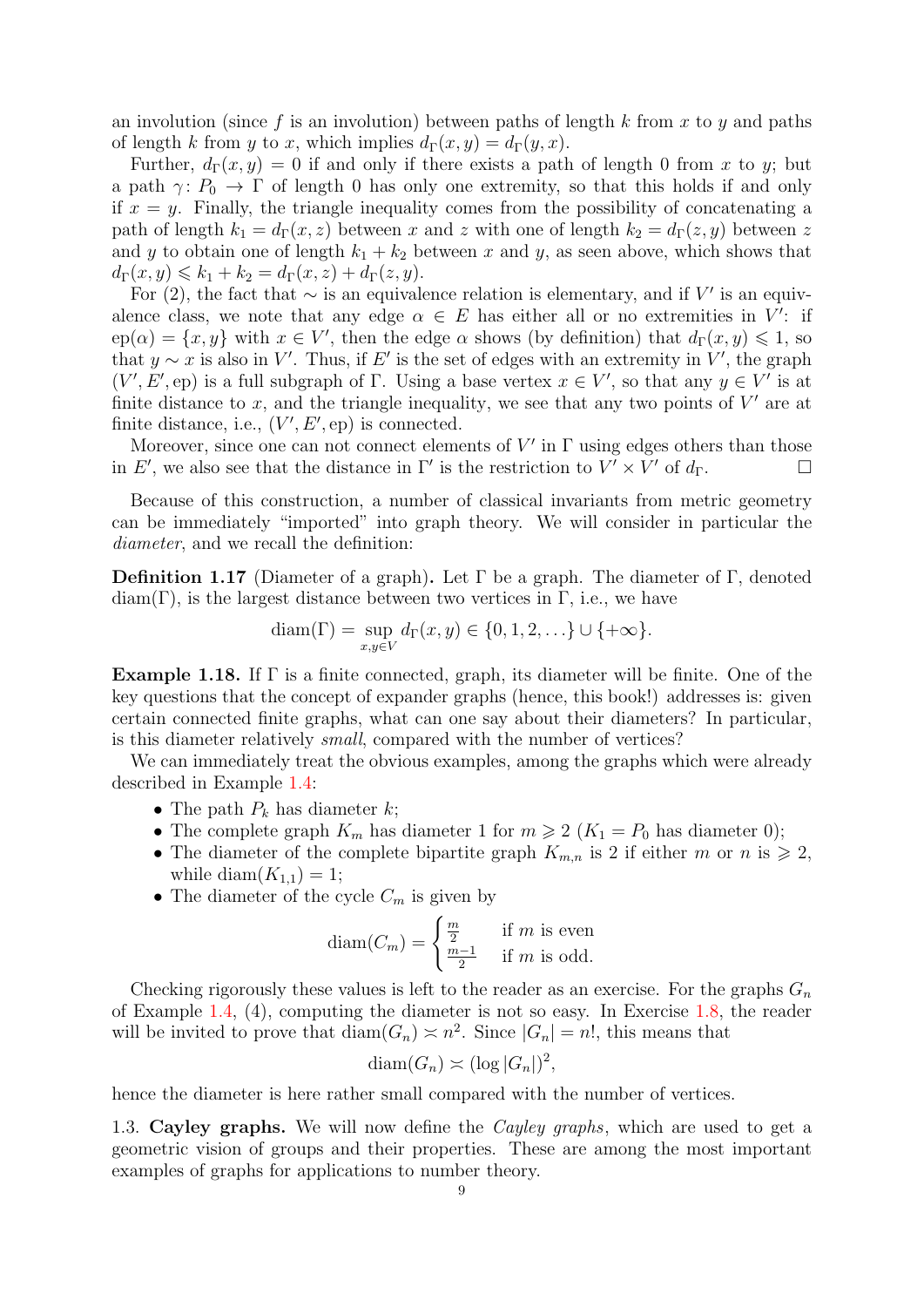<span id="page-10-2"></span>**Definition 1.19** (Cayley graph). Let G be a group and let  $S \subset G$  be any subset which is symmetric, in the sense that  $s \in S$  if and only if  $s^{-1} \in S$ . The Cayley graph of G with respect to S is the graph  $(V, E, ep)$  where the set of vertices is  $V = G$ , the edges are given by

$$
E = \{ \{g, gs\} \mid g \in G, \ s \in S \} \subset V^{(2)}
$$

and ep is the inclusion map  $E \to V^{(2)}$ . This graph is denoted  $\mathcal{C}(G, S)$ .

In other words, to draw  $\mathcal{C}(G, S)$ , we use the elements of the group as vertices, and draw an edge between x and y if and only if  $x^{-1}y \in S$ ; since S is symmetric, this is equivalent with  $y^{-1}x \in S$ . This graph is not always a simple graph: although it has no multiple edges, it may have loops. In fact, this happens if and only if  $1 \in S$ , in which case there is a loop at every vertex.

If S is finite, then  $\mathcal{C}(G, S)$  is |S|-regular (there are  $|S - \{1\}|$  edges from  $g \in G$  with distinct extremities, because S is symmetric so  ${g, gs} = {gs, (gs)s^{-1}}$ , and one possible loop if  $1 \in S$ ).

For a lively and insightful discussion of some of the many aspects of Cayley graphs that we will not discuss in this book, we refer to the book [\[39\]](#page-50-0) of de la Harpe.

<span id="page-10-0"></span>**Example 1.20.** (1) For  $m \ge 3$ , the cycle  $C_m$  can be seen as (i.e., it is isomorphic to) the Cayley graph  $\mathcal{C}(\mathbf{Z}/m\mathbf{Z}, \{\pm 1\})$ , as the reader is invited to check. For  $m = 2$ , this is not the case (because  $1 = -1$  in  $\mathbf{Z}/2\mathbf{Z}$ ); indeed,  $\mathcal{C}(\mathbf{Z}/2\mathbf{Z}, \{1\})$  is isomorphic to  $P_2$ .

Similarly, for all  $m \geq 2$ , the complete graph  $K_m$  is also isomorphic to a Cayley graph of  $\mathbf{Z}/m\mathbf{Z}$ , but with respect to  $S = \mathbf{Z}/m\mathbf{Z} - \{0\}$ . This already shows that Cayley graphs can look quite different for the same group  $G$  when we change the set  $S$ .

(2) Here is a picture of the Cayley graph  $\mathcal{C}(\mathbf{Z}/10\mathbf{Z}, \{\pm 2\})$ :



Note that this graph is not connected.

(3) If  $G = \mathbf{Z}$  and  $S = \{\pm 1\}$ , we obtain an infinite path (extending indefinitely in both directions).

(4) The graph  $G_n$  defined in Example [1.4,](#page-3-0) (4), is isomorphic to the Cayley graph of the symmetric group  $\mathfrak{S}_n$  with respect to the (symmetric) subset

(1.2) 
$$
S_n = \{ \tau, (1 \ 2 \ \cdots \ n)^{\pm 1} \}.
$$

Indeed, if we use the deck of cards  $D_n = \{1, \ldots, n\}$ , the isomorphism (say f) maps  $\sigma \in \mathfrak{S}_n$  to the arrangement  $(\sigma(1), \ldots, \sigma(n))$  of the deck (read left-to-right as being topto-bottom), which respects the edges: from

<span id="page-10-1"></span>
$$
f(\sigma\tau)=(\sigma(2),\sigma(1),\sigma(3),\ldots,\sigma(n))
$$

we see that the edge  $\{\sigma, \sigma\tau\}$  corresponds to switching the first two cards, while

$$
f(\sigma\sigma_n)=(\sigma(2),\sigma(3),\ldots,\sigma(n),\sigma(1))
$$

and

$$
f(\sigma \sigma_n^{-1}) = (\sigma(n), \sigma(1), \ldots, \sigma(n-1))
$$
<sup>10</sup>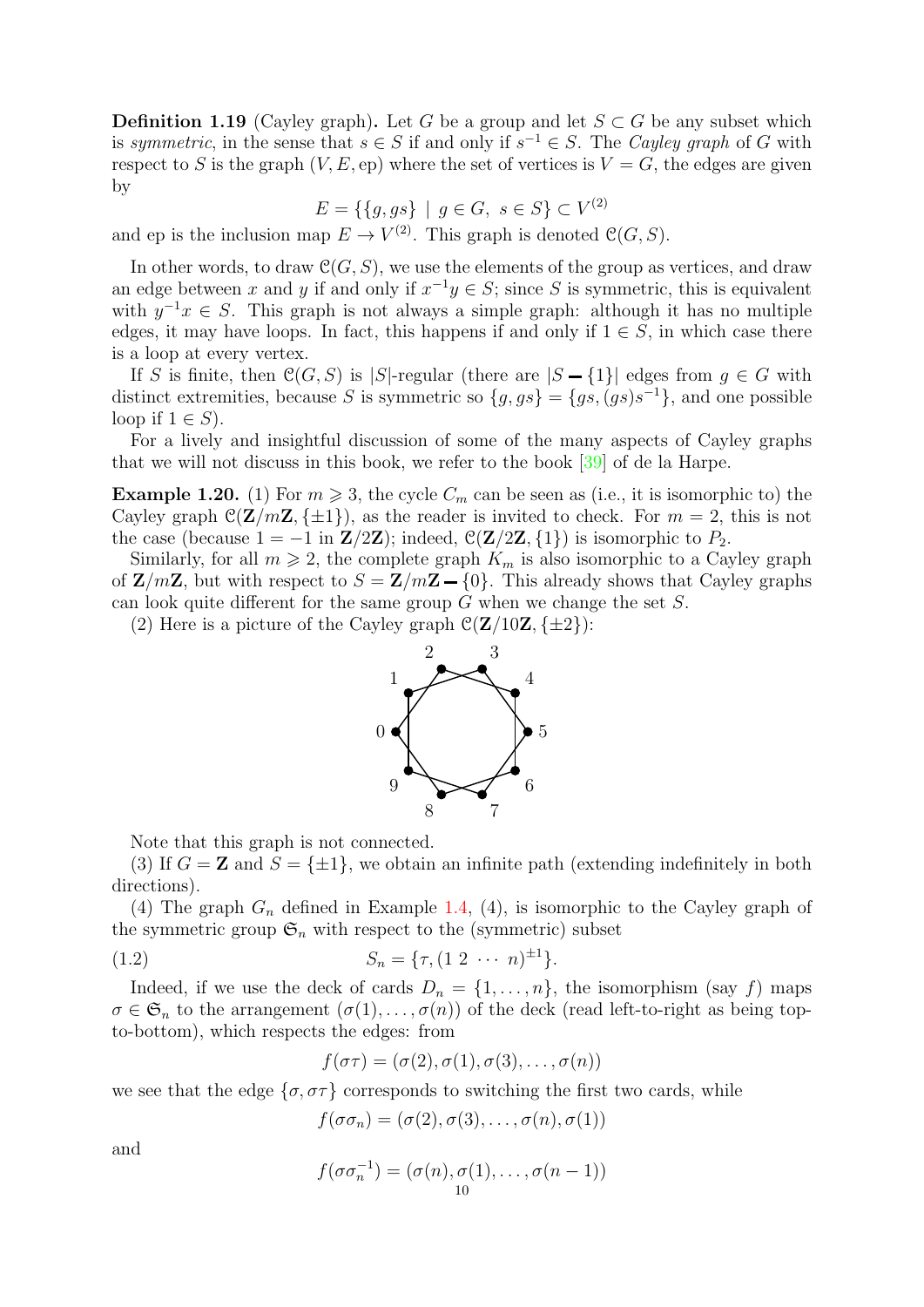<span id="page-11-2"></span>do correspond to putting the top card at the bottom, and conversely. We will simply refer to the graphs  $G_n$  as Cayley graphs from now on.

The reader should check visually that the graph  $G_4$  is connected and bipartite. As we will soon see, these facts reflect some basic group-theoretic properties of  $\mathfrak{S}_n$  and of  $S_n$ .

(5) Let  $n \geq 2$  be an integer and let G be a free group on n generators  $(a_1, \ldots, a_n)$ (see for instance  $[39, Ch. II]$  for an introduction to free groups). The Cayley graph of G with respect to the symmetric set  $S = \{a_1, a_1^{-1}, \ldots, a_n, a_n^{-1}\}$  is isomorphic to the infinite  $(2n)$ -regular tree  $T_{2n}$  (Example [1.10\)](#page-6-1). You should attempt to understand why this is so.

The geometric notions of the previous section are particularly interesting when applied to Cayley graphs. In particular, we have a group-theoretic interpretation of connectedness and of the distance in Cayley graphs:

**Proposition 1.21** (Metric properties of Cayley graphs). Let G be a group and S a symmetric subset of G. Let  $\Gamma = \mathcal{C}(G, S)$  be the corresponding Cayley graph.

(1) The Cayley graph  $\Gamma$  is connected if and only if S is a generating set of G.

(2) Denote  $||x||_S = d_\Gamma(1, x)$ . Then the distance  $d_\Gamma$  satisfies

(1.3) 
$$
d_{\Gamma}(x, y) = ||x^{-1}y||_S,
$$

for all  $x, y \in G = V_{\Gamma}$ , and in particular it is left-invariant, i.e.

<span id="page-11-1"></span><span id="page-11-0"></span>
$$
d_{\Gamma}(xy,xz)=d_{\Gamma}(y,z)
$$

for all  $x, y, z$  in  $G$ . Moreover

(1.4)  $||x||_S = \min\{k \ge 0 \mid x = s_1 \cdots s_k \text{ for some } s_i \in S\},\$ 

which is called the word length of  $x$  with respect to  $S$ .

*Proof.* Statement (1) is intuitively clear, since paths in  $\mathcal{C}(G, S)$  join two elements which differ by multiplication by an element in  $S$ , and we leave the proof to the reader.

(2) The formulas [\(1.3\)](#page-11-0) and [\(1.4\)](#page-11-1) are implicit in what was done before: given  $x, y \in G$ , there is for any  $k \geq 0$  a bijection, which we just constructed, between paths  $\gamma : P_k \longrightarrow \Gamma$ between x and y, and k-tuples  $(s_1, \ldots, s_k) \in S^k$  such that

$$
y = x s_1 s_2 \cdots s_k.
$$

The minimal possible k for given x and y is the distance between x and y, so that  $(1.4)$ follows, and since the equation above is equivalent with  $x^{-1}y = s_1 \cdots s_k$ , this means also that

$$
d_{\Gamma}(x, y) = \|x^{-1}y\|_{S},
$$

proving  $(1.3)$ .

Cayley graphs do not only give a geometric "representation" of groups, the construction is compatible with homomorphisms, i.e., with possible "relations" between groups: whenever we have a homomorphism

$$
G \xrightarrow{f} H
$$

of groups, and a subset  $S \subset G$ , we get an induced graph map

$$
(f, f_*)\,:\,\mathfrak{C}(G, S)\longrightarrow\mathfrak{C}(H, f(S))
$$

which is defined by the map  $f$  itself on the vertices, and by the definition

$$
f_*({g, gs}) = f({g, gs}) = {f(g), f(g)f(s)}
$$

("qui s'impose") for any edge  $\{g, gs\} \in E_{\mathcal{C}(G,S)}$ . Obviously, this association maps the identity to the identity of the Cayley graph, and is compatible with composition (in the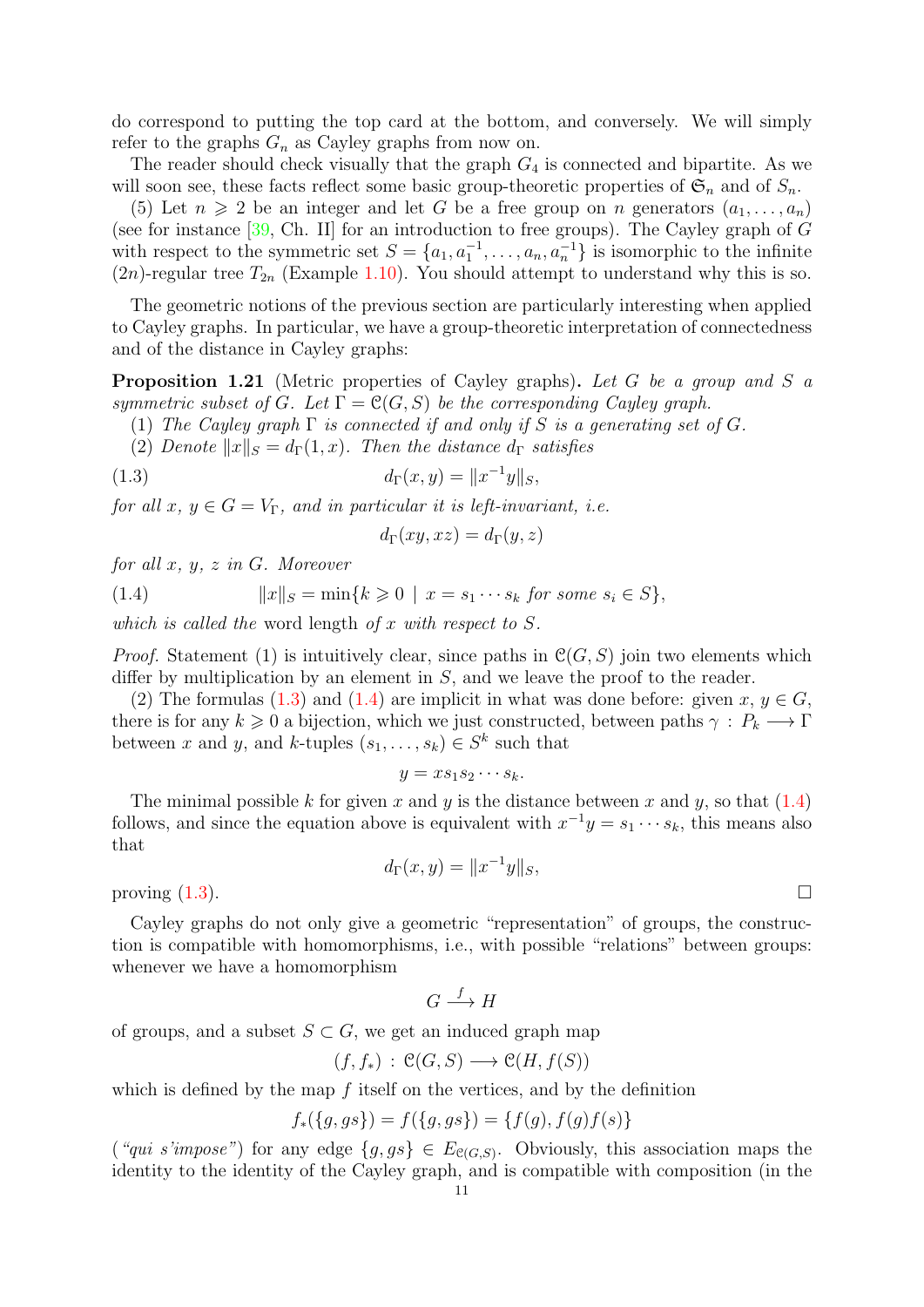<span id="page-12-2"></span>language of categories, it is a *functor*) on the category of groups with a subset. We also see that  $(f, f_*)$  is an embedding whenever f is injective.

**Proposition 1.22.** Let G be a group, and let S be a symmetric generating set of G. The Cayley graph  $\mathcal{C}(G, S)$  is bipartite if and only if there exists a surjective group homomorphism

$$
\varepsilon : G \longrightarrow \{\pm 1\}
$$

such that  $\varepsilon(s) = -1$  for all  $s \in S$ . (In particular, if  $1 \in S$ , the Cayley graph  $\mathfrak{C}(G, S)$  is not bipartite.)

The proof is left as an exercise.

**Example 1.23.** (1) Consider  $G = \mathfrak{S}_n$ , the symmetric group on *n* letters, and the generating set  $S = \{$  transpositions in G  $\}$ . Then  $\mathcal{C}(G, S)$  is bipartite, the corresponding homomorphism being the signature  $\varepsilon : \mathfrak{S}_n \longrightarrow {\pm 1}.$ 

(2) For the Cayley graphs  $G_n = \mathcal{C}(\mathfrak{S}_n, S_n)$  discussed in Example [1.20,](#page-10-0) (3), note that we have  $\varepsilon(\tau) = -1$ ,  $\varepsilon((1 \ 2 \cdots n)) = (-1)^{n-1}$ , so that  $G_n$  is bipartite if and only if n is even. (For instance, this occurs for  $G_4$ , which we drew earlier.)

(3) The first two examples show that bipartiteness is not purely a condition on the group involved, but also depends on the choice of generators. In particular, in situations where having a bipartite graph is a problem (as happens with the behavior of random walks, as we will see in Section  $1.5$ ), one can often efficiently bypass the issue for a Cayley graph  $\mathcal{C}(G, S)$  by considering instead  $\mathcal{C}(G, S \cup \{1\})$ , which is not bipartite. Graphically, adding 1 to S amounts to replacing the graph  $\mathcal{C}(G, S)$  with the graph with the same vertices, but with an extra loop added at each vertex.

See Exercise [1.10](#page-19-1) for the characterization of the girth of a Cayley graph.

<span id="page-12-0"></span>1.4. **Expansion.** In this section, we begin the study of *expansion properties* of graphs. This will lead to the definition of an expander family of graphs.

The goal is to find a quantitative invariant that can be used to measure a very high level of connectedness of a graph. Of course, assuming a graph is known to be connected, the diameter is the first natural invariant that comes to mind: for a fixed number of vertices, a graph with smaller diameter is "better connected".

However we also wish to be able to detect (using our invariant) that the graph is "robust", by which we mean that it can not be disconnected too easily.

For instance, consider a graph  $\Gamma_m$  given by taking the disjoint union of two copies  $\Gamma$ and Γ' of a complete graph  $K_m$ , for some  $m \geq 2$ , and adding a single edge between chosen vertices  $x_1 \in \Gamma$  and  $x_2 \in \Gamma'$ :



<span id="page-12-1"></span>We clearly have diam( $\Gamma_m$ ) = 3, for any m, which shows that  $\Gamma_m$  has very small diameter. But if we remove the single additional edge between  $x_1$  and  $x_2$ , we obtain a disconnected graph. This behavior is not desirable in many applications, and leads to the definition of the "expansion constant", or Cheeger constant, of a graph (the name is motivated by the geometric analogue defined by Cheeger in [\[22\]](#page-49-3)).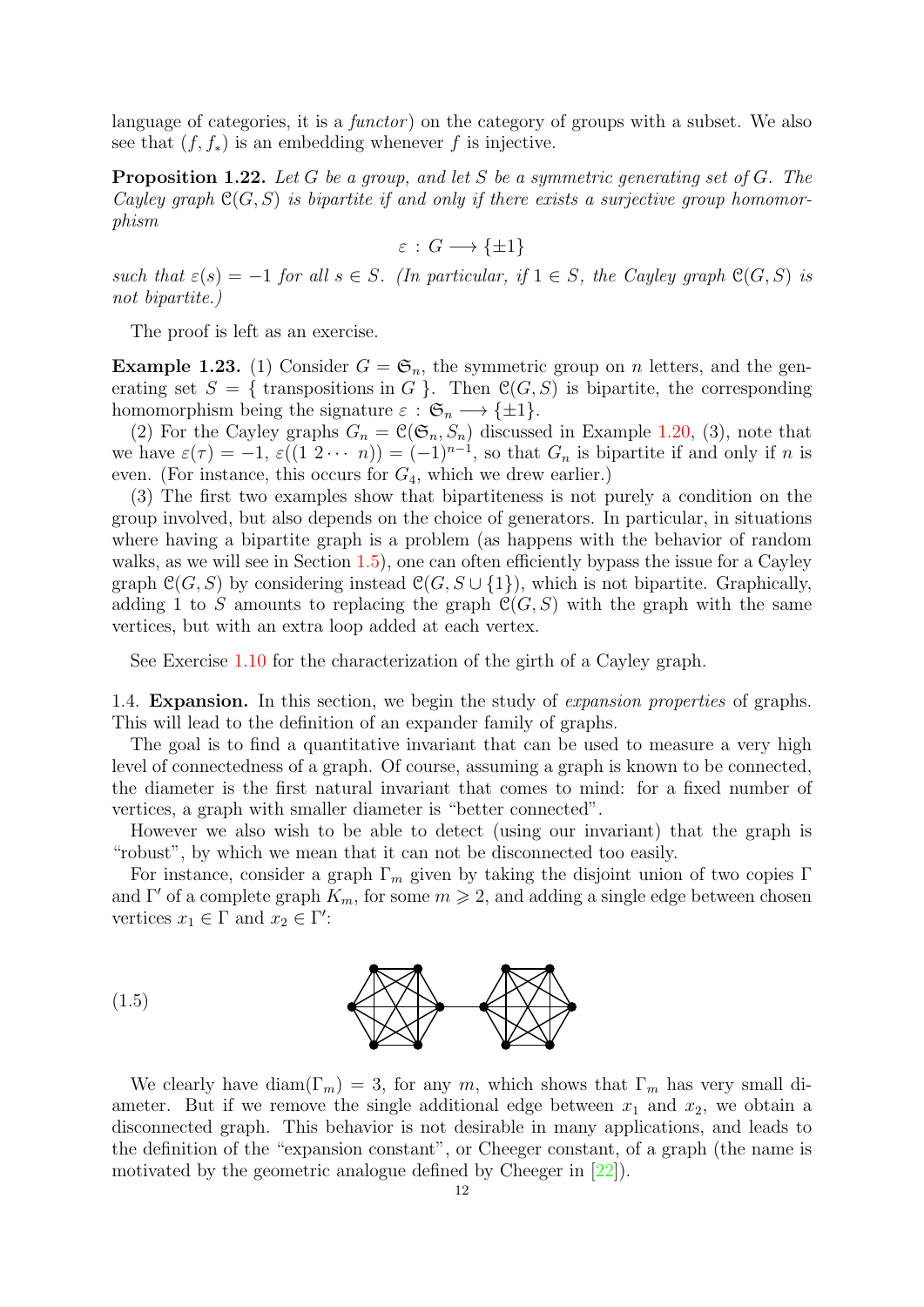**Definition 1.24** (Expansion constant). Let  $\Gamma = (V, E, ep)$  be a finite graph.

(1) For any disjoint subsets of vertices  $V_1, V_2 \subset V$ , we denote by  $\mathcal{E}(V_1, V_2)$  or  $\mathcal{E}_{\Gamma}(V_1, V_2)$ the set of edges of  $\Gamma$  with one extremity in  $V_1$  and one extremity in  $V_2$ ,

$$
\mathcal{E}(V_1, V_2) = \{ \alpha \in E \mid \text{ep}(\alpha) \cap V_1 \neq \emptyset, \text{ep}(\alpha) \cap V_2 \neq \emptyset \}.
$$

and we denote by  $\mathcal{E}(V_1)$  or  $\mathcal{E}_{\Gamma}(V_1)$  the set  $\mathcal{E}(V_1, V - V_1)$  of edges with one extremity in  $V_1$ , and one outside  $V_1$ .

(2) The *expansion constant*  $h(\Gamma)$  is defined by

$$
h(\Gamma) = \min\Big{\frac{|\mathcal{E}(W)|}{|W|} \in [0, +\infty[\Big|\emptyset \neq W \subset V \text{ and } |W| \leq \frac{1}{2}|\Gamma|\Big\},\
$$

with the convention that  $h(\Gamma) = +\infty$  if  $\Gamma$  has at most one vertex.

In other words,  $h(\Gamma)$  is the smallest possible ratio between the number of edges exiting from  $W$  and the size of  $W$ , when  $W$  is a set of vertices that is non-empty, but not too big. This will provide a measure of robustness, in the following sense: the larger  $h(\Gamma)$ is, the more difficult it is to disconnect a largish subset of V from the rest of the graph. This is expressed in the following result:

**Proposition 1.25.** Let  $\Gamma = (V, E, ep)$  be a finite graph with at least two vertices, so that  $h(\Gamma) < +\infty$ .

(1) We have  $h(\Gamma) > 0$  if and only if  $\Gamma$  is connected.

(2) If  $W \subset V$  is a subset of vertices with  $|W| = \delta |V|$  where  $0 < \delta \leq \frac{1}{2}$  $\frac{1}{2}$ , one must remove at least  $\delta h(\Gamma)|V|$  edges from  $\Gamma$  to disconnect W from the rest of the graph.

*Proof.* (1) The condition  $h(\Gamma) = 0$  means that there exists some  $W \subset V$ , non-empty, of size  $\leq |\Gamma|/2$ , such that  $\mathcal{E}(W)$  is empty. In particular  $V - W$  is also of size  $\geq 1$ . Let  $x \in W$  and  $y \notin W$  be two vertices. Then there is no path in  $\Gamma$  between x and y, since such a path would have to cross from W to  $V-W$  at some point (we leave as an exercise to make this rigorous). Therefore  $\Gamma$  is not connected.

Conversely, if  $\Gamma$  is not connected, there are at least two connected components in  $\Gamma$ , and at least one of them, say W, must have size  $|W| \leq |\Gamma|/2$ . Since W is not empty and  $\mathcal{E}(W) = \emptyset$ , we get  $h(\Gamma) \leqslant |\mathcal{E}(W)|/|W| = 0$ .

(2) Once we explain the meaning of the sentence, it will become clear: we say that removing a set C of edges disconnects W from  $V - W$  if  $\mathcal{E}(W) \subset C$ , i.e., all edges that go from  $W$  to "somewhere else" are contained in  $C$ . Then since

$$
|\mathcal{E}(W)| \geq h(\Gamma)|W| = \delta h(\Gamma)|V|,
$$

by definition of  $h(\Gamma)$ , our statement is just a reformulation of the definition.

<span id="page-13-1"></span>**Example 1.26.** (1) Consider the complete graph  $K_m$  with  $m \geq 2$  vertices. Any two subsets of the vertices with the same cardinality are equivalent (i.e., there is an automorphism of the graph mapping one to the other), and hence

<span id="page-13-0"></span>
$$
h(K_m) = \min_{1 \le j \le m/2} \frac{1}{j} |\mathcal{E}(\{1, \dots, j\})| = \min_{1 \le j \le m/2} (m - j) = m - \left\lfloor \frac{m}{2} \right\rfloor
$$

(since there are  $j(m - j)$  edges in  $K_m$  from  $\{1, \ldots, j\}$  to its complement  $\{j + 1, \ldots, m\}$ ).

(2) Consider now  $\Gamma = C_m$ , the cycle with  $m \geq 2$  vertices. The subsets of size  $\leq m/2$ that expand least are given by the images W of paths in  $C_m$  of length diam $(C_m) = \lfloor \frac{m}{2} \rfloor$  $\frac{m}{2}$   $\int$   $\leqslant$  $m/2$  (this is intuitively clear, and the proof is left as an exercise). In this case  $\mathcal{E}(W)$  has two elements (one edge from each end of the path), and therefore

(1.6) 
$$
h(C_m) = \frac{2}{\lfloor \frac{m}{2} \rfloor} \leqslant \frac{4}{m-1}.
$$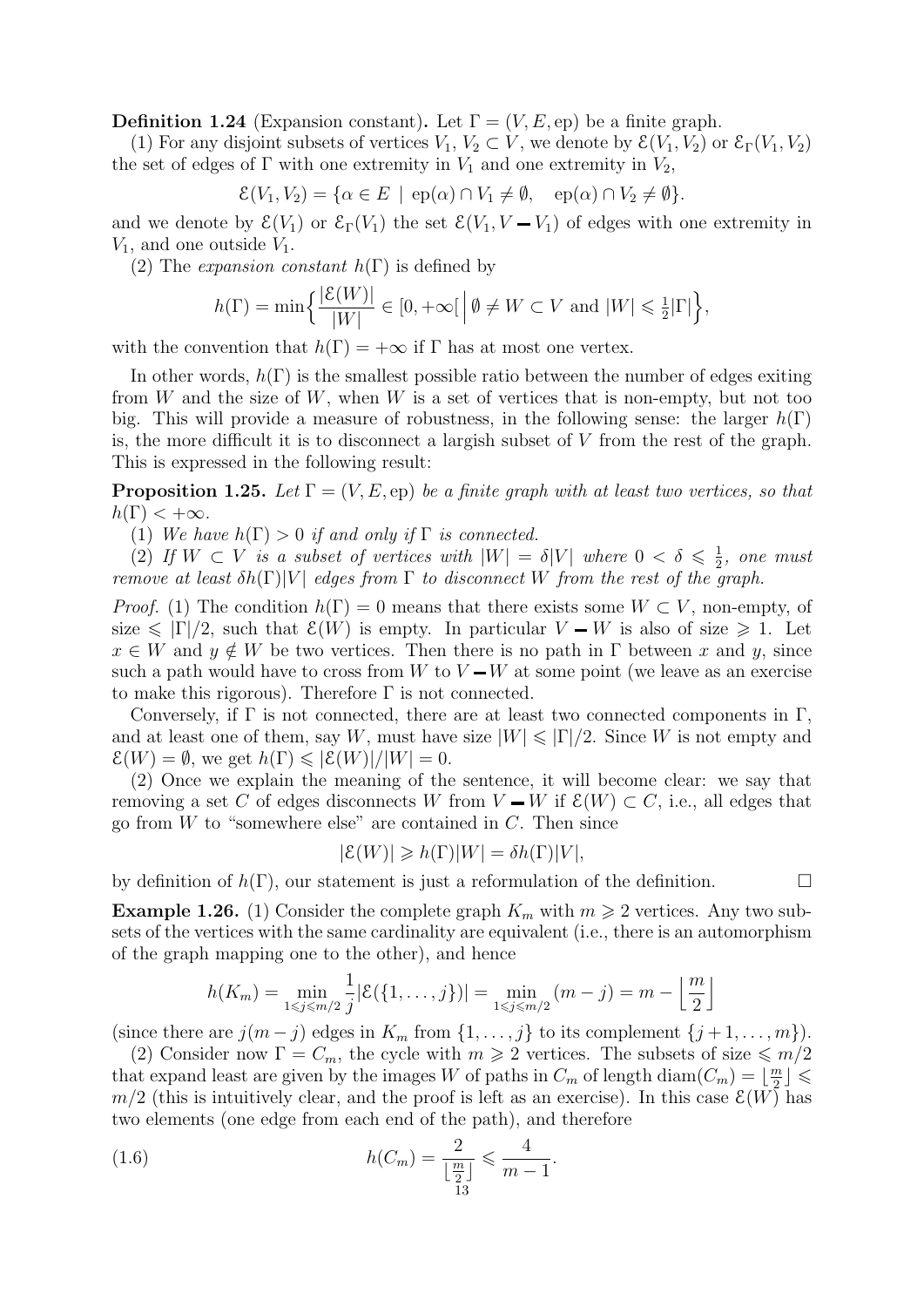Note that the inequality  $h(C_m) \leq 4/(m-1)$  follows, even if one does not know that paths are the least expanding subsets, since

$$
h(C_m) \leqslant \frac{|\mathcal{E}(W)|}{|W|}
$$

by definition for any subset W.

(3) Let  $\Gamma$  be a graph like the one in [\(1.5\)](#page-12-1): two copies of  $K_m$  joined by a single edge  $\alpha$ . Then if we take W to be the first copy of  $K_m$ , we see that  $\mathcal{E}(W) = {\alpha}$ , hence

$$
h(\Gamma) \leqslant \frac{1}{m}.
$$

(4) Let  $T = T_{d,k}$  be a finite tree with degree  $d \geq 3$  and depth  $k \geq 1$ . The expansion constant can be bounded from above by taking as subset W one of the subtrees "below a neighbor of the root", i.e., if  $x_0$  is the root and  $x_1$  is a vertex indexed with a single letter of the alphabet (e.g.,  $x_1 = 1$ ), we let

$$
W = \bigcup_{2 \leq j \leq k} \{ (1, s_2, \dots, s_j) \in V_T \}
$$

which (see Exercise [1.4,](#page-18-1)  $(4)$ ), can be written equivalently as

$$
W = \{ y \in V_T \mid d_T(y, x_0) \geq d_T(y, 1) \}.
$$

We then have  $|W| = \frac{|T|-1}{d} \leqslant \frac{|T|}{2}$  $\frac{I}{2}$ , and therefore

$$
h(T) \leqslant \frac{|\mathcal{E}(W)|}{|W|}.
$$

It is clear from the picture

![](_page_14_Figure_12.jpeg)

that  $\mathcal{E}(W)$  contains a *single* edge, the one joining 0 to 1 (in other words, to "escape" from the subtree induced by  $W$ , one *must* pass through the root), and therefore

$$
h(T) \leqslant \frac{1}{|W|} = \frac{d}{|T| - 1}.
$$

These examples are already instructive. In particular, they show that  $h(\Gamma)$  behaves in a way consistent with our goal: the "super"-connected complete graphs have  $h(\Gamma)$  very large, while large, easily-disconnected graphs, like  $C_m$  or those of Example (3) have quite small expansion constants.

Although the arguments were highly elementary, they also show that it is much easier to give an upper-bound for  $h(\Gamma)$  than a lower-bound: since the expansion constant is defined as a minimum, a single well-chosen subset W may lead to a good upper-bound, while we need to know which sets are the worst behaved in order to give a non-trivial lower-bound. This is confirmed by the wide gap in the following trivial bounds.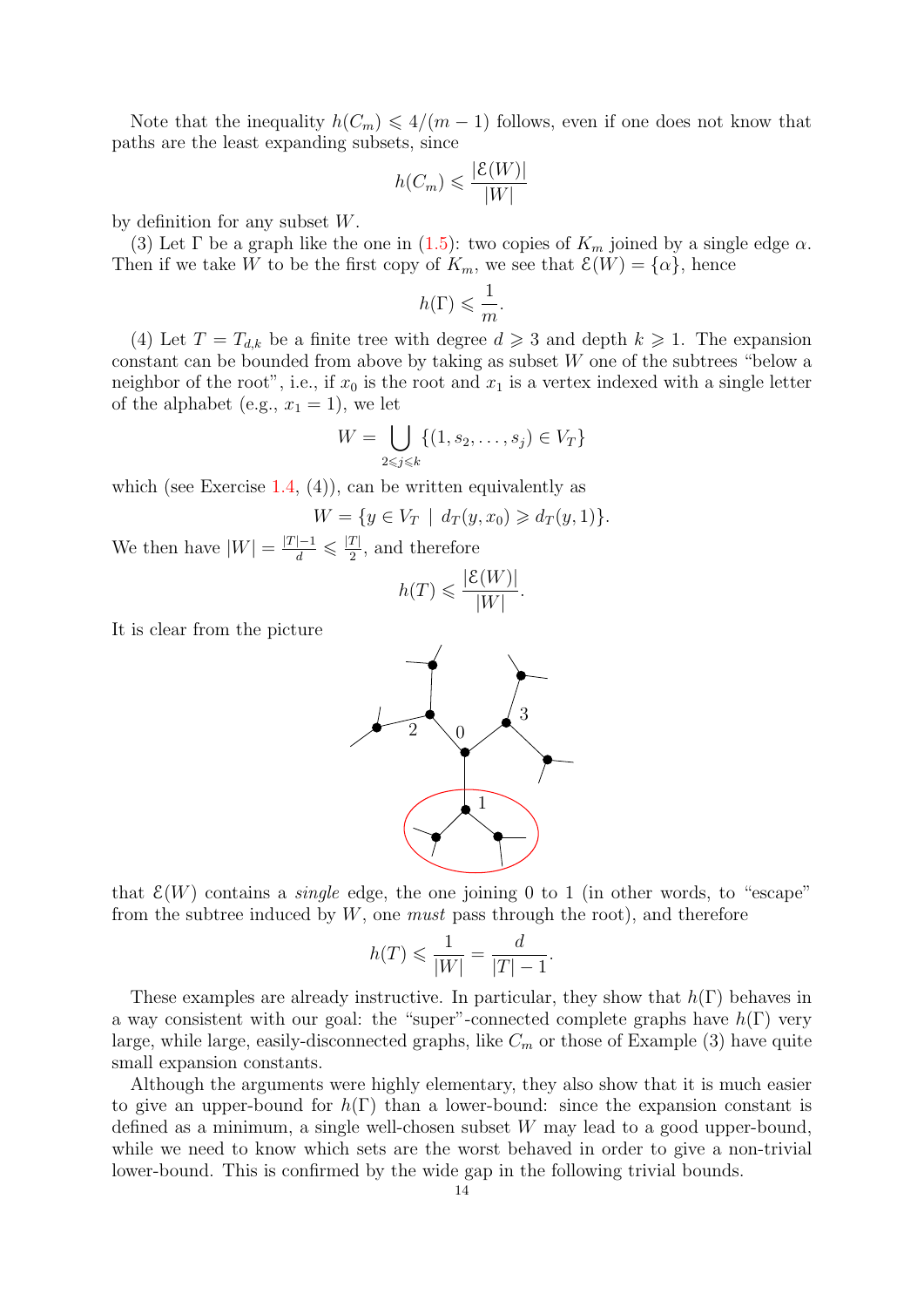We now come to a proper result: we show that a large  $h(\Gamma)$  implies that the diameter of a graph is relatively small. This means that the expansion constant does control this more natural-looking invariant.

<span id="page-15-0"></span>**Proposition 1.27** (Expansion and diameter). Let  $\Gamma$  be a finite non-empty connected graph. We have

(1.7) 
$$
\text{diam}(\Gamma) \leq 2 \frac{\log \frac{|\Gamma|}{2}}{\log \left(1 + \frac{h(\Gamma)}{v}\right)} + 3
$$

where  $v = \max_{x \in V} \text{val}(x)$  is the maximal valency.

The following lemma is the crucial step:

<span id="page-15-1"></span>**Lemma 1.28.** Let  $\Gamma$  be a finite non-empty connected graph and  $x \in V$ . For any  $n \geq 0$ , let  $B<sub>x</sub>(n)$  be the ball of radius n around x, i.e.

$$
\mathcal{B}_x(n) = \{ y \in V \mid d_{\Gamma}(x, y) \leqslant n \}.
$$

Then, with v denoting the maximal valency of  $\Gamma$ , we have

$$
|\mathcal{B}_x(n)| \ge \min\left(\frac{|\Gamma|}{2}, \left(1 + \frac{h(\Gamma)}{v}\right)^n\right).
$$

*Proof.* It is enough to show that if  $n \geq 0$  is such that  $|\mathcal{B}_x(n)| \leq |\Gamma|/2$ , then we have

$$
|\mathcal{B}_x(n+1)| \geqslant \left(1 + \frac{h(\Gamma)}{v}\right) |\mathcal{B}_x(n)|,
$$

since  $\mathcal{B}_x(0) = \{x\}$ . To prove this inequality, we observe simply that if  $\alpha \in \mathcal{E}(\mathcal{B}_x(n))$  is an edge exiting from  $\mathcal{B}_x(n)$ , its extremity which is not in  $\mathcal{B}_x(n)$  is in  $\mathcal{B}_x(n+1) - \mathcal{B}_x(n)$ , i.e., is at distance  $n + 1$  from x: this is a "new" point.

It is possible that multiple edges  $\alpha$  starting from  $\mathcal{B}_x(n)$  lead to the same y, but since all these edges share the extremity y, the maximal number of edges leading to y is val $(y) \leq v$ , so that

$$
|\mathcal{B}_x(n+1) - \mathcal{B}_x(n)| \ge \frac{|\mathcal{E}(\mathcal{B}_x(n))|}{v} \ge \frac{h(\Gamma)}{v} |\mathcal{B}_x(n)|,
$$

by definition of  $h(\Gamma)$ , using the assumption that  $|\mathcal{B}_x(n)| \leq |\Gamma|/2$ . Then we get

$$
|\mathcal{B}_x(n+1)| = |\mathcal{B}_x(n)| + |\mathcal{B}_x(n+1) - \mathcal{B}_x(n)| \ge (1 + \frac{h(\Gamma)}{v}) |\mathcal{B}_x(n)|,
$$
  
as desired.

*Proof of Proposition [1.27.](#page-15-0)* Let  $x, y \in V$  be two arbitrary vertices; we are going to estimate  $d_{\Gamma}(x, y)$  from above. For this, we denote

$$
\beta = 1 + \frac{h(\Gamma)}{v},
$$

and we denote by  $n \geq 1$  the smallest integer such that

$$
\beta^n \geqslant \frac{|\Gamma|}{2},
$$

(which is possible since  $\beta > 1$ , in view of the connectedness of Γ). Then by Lemma [1.28,](#page-15-1) applied to  $x$  and  $y$ , we find that

$$
|\mathcal{B}_x(n)| \geqslant \frac{|\Gamma|}{2}, \quad |\mathcal{B}_y(n)| \geqslant \frac{|\Gamma|}{2}.
$$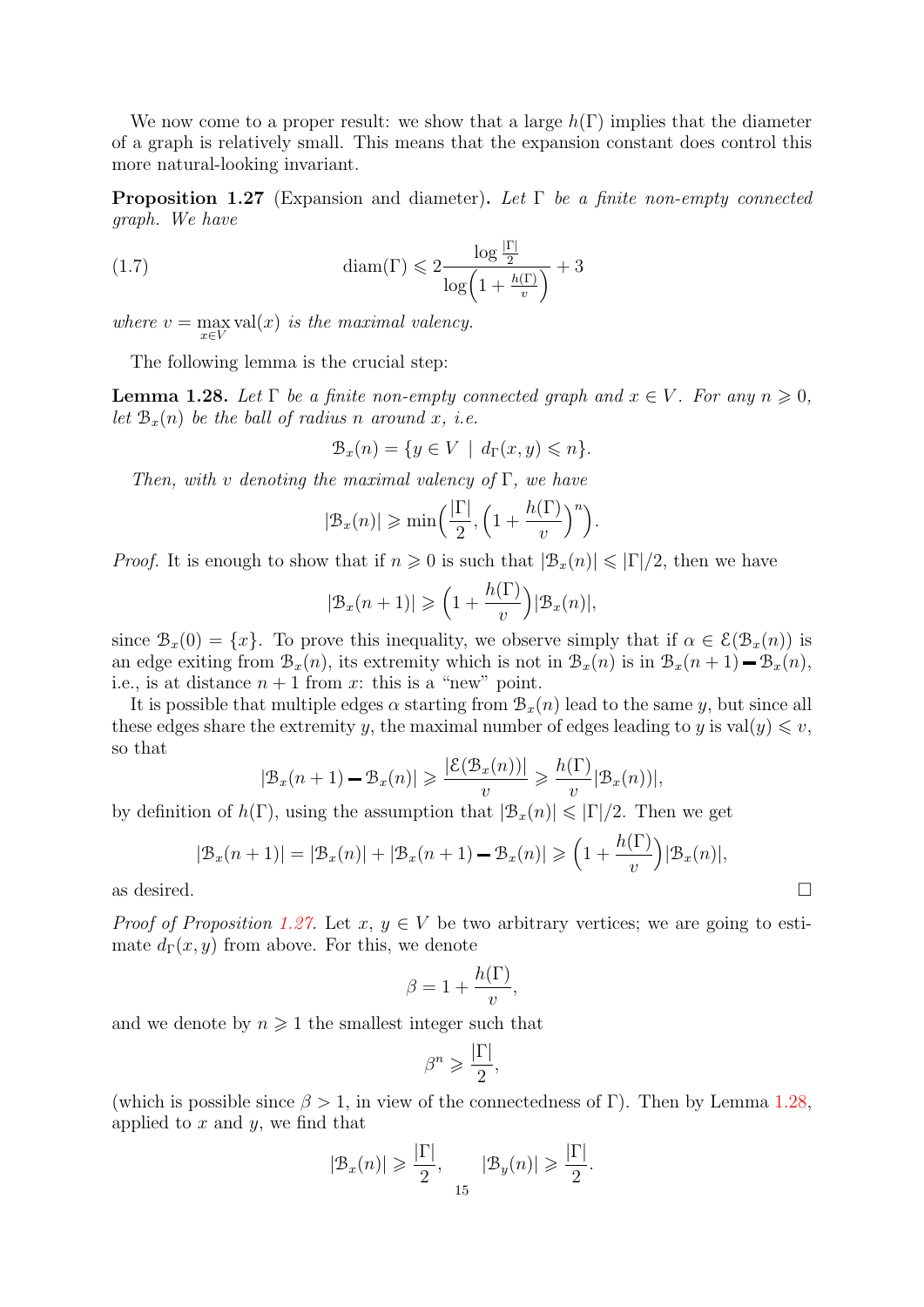In fact, we must have  $|\mathcal{B}_x(n+1)| > |\Gamma|/2$  (because either this is true for  $\mathcal{B}_x(n)$ , or else  $|\mathcal{B}_x(n)| = |\Gamma|/2$  and then there are some vertices at distance  $n+1$ , and therefore

$$
\mathcal{B}_x(n+1) \cap \mathcal{B}_y(n) \neq \emptyset,
$$

which means that  $d_{\Gamma}(x, y) \leq 2n + 1$  by passing through an intermediate point z lying in this intersection...

Since x and y were arbitrary, we have diam(Γ)  $\leq 2n + 1$ , and since

$$
n = \left\lceil \frac{\log \frac{|\Gamma|}{2}}{\log \beta} \right\rceil \leqslant \frac{\log \frac{|\Gamma|}{2}}{\log \beta} + 1,
$$

we obtain the diameter bound that we stated.

Now comes the most important definition of these lectures, that of expander graphs. This encapsulate the idea of graphs which are both relatively sparse and highly, and robustly, connected.

<span id="page-16-0"></span>**Definition 1.29** (Expander graphs). A family  $(\Gamma_i)_{i\in I}$  of finite non-empty connected graphs  $\Gamma_i = (V_i, E_i, \text{ep})$  is an expander family, or a family of expanders, if there exist constants  $v \geq 1$  and  $h > 0$ , independent of i, such that:

(1) The number of vertices  $|V_i|$  "tends to infinity", in the sense that for any  $N \geq 1$ , there are only finitely many  $i \in I$  such that  $\Gamma_i$  has at most N vertices.

(2) For each  $i \in I$ , we have

$$
\max_{x \in V_i} \text{val}(x) \leqslant v,
$$

i.e., the maximal valency of the graphs is bounded independently of  $i$ .

(3) For each  $i \in I$ , the expansion constant satisfies

 $h(\Gamma_i) \geqslant h > 0$ ,

i.e., it is bounded away from 0 by a constant independent of i.

We will say that a pair  $(h, v)$  for which the two properties above hold are *expansion* parameters of the family.

Let us review these conditions. The first is, to some extent, a matter of convention: if  $\Gamma$  is a fixed non-empty connected graph, it has bounded valency, of course, as well as positive expansion constant, and hence a "constant" family with  $\Gamma_i = \Gamma$  for all i would qualify as expanders if the number of vertices was allowed to remain bounded. But since our intuition is that a family of expanders should allow us to construct arbitrarily large graphs (measured with the number of vertices) which are "sparse" and "super-connected", it is not of interest to just repeat a single graph infinitely many times.

The second condition is our interpretation of sparsity. The point is that if the valency of vertices of a graph  $\Gamma$  is  $\leq k$ , the number of edges is controlled by the number of vertices, namely

$$
|E_{\Gamma}| \leq k|V_{\Gamma}|.
$$

The number of edges is seen here as a "cost" involved in constructing the graph. Bounding the valency means that we ensure that the cost scales linearly with the number of vertices.

Finally, the last condition is a connectedness and robustness assertion. It is natural in view of our examples and of Proposition [1.27.](#page-15-0) It is the best to hope for, since (for a graph with bounded valency), the Cheeger constant cannot not be unbounded.

The first important property of expander graphs is that they have small diameter: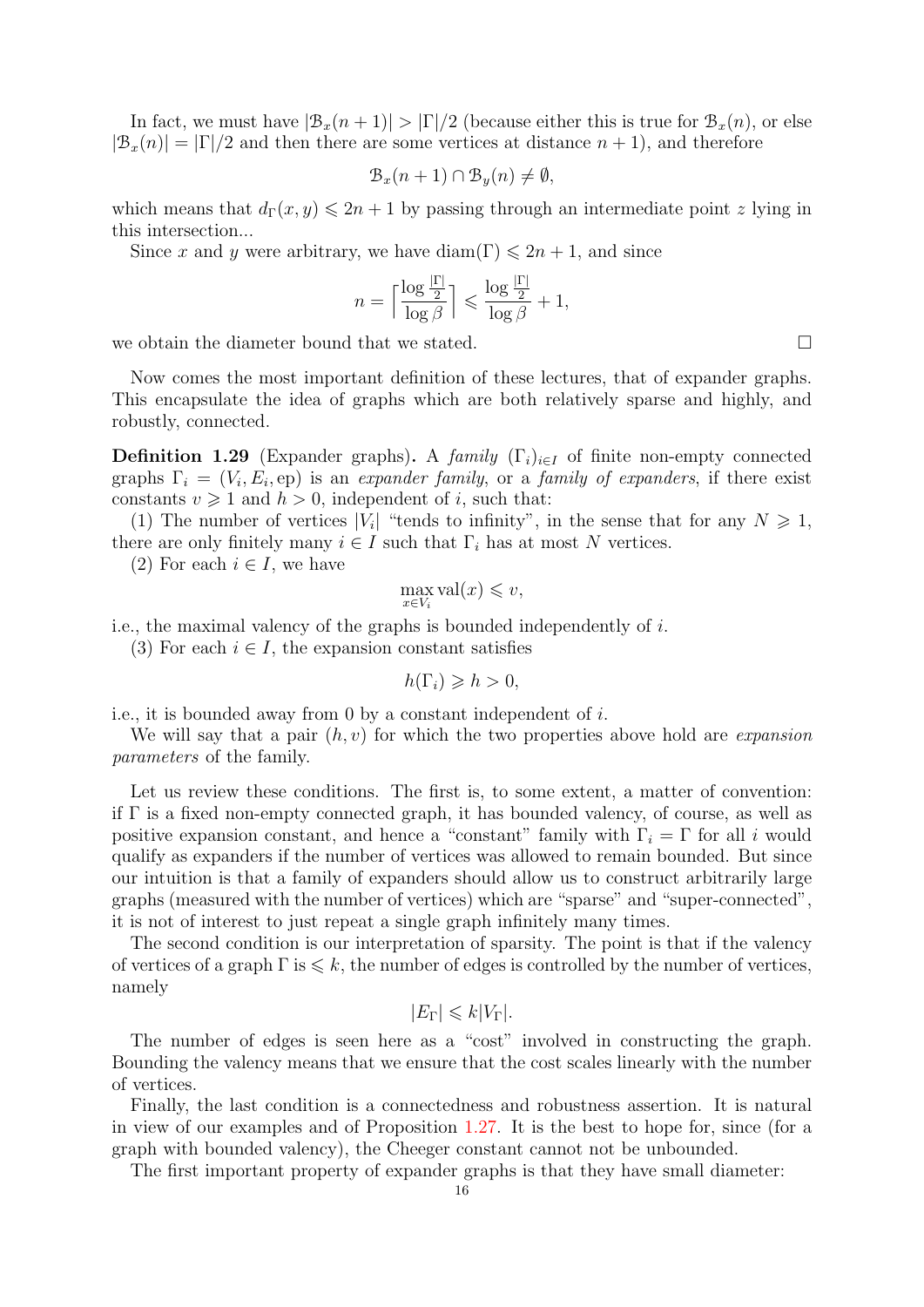**Corollary 1.30** (Diameter of expanders). Let  $(\Gamma_i)$  be an expander family of graphs. Then we have

$$
diam(\Gamma_i) \ll log(3|\Gamma_i|)
$$

for all i, where the implied constant depends only on the expansion parameters  $(h, v)$  of the family.  $\frac{1}{2}$  $\frac{1}{2}$  $\frac{1}{2}$ 

Note that the examples of finite trees  $T_{d,k}$ , with  $d \geq 3$  fixed, show that the converse to this statement is not true: the sequence  $(T_{d,k})_{k\geq 1}$  is a sequence of graphs which have valency bounded by d, and diameter  $2k \ll \log |T_{d,k}|$ , but they are not expanders.

*Proof.* Let J be the set of the (finitely many) indices  $i \in I$  such that  $|\Gamma_i| \leq \frac{1}{3}$  $\frac{1}{3}e^3$ . We apply Proposition [1.27:](#page-15-0) denoting

$$
v = \max_{i \in I} \max_{x \in \Gamma_i} \text{val}(x) < +\infty, \qquad h = \inf_{i \in I} h(\Gamma_i) > 0,
$$

and

$$
\xi = \frac{1}{\log(1 + h/v)} > 0,
$$

we get first

$$
\begin{aligned} \text{diam}(\Gamma_i) &\leq 2\xi \log(\frac{1}{2}|\Gamma_i|) + 3 \leqslant 2\xi \log(\frac{1}{2}|\Gamma_i|) + \log(3|\Gamma_i|) \\ &\leqslant (2\xi + 1) \log(3|\Gamma_i|), \end{aligned}
$$

for  $i \notin J$ . We can then get an estimate valid for all i, e.g., by writing diam( $\Gamma_i$ )  $\leq$  $C \log(3|\Gamma_i|)$  with

(1.8) 
$$
C = \max(2\xi + 1, \max_{j \in J} \text{diam}(\Gamma_j))
$$

for all  $i \in I$ .

This estimate is best possible, since it is not difficult to prove (see Exercise [1.12\)](#page-20-0) that the diameter of a graph with bounded valency can not grow slower than the logarithm of the number of vertices.

Thus we see that, *if they exist*, expander families are essentially optimal graphs when it comes to combining sparsity and strong connectedness (or expansion) properties.

At this point, the most pressing question is: do expanders really exist? In all the easy examples of graphs (with bounded valency) for which we computed the expansion constant, it tends to 0 as the number of vertices goes to infinity, even in the case of finite trees where the diameter, at least, has the right order of magnitude. A pessimist's attitude might be that this is a bad sign.

An optimist might observe that, in the case of the "best" candidates so far (the finite trees  $T_{d,k}$  with  $d \geq 3$  fixed and  $k \to +\infty$ ), there are many subsets of vertices which do have large expansion ratio  $|\mathcal{E}(W)|/|W|$ . Roughly speaking, as long as W is a set of vertices that only contains a few elements at the maximal distance k from the root of the tree, there will be many edges "escaping" further away from the root, in fact typically as many as the size of  $W$ . In other words, one might imagine that adding an edges to each of the far vertices, reconnecting them to the middle of the tree, might have a chance of producing graphs with good expansion constant.

We will not actually proceed this way; but, indeed, the optimists are in the right here: expanders do exist, and in fact exist in cheerful abundance. We will survey this

<span id="page-17-0"></span><sup>&</sup>lt;sup>1</sup> We use  $3|\Gamma_i|$  to avoid any problem with the possible exceptional i's where  $|\Gamma_i| = 1$ , and because  $log 3 \geq 1$ ; this is old analytic number theory lore...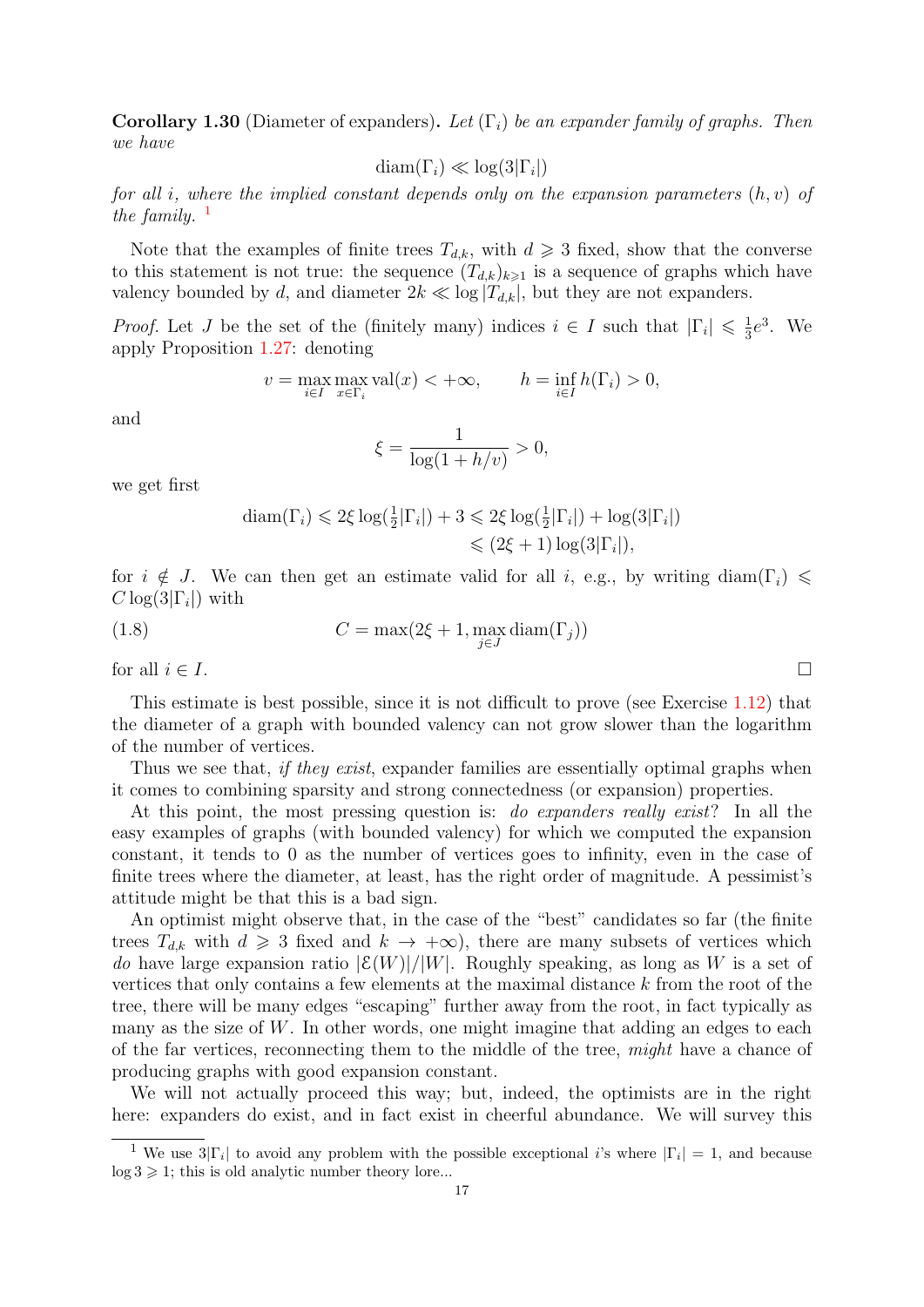<span id="page-18-2"></span>in Lecture 3 using three different methods, in particular using probabilistic methods, as originally done by Barzdin and Kolmogorov [\[5\]](#page-49-4), and independently by Pinsker [\[69\]](#page-51-0).

However, what we will first do in the next lecture is to provide another equivalent definition of expander graphs, which is often more easily applicable and more natural in applications.

#### <span id="page-18-0"></span>1.5. Exercises.

**Exercise 1.1.** (1) Let  $\Gamma$  be a finite d-regular graph with girth  $g \ge 3$ . Prove that

$$
|\Gamma| \geq d(d-1)^{\lfloor (g-3)/2 \rfloor}.
$$

(2) Show that the girth of a finite graph d-regular graph  $\Gamma$  with  $d \geq 3$  is  $\ll \log(|\Gamma|)$ , where the implied constant depends only on d.

**Exercise 1.2.** Show that the number of vertices and edges of the finite tree  $T_{d,k}$  are given by

$$
|T_{d,k}| = d\frac{(d-1)^k - 1}{d-2} + 1, \quad |E_{d,k}| = |T_{d,k}| - 1 = d\frac{(d-1)^k - 1}{d-2}
$$
  
d|T\_{d,k}| = 2k + 1 |F\_{d,k}| = 2k

if  $d \geq 3$ , and  $|T_{2,k}| = 2k + 1$ ,  $|E_{2,k}| = 2k$ .

**Exercise 1.3.** Show that a graph  $\Gamma = (V, E, ep)$  is bipartite if and only if there exists a graph map  $\Gamma \longrightarrow P_1$ , where  $P_1$  is the path of length 1:

$$
\bullet\hspace{-4pt}-\hspace{-4pt}-\hspace{-4pt}-\hspace{-4pt}-\hspace{-4pt}-\hspace{-4pt}-\hspace{-4pt}-\hspace{-4pt}-\hspace{-4pt}-\hspace{-4pt}-\hspace{-4pt}-\hspace{-4pt}-\hspace{-4pt}-\hspace{-4pt}-\hspace{-4pt}-\hspace{-4pt}-\hspace{-4pt}-\hspace{-4pt}-\hspace{-4pt}-\hspace{-4pt}-\hspace{-4pt}-\hspace{-4pt}-\hspace{-4pt}-\hspace{-4pt}-\hspace{-4pt}-\hspace{-4pt}-\hspace{-4pt}-\hspace{-4pt}-\hspace{-4pt}-\hspace{-4pt}-\hspace{-4pt}-\hspace{-4pt}-\hspace{-4pt}-\hspace{-4pt}-\hspace{-4pt}-\hspace{-4pt}-\hspace{-4pt}-\hspace{-4pt}-\hspace{-4pt}-\hspace{-4pt}-\hspace{-4pt}-\hspace{-4pt}-\hspace{-4pt}-\hspace{-4pt}-\hspace{-4pt}-\hspace{-4pt}-\hspace{-4pt}-\hspace{-4pt}-\hspace{-4pt}-\hspace{-4pt}-\hspace{-4pt}-\hspace{-4pt}-\hspace{-4pt}-\hspace{-4pt}-\hspace{-4pt}-\hspace{-4pt}-\hspace{-4pt}-\hspace{-4pt}-\hspace{-4pt}-\hspace{-4pt}-\hspace{-4pt}-\hspace{-4pt}-\hspace{-4pt}-\hspace{-4pt}-\hspace{-4pt}-\hspace{-4pt}-\hspace{-4pt}-\hspace{-4pt}-\hspace{-4pt}-\hspace{-4pt}-\hspace{-4pt}-\hspace{-4pt}-\hspace{-4pt}-\hspace{-4pt}-\hspace{-4pt}-\hspace{-4pt}-\hspace{-4pt}-\hspace{-4pt}-\hspace{-4pt}-\hspace{-4pt}-\hspace{-4pt}-\hspace{-4pt}-\hspace{-4pt}-\hspace{-4pt}-\hspace{-4pt}-\hspace{-4pt}-\hspace{-4pt}-\hspace{-4pt}-\hspace{-4pt}-\hspace{-4pt}-\hspace{-4pt}-\hspace{-4pt}-\hspace{-4pt}-\hspace{-4pt}-\hspace{-4pt}-\hspace{-4pt}-\hspace{-4pt}-\hspace{-4pt}-\hspace{-4pt}-\hspace{-2pt}-\hspace{-2pt}-\hspace{-4pt}-\hspace{-2pt}-\hspace{-2pt}-\hspace{-2pt}-\hspace{-2pt}-\hspace{-2pt}-\hspace{-2pt}-\hs
$$

<span id="page-18-1"></span>Exercise 1.4. We consider here some specific features of trees, which we recall are connected forests.

(1) Show that the diameter of a finite tree  $T_{d,k}$  with  $d \geq 2$  and  $k \geq 0$  is equal to  $2k$ , and is achieved by the distance between any two distinct vertices labeled with words  $(s_1, \ldots, s_k)$  and  $(s'_1, \ldots, s'_k)$  of (maximal) length k with  $s_1 \neq s'_1$ .

(2) Show that if  $T$  is a tree, then for any two vertices  $x$  and  $y$ , there exists a unique geodesic on T with extremities x and y (the image of all paths of length  $d_T(x, y)$  between two vertices  $x$  and  $y$  of  $T$  is the same).

(3) If  $T = T_{d,k}$  with "root" vertex  $x_0 = \emptyset$  and  $0 \leq \gamma \leq k$ , show that

$$
V' = \{ x \in V_T \mid d_T(x_0, x) \leqslant j \}
$$

induces a full subgraph isomorphic to  $T_{d,j}$ .

(4) If  $T = T_{d,k}$  with root  $x_0$  and  $x \in T$  is any vertex, show that

$$
V'' = \{ y \in V_T \mid d_{\Gamma}(y, x_0) \geq d_{\Gamma}(y, x) \}
$$

induces a full subgraph  $T''$  of  $T$  which is also a tree.

(5) Let  $\Gamma$  be any graph with girth  $\ell \geq 1$ , and let  $x_0 \in V$ . Show that the subgraph of  $\Gamma$ induced by

$$
V' = \left\{ x \in V \mid d_{\Gamma}(x_0, x) < \frac{\ell}{2} \right\}
$$

is a tree.

Exercise 1.5. Let  $\Gamma_1$  and  $\Gamma_2$  be graphs, and let  $f : \Gamma_1 \longrightarrow \Gamma_2$  be a graph map. Show that  $f$  is always distance-decreasing, i.e., we have

$$
(1.9) \t\t d_{\Gamma_2}(f(x), f(y)) \leq d_{\Gamma_1}(x, y)
$$

for any  $x, y \in \Gamma_1$ . In particular, if f is surjective on vertices, the diameter of  $\Gamma_2$  is at most that of  $\Gamma_1$ , and if f is an isomorphism, it is isometric.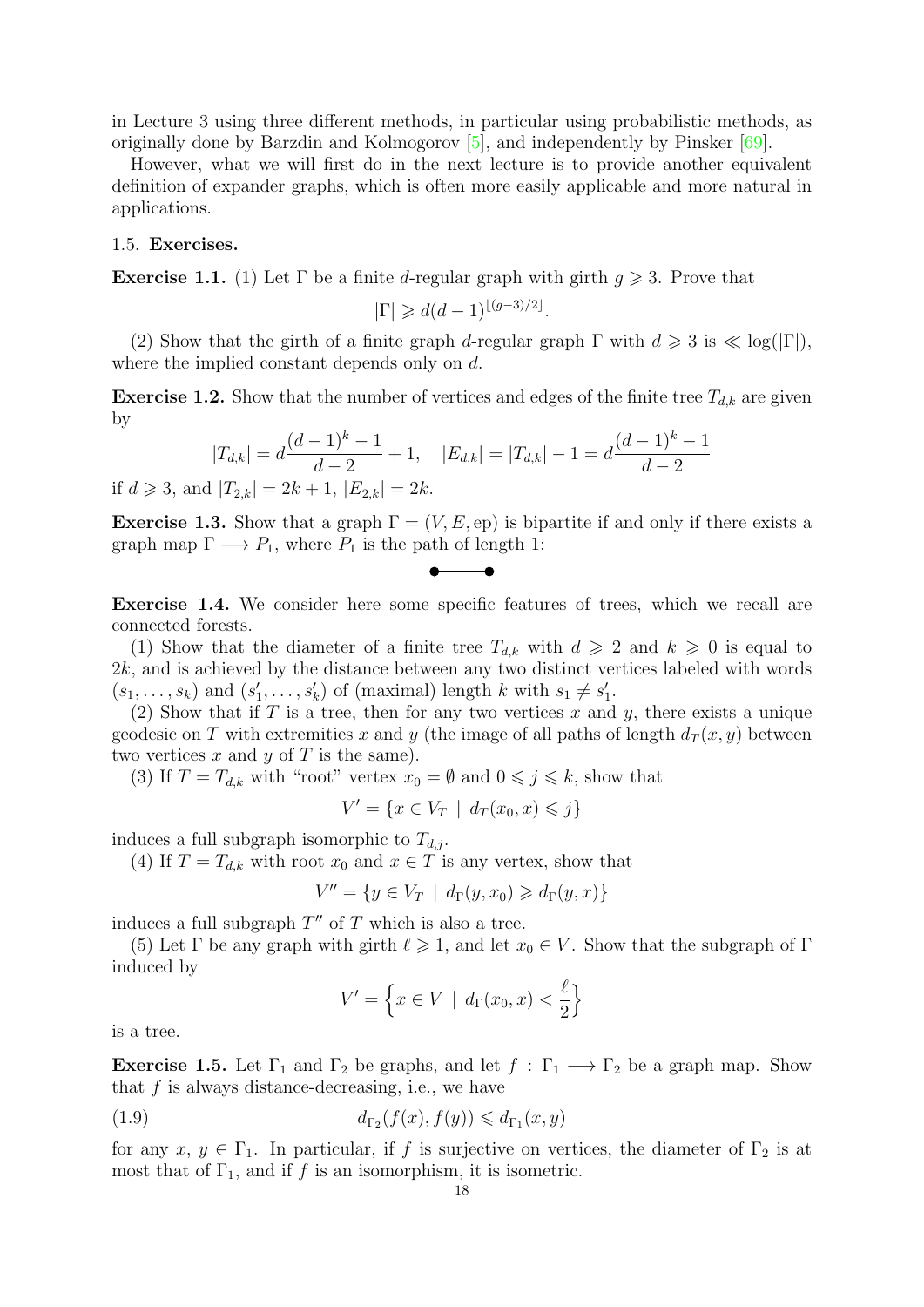<span id="page-19-4"></span>Exercise 1.6. Here is an application of graphs and connected components to group theory, due to Bauer and Knutson (see [\[33,](#page-50-1) Lemma, p. 98]). Let  $k \geq 2$  be an integer,  $G = \mathfrak{S}_k$  the symmetric group on k letters. We suppose given a subgroup H of G such that: (i) H acts transitively on  $\{1, \ldots, k\}$ ; (ii) H contains at least one transposition; (iii) H contains a cycle of length  $p > k/2$  such that p is prime. The goal is to prove that, in fact, we have  $H = G = \mathfrak{S}_k$ .

Let  $\Gamma = (V, E)$  be the simple graph with  $V = \{1, \ldots, k\}$  and with an edge between any pair  $(i, j) \in V \times V$  such that  $i \neq j$  and the transposition  $(i, j)$  is in H. Assumption (ii) means that the edge set is not empty.

(1) Show that any connected component in  $\Gamma$  is a complete graph.

(2) Show that it is enough to show that  $\Gamma$  is connected in order to prove that  $H = G$ .

(3) Show that the action of G on  $\{1,\ldots,k\}$  induces an action of G on  $\Gamma$  by automorphisms. Show then that G acts transitively on the set of all connected components of  $\Gamma$ . Deduce that all such components are isomorphic.

(4) Show that a p-cycle  $\sigma \in H$  as in (iii) must fix (globally, not necessarily pointwise) each component of  $\Gamma$ , and conclude from this.

**Exercise 1.7** (Uniqueness of bipartite decompositions). (1) Let  $\Gamma$  be a connected bipartite graph with a bipartite decomposition  $V = V_0 \cup V_1$ . If  $x_0 \in V_0$ , show that

<span id="page-19-2"></span>(1.10)  $V_0 = \{y \in V \mid \text{there is a path of even length joining } x \text{ to } y\}.$ 

(2) Deduce that the partition of edges  $V = V_0 \cup V_1$  which exhibits the bipartiteness of a connected bipartite graph is unique (i.e., if  $W_0 \cup W_1$  is another such partition, we have  $(W_0, W_1) = (V_0, V_1)$  or  $(W_0, W_1) = (V_1, V_0)$ .

(3) Let  $\Gamma$  be an arbitrary connected graph, and define W by the right-hand side in [\(1.10\)](#page-19-2). Compute W when  $\Gamma$  is *not* bipartite.

(4) Show that a forest is always bipartite.

(5) Show that if a graph  $\Gamma$  is finite and *not* bipartite, then its girth is finite. In fact, show that girth(Γ)  $\leq 2$  diam(Γ) + 1, and that this is best possible.

<span id="page-19-0"></span>**Exercise 1.8.** Prove that the set  $S_n$  given by [\(1.2\)](#page-10-1) generates  $\mathfrak{S}_n$ , and hence that the graphs  $G_n$  of Example [1.20,](#page-10-0) (3), are all connected. In fact, show that there exist constants  $c > 0$  and  $C > 0$  such that the diameter of  $G_n$  satisfies

$$
(1.11)\t\t\t cn^2 \leq \text{diam}(G_n) \leq Cn^2
$$

for all  $n \geqslant 3$ . [Hint: This is a fairly classic exercise. As described by Diaconis and Saloff-Coste [\[26,](#page-49-2) §3, Ex. 1], it can be convenient to think of this in terms of card shuffling.

**Exercise 1.9.** Let G be a group, and let S be a symmetric generating set of G. Show that  $\mathcal{C}(G, S)$  is bipartite if and only if there exists a surjective group homomorphism

<span id="page-19-3"></span>
$$
\varepsilon \,:\, G \longrightarrow \{\pm 1\}
$$

such that  $\varepsilon(s) = -1$  for all  $s \in S$ . (In particular, if  $1 \in S$ , the Cayley graph  $\mathcal{C}(G, S)$  is not bipartite.)

<span id="page-19-1"></span>**Exercise 1.10.** Let G be a group and  $S \subset G$  a symmetric subset which does not contain a non-trivial involution.

(1) Let  $\Gamma = \mathcal{C}(G, S)$  be the corresponding Cayley graph. Show that the girth of  $\Gamma$ is then equal to the length of the shortest non-trivial relation among the elements of S, namely girth(Γ) is the smallest  $m \geq 1$  for which there exist  $(s_1, \ldots, s_m)$  in S, with  $s_i s_{i+1} \neq 1$  for all i, such that  $s_1 s_2 \cdots s_m = 1$ . (In particular, if G is finite, the girth of the Cayley graph  $\Gamma$  is finite.)

(2) Show that the restriction on  $S$  is needed (a very simple example suffices).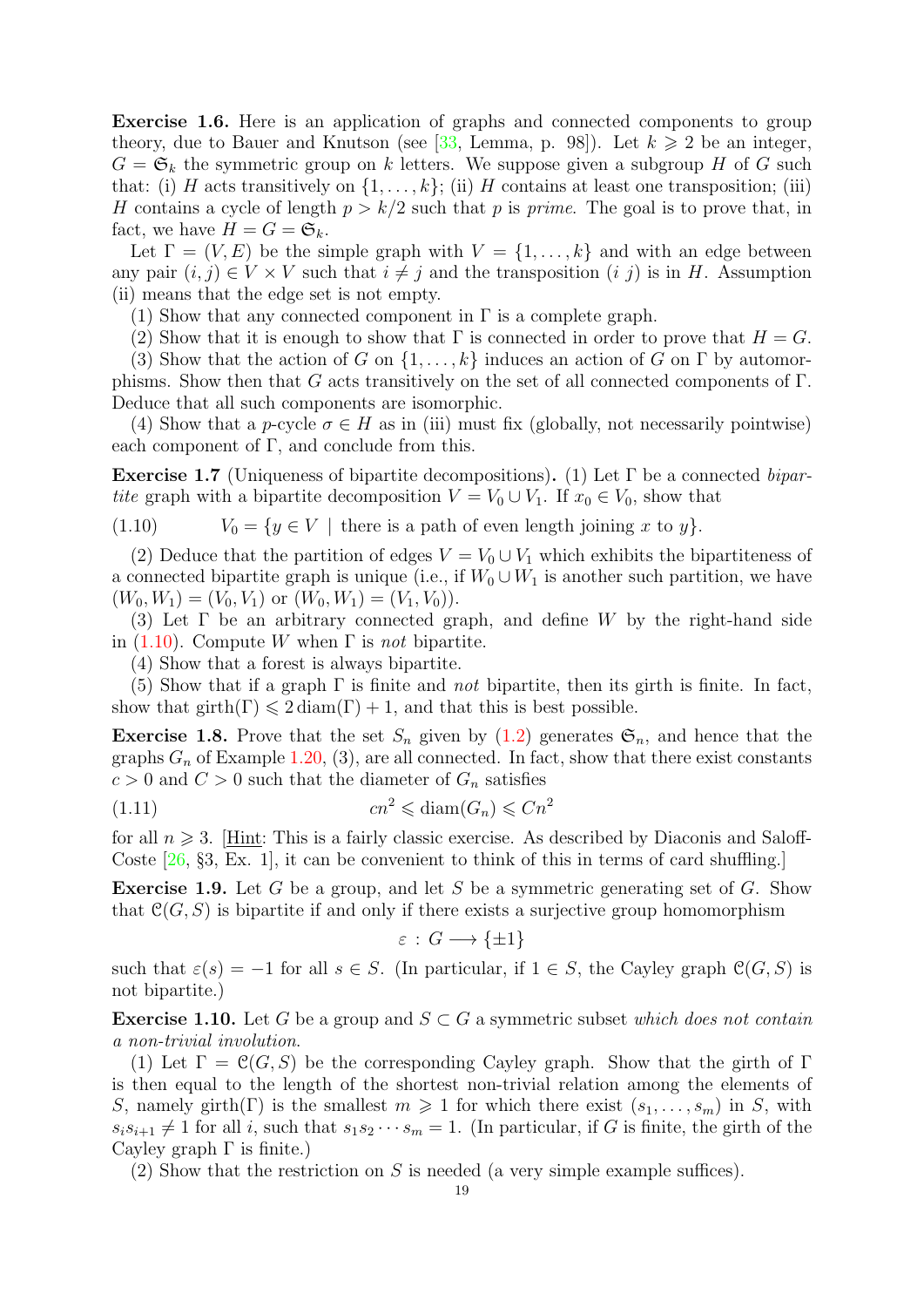**Exercise 1.11.** For any finite connected graph  $\Gamma$  with at least two vertices, show that

$$
\frac{2}{|\Gamma|} \leqslant h(\Gamma) \leqslant \min_{x \in V} \text{val}(x).
$$

<span id="page-20-0"></span>**Exercise 1.12.** Let  $\Gamma$  be a non-empty finite graph with maximal valency  $\leq k$ , where  $k \geq 1$  is an integer. Show that

$$
diam(\Gamma) \geqslant \frac{\log(|\Gamma|)}{\log k}.
$$

**Exercise 1.13.** Let  $(\Gamma_i)$  be an expander family. Show that the metric balls in  $\Gamma_i$  are uniformly exponentially expanding, in the sense that there exists  $\gamma > 1$ , independent of i, such that for any graph  $\Gamma_i$  in the family, we have

$$
|\mathcal{B}_x(n)| \geqslant \min\left(\frac{|\Gamma|}{2}, \gamma^n\right),\
$$

for all  $x \in \Gamma_i$  and  $n \geqslant 0$ .

<span id="page-20-1"></span>**Exercise 1.14** (Some Cayley graphs of  $\mathfrak{S}_n$ ). We consider again the Cayley graphs  $G_n =$  $\mathcal{C}(\mathfrak{S}_n, S_n)$  of Example [1.20.](#page-10-0) Could  $(G_n)$  be an expander family? For the moment, we only know an upper bound  $(1.11)$  for the diameter that is a bit too weak, but is not very far off from the estimate

$$
\text{diam}(G_n) \ll \log |G_n| \ll n \log n
$$

that would be necessary for an expander. However, we will see here concretely that  $(G_n)$ is not an expander.

It is convenient here to see  $\mathfrak{S}_n$  as acting by permutations of  $\mathbf{Z}/n\mathbf{Z}$ . With this interpretation, the generators  $\sigma_n$  and  $\sigma_n^{-1}$  act on  $\mathbf{Z}/n\mathbf{Z}$  by

$$
\sigma_n(i) = i + 1, \quad \sigma_n^{-1}(i) = i - 1
$$

for  $i \in \mathbb{Z}/n\mathbb{Z}$ .

Define then

$$
W_n = \{ \sigma \in \mathfrak{S}_n \mid \text{ there is no } i \in \mathbf{Z}/n\mathbf{Z} \text{ such that } \sigma(i+1) = \sigma(i) + 1 \} \subset \mathfrak{S}_n.
$$

(1) Show that

$$
\frac{|\mathcal{E}(W_n)|}{|\mathfrak{S}_n|} \ll \frac{1}{n}.
$$

(2) Show that

$$
\frac{1}{3} \leqslant \liminf_{n \to +\infty} \frac{|W_n|}{|\mathfrak{S}_n|} \leqslant \limsup_{n \to +\infty} \frac{|W_n|}{|\mathfrak{S}_n|} \leqslant \frac{1}{2},
$$

and conclude that  $h(G_n) \ll n^{-1}$ . [Hint: You can use inclusion-exclusion.]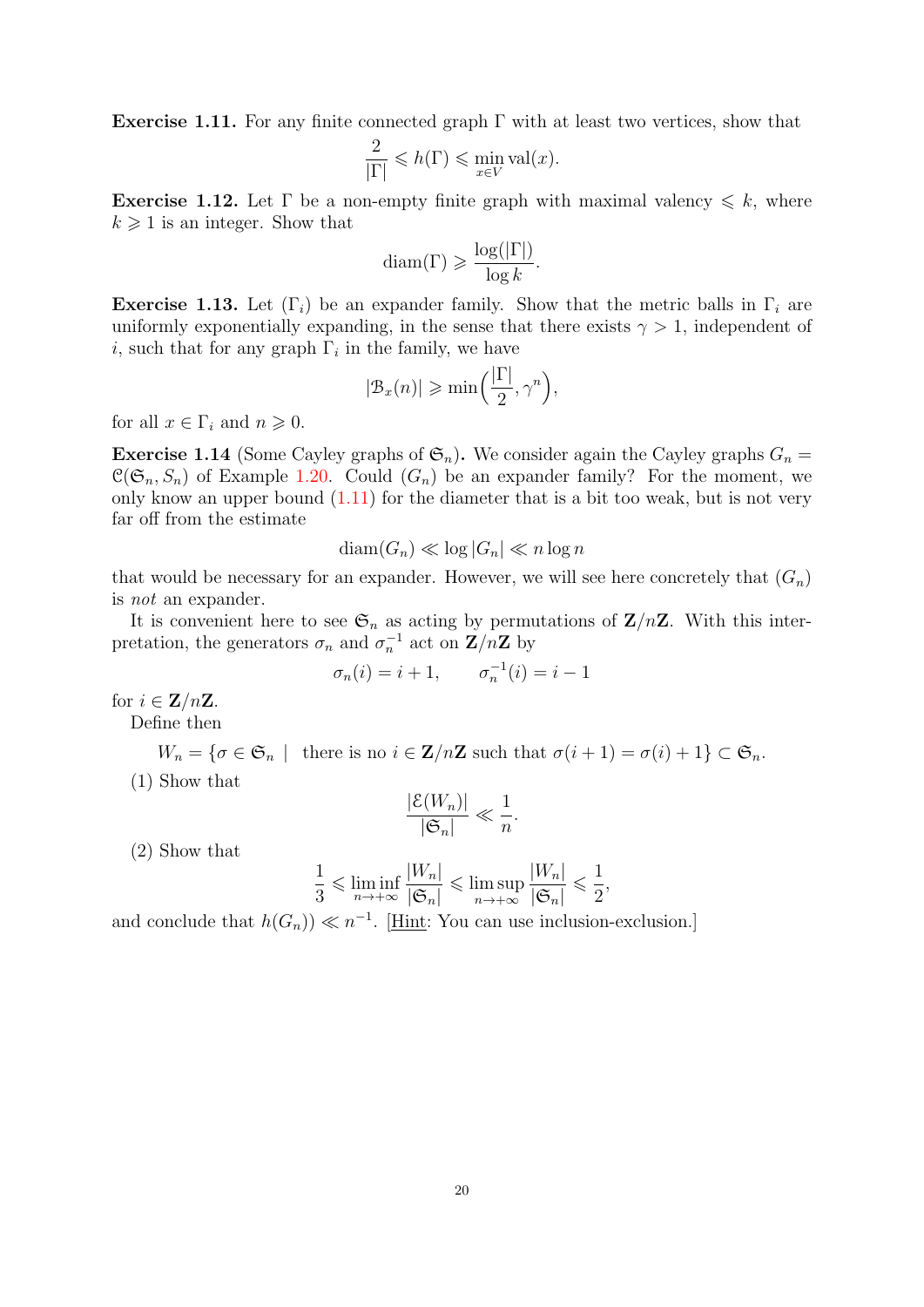## <span id="page-21-0"></span>LECTURE 2: SPECTRAL DEFINITION

In this second lecture, we explain a different equivalent (or essentially equivalent) definition of expander graphs, based on discrete spectral theory. There are in fact two very closely related variants of this definition, depending on the way one wishes to normalize the underlying analogue of the Laplace operator. We concentrate on the approach based on the so-called Markov operator, which is very closely related to probabilistic aspects (especially random walks on graphs), although we will not discuss this in detail.

We will consider spectral theory only finite graphs for simplicity.

#### <span id="page-21-1"></span>2.1. The Markov operator.

**Definition 2.1** (Measure and functions on a graph). Let  $\Gamma = (V, E, ep)$  be a finite graph with  $V$  and  $E$  non-empty, without isolated vertex.

(1) The (normalized) graph measure on  $\Gamma$  is the probability measure on V defined by

$$
\mu_{\Gamma}(\{x\}) = \frac{\text{val}(x)}{N}
$$

for all  $x \in V$ , where

$$
N = \sum_{x \in V} \text{val}(x) > 0.
$$

(2) The space of functions on  $\Gamma$  is the space  $L^2(\Gamma,\mu_{\Gamma})$ , i.e., it is the vector space of all functions  $\varphi : \Gamma \to \mathbb{C}$ , with the inner product

$$
\langle \varphi_1, \varphi_2 \rangle = \frac{1}{N} \sum_{x \in V} \text{val}(x) \varphi_1(x) \overline{\varphi_2(x)}.
$$

Remark 2.2. (1) If  $\Gamma$  is d-regular for some  $d \geq 1$ , then the measure  $\mu_{\Gamma}$  is simply the normalized probability counting measure on  $V$ , namely

$$
\mu_\Gamma(W) = \frac{|W|}{|V|}
$$

for all  $W \subset V$ . This case will in fact occur very often, so the reader may read the remainder of this lecture with this case in mind. Note the comparison relation

(2.1) 
$$
\frac{v_{-}}{v_{+}}\frac{|W|}{|V|} \leq \mu_{\Gamma}(W) \leq \frac{v_{+}}{v_{-}}\frac{|W|}{|V|}
$$

for all  $W \subset V$ , where

<span id="page-21-2"></span>
$$
v_- = \min_{x \in V} \text{val}(x), \qquad v_+ = \max_{x \in V} \text{val}(x).
$$

(2) Finally, we will also have the occasion to use the supremum norm

$$
\|\varphi\|_\infty = \max_{x \in V} |\varphi(x)|
$$

for  $\varphi \in L^2(\Gamma, \nu_\Gamma)$ .

Note that we can compare the two norms by

(2.2) 
$$
\|\varphi\| \le \|\varphi\|_{\infty} \le \left(\frac{N}{v_{-}}\right)^{1/2} \|\varphi\|,
$$

where the left-hand inequality is a classical fact which holds for any probability measure, while the right-hand inequality follows from

$$
\max |\varphi(x)|^2 \leq \frac{1}{v_-} \sum_{x \in V} \text{val}(x) |\varphi(x)|^2 = \frac{N}{v_-} ||\varphi||^2.
$$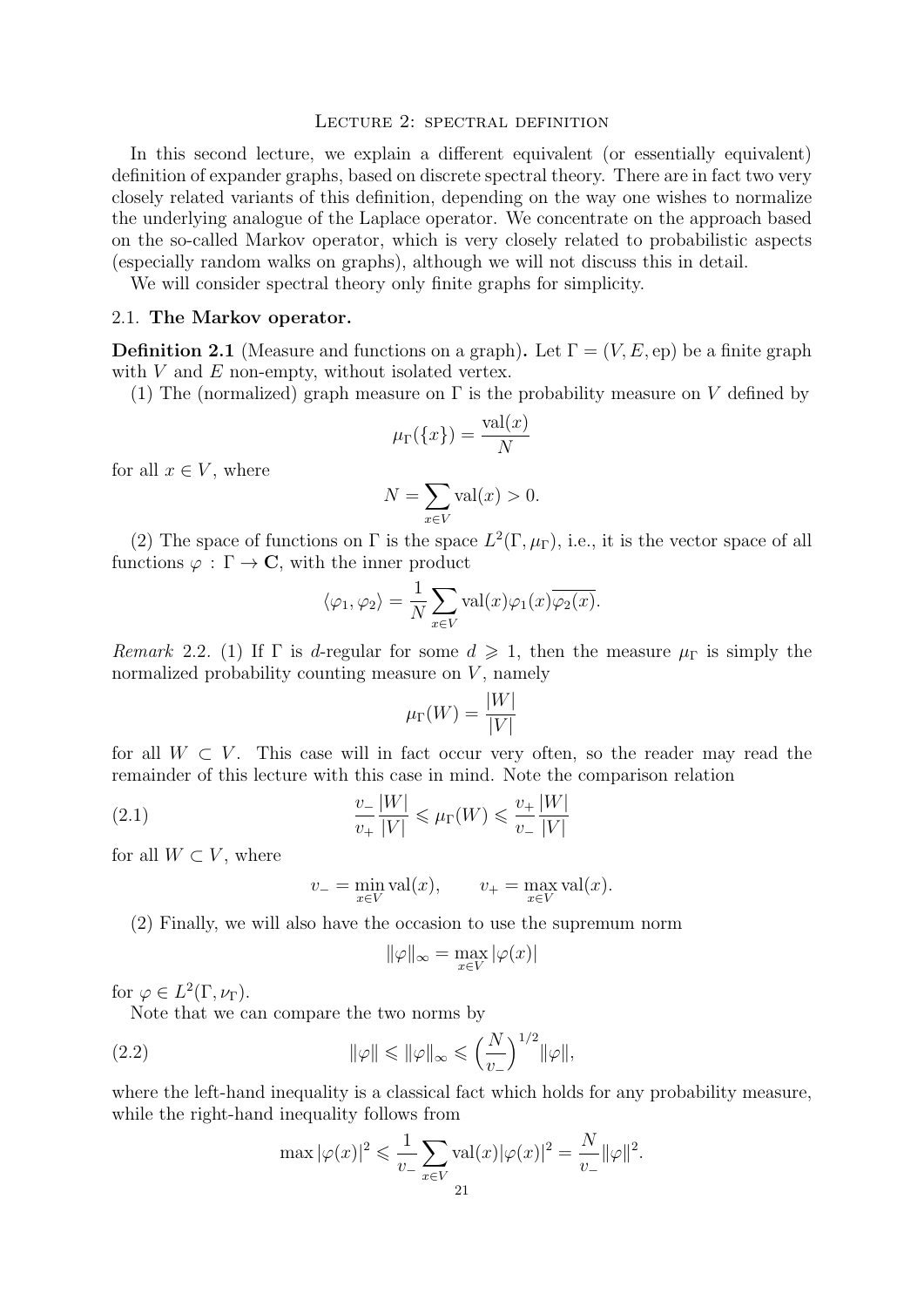**Definition 2.3.** Let  $\Gamma = (V, E, \text{ep})$  be a finite graph with no isolated vertex. The Markov *averaging operator* on  $L^2(\Gamma, \mu_{\Gamma})$  is the linear map

$$
M_{\Gamma} \, : \, \left\{ \begin{array}{ccc} L^2(\Gamma,\mu_{\Gamma}) & \longrightarrow & L^2(\Gamma,\mu_{\Gamma}) \\ \varphi & \mapsto & M_{\Gamma} \varphi \end{array} \right.
$$

such that

$$
(M_{\Gamma}\varphi)(x) = \frac{1}{\text{val}(x)} \sum_{\substack{\alpha \in E \\ \text{ep}(\alpha) = \{x,y\}}} \varphi(y) = \frac{1}{\text{val}(x)} \sum_{\substack{y \in V \\ d_{\Gamma}(x,y) \leq 1}} a(x,y)\varphi(y).
$$

We will often simply write M instead of  $M_{\Gamma}$  when only one graph is involved.

We note that the condition  $d_{\Gamma}(x, y) \leq 1$  can be omitted in the second expression for  $M\varphi$ , since the quantity

$$
a(x, y) = |\{\alpha \in E \mid ep(\alpha) = \{x, y\}\}|
$$

is zero unless  $d_{\Gamma}(x, y) \leq 1$ .

The choice of the measure  $\mu_{\Gamma}$  on a graph is important, because the self-adjointness property of M depends on it.

<span id="page-22-4"></span>**Proposition 2.4** (Spectral properties of the Markov operator). Let  $\Gamma = (V, E, ep)$  be a finite graph with no isolated vertex. Let M be the Markov averaging operator for  $\Gamma$ .

(1) For any function  $\varphi \in L^2(\Gamma, \mu_{\Gamma})$ , we have

<span id="page-22-0"></span>(2.3) 
$$
\langle (\mathrm{Id} - M)\varphi, \varphi \rangle_{\Gamma} = \frac{1}{2N} \sum_{x, y \in V} a(x, y) |\varphi(x) - \varphi(y)|^2,
$$

<span id="page-22-1"></span>(2.4) 
$$
\langle (\mathrm{Id} + M) \varphi, \varphi \rangle_{\Gamma} = \frac{1}{2N} \sum_{x, y \in V} a(x, y) |\varphi(x) + \varphi(y)|^2.
$$

(2) The operator M is self-adjoint of norm  $\leq 1$ . It is bounded from above by the identity and from below by minus the identity.

Part (2) combines three assertions: first, we have

<span id="page-22-3"></span>
$$
\langle M\varphi_1, \varphi_2 \rangle_{\Gamma} = \langle \varphi_1, M\varphi_2 \rangle_{\Gamma}
$$

for any functions  $\varphi_1, \varphi_2 \in L^2(\Gamma, \mu_{\Gamma})$  (self-adjointness), next, we have  $||M\varphi||_{\Gamma} \leq ||\varphi||$  for  $\varphi \in L^2(\Gamma, \mu_{\Gamma})$  (norm at most 1), and finally we have

(2.5) 
$$
-\langle \varphi, \varphi \rangle_{\Gamma} \leq \langle M\varphi, \varphi \rangle_{\Gamma} \leq \langle \varphi, \varphi \rangle_{\Gamma}
$$

for all  $\varphi \in L^2(\Gamma, \mu_\Gamma)$ .

Proof. We start by proving the self-adjointness, which is a key property (ultimately, it relates to the fact that we are working with unoriented graphs). We have by definition

(2.6)  
\n
$$
\langle M\varphi_1, \varphi_2 \rangle_{\Gamma} = \frac{1}{N} \sum_{x \in V} \text{val}(x) (M\varphi_1)(x) \overline{\varphi_2(x)}
$$
\n
$$
= \frac{1}{N} \sum_{x \in V} \overline{\varphi_2(x)} \sum_{y \in V} \varphi_1(y) a(x, y)
$$
\n
$$
= \frac{1}{N} \sum_{x, y \in V} a(x, y) \varphi_1(y) \overline{\varphi_2(x)}
$$

<span id="page-22-2"></span>and since  $a(x, y) = a(y, x)$ , this is also  $\langle \varphi_1, M \varphi_2 \rangle_{\Gamma}$ . 22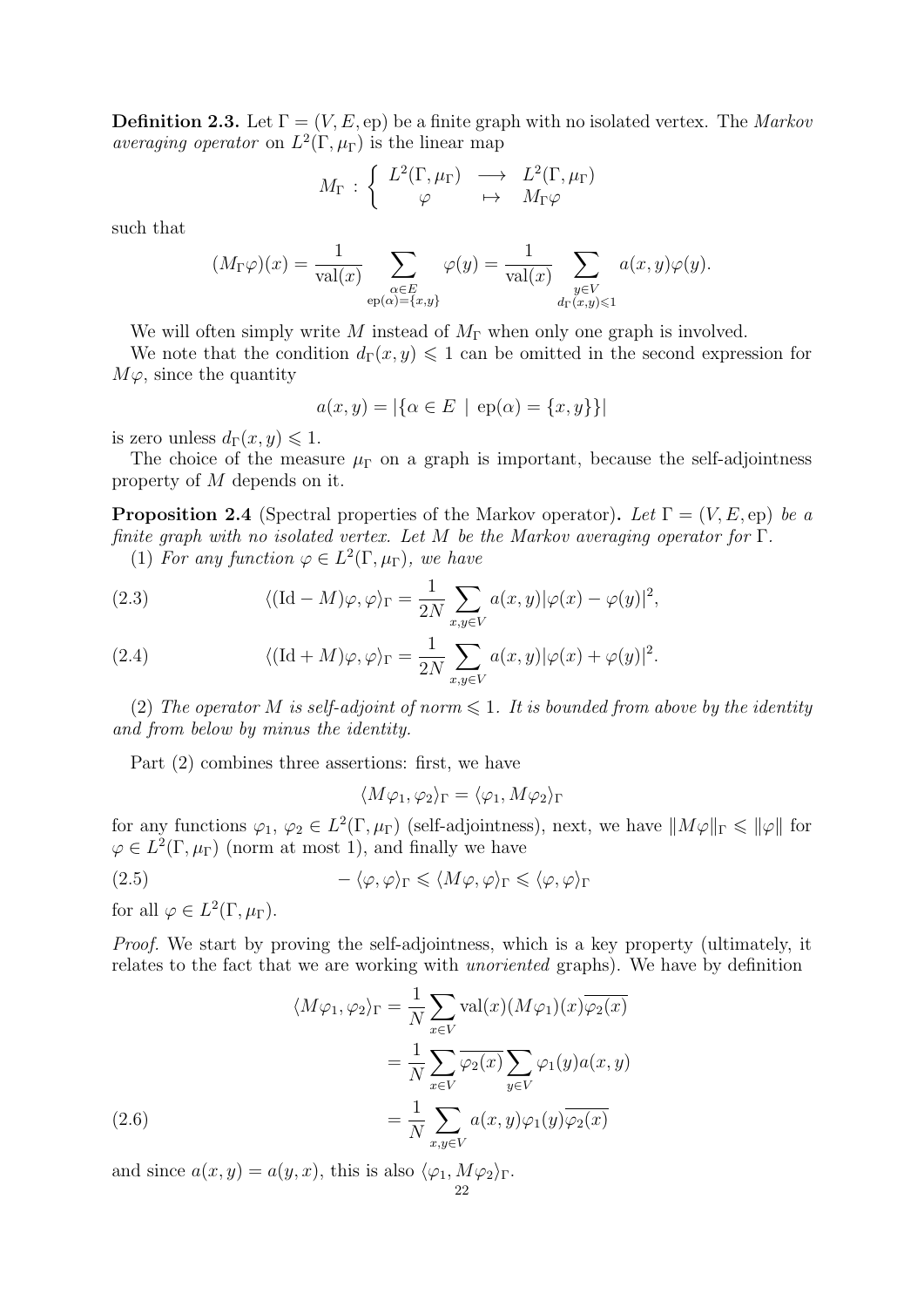We now prove the formulas  $(2.3)$  and  $(2.4)$ . Both are very similar and we deal only with the first one. Using  $(2.17)$ , the symmetry of the adjacency matrix and  $(2.6)$ , we have

$$
2N(\langle \varphi, \varphi \rangle_{\Gamma} - \langle M\varphi, \varphi \rangle_{\Gamma}) = 2 \sum_{x, y \in V} a(x, y) |\varphi(x)|^2 - 2 \sum_{x, y \in V} a(x, y) \varphi(x) \overline{\varphi(y)}
$$
  

$$
= \sum_{x, y \in V} a(x, y) |\varphi(x)|^2 + \sum_{x, y \in V} a(x, y) |\varphi(y)|^2 - 2 \sum_{x, y \in V} a(x, y) \varphi(x) \overline{\varphi(y)}
$$

which is equal to

$$
\sum_{x,y \in V} a(x,y) |\varphi(x) - \varphi(y)|^2
$$

These formulas  $(2.3)$  and  $(2.4)$  immediately imply  $(2.5)$ . From this, we get

$$
|\langle M\varphi,\varphi\rangle_\Gamma|\leqslant \|\varphi\|^2
$$

for all  $\varphi \in L^2(\Gamma, \mu_{\Gamma})$ , and since it is standard that

<span id="page-23-0"></span>
$$
||M|| = \sup_{\varphi \neq 0} \frac{|\langle M\varphi, \varphi \rangle_{\Gamma}|}{||\varphi||^2}
$$

for a self-adjoint operator, this gives  $||M|| \leq 1$ .

Corollary 2.5. Let  $\Gamma = (V, E, ep)$  be a finite graph with no isolated vertex.

(1) The Markov operator M is diagonalizable in an orthonormal basis of  $L^2(\Gamma,\mu_{\Gamma}),$ its eigenvalues are real numbers, and all eigenvalues have absolute value at most 1. For  $\varphi \in L^2(\Gamma,\mu_\Gamma)$ , we have

(2.7) 
$$
\langle M\varphi_1, \varphi_2 \rangle = \frac{1}{N} \sum_{x,y \in V} a(x,y) \varphi_1(y) \overline{\varphi_2(x)}.
$$

(2) The 1-eigenspace ker $(M-1)$  of M has dimension equal to the number of connected components of Γ, and is spanned by the characteristic functions of these connected components. In particular, if  $\Gamma$  is connected, then we have ker(M – 1) = C, spanned by constant functions.

(3) If  $\Gamma$  is connected, the (-1)-eigenspace ker(M + 1) is zero unless  $\Gamma$  is bipartite. In that case, it is one-dimensional and spanned by a function  $\varepsilon_{+}$  equal to 1, resp. -1, on the set of inputs, resp. outputs, of a bipartite decomposition of  $V$ .

(4) If  $\Gamma$  is bipartite, then the spectrum of M is symmetric: if  $\lambda$  is an eigenvalue of M, then so is  $-\lambda$ .

*Proof.* (1) Since  $\Gamma$  is finite, the space  $L^2(\Gamma, \mu_{\Gamma})$  is finite-dimensional, so by linear algebra, the endomorphism M is diagonalizable in an orthonormal basis of  $L^2(\Gamma,\mu_{\Gamma})$ , and its eigenvalues are real. The formula [\(2.7\)](#page-23-0) restates [\(2.6\)](#page-22-2).

(2) We next investigate the structure of ker( $M-1$ ) using [\(2.3\)](#page-22-0), though there is a nice "geometric" computation also (see the exercise below). If  $M\varphi = \varphi$ , we get immediately the identity

$$
\sum_{x,y \in V} a(x,y)|\varphi(x) - \varphi(y)|^2 = 0,
$$

from [\(2.3\)](#page-22-0). By positivity, this is equivalent with  $\varphi(x) = \varphi(y)$  whenever  $a(x, y) \neq 0$ , i.e.,  $\varphi$ has the same value at all extremities of any edge. If we fix any  $x_0 \in V$ , and use induction on  $d_{\Gamma}(x_0, x)$ , we get  $\varphi(x) = \varphi(x_0)$  for all x reachable by a path from  $x_0$ . This means that  $\varphi$  is constant on each connected component of Γ. The converse is easy: if  $\varphi$  is constant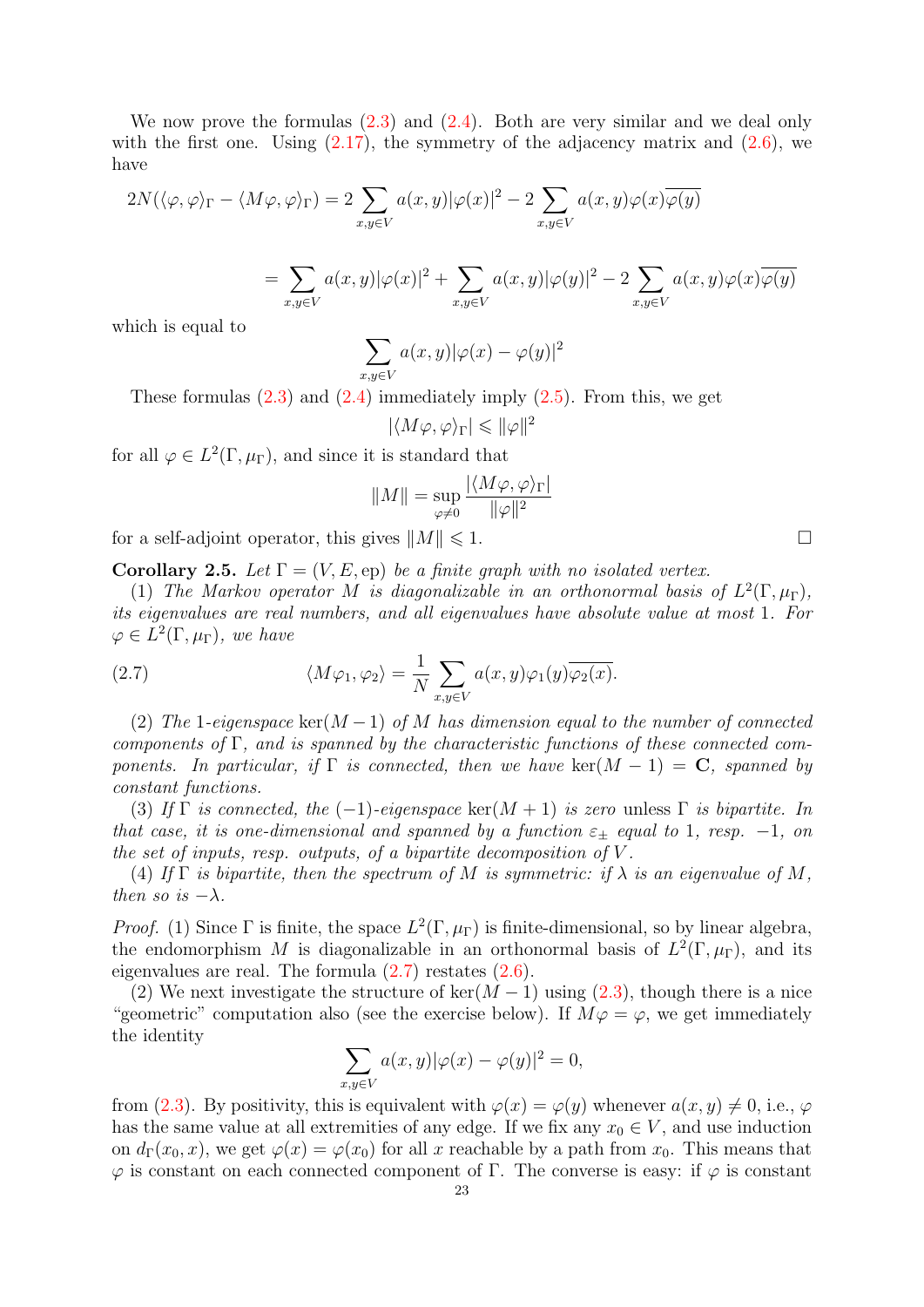on each connected component, the definition shows that it does satisfy  $M\varphi = \varphi$ . Hence  $\ker(M-1)$  is the space spanned by characteristic functions of connected components in the graph.

(3) We deal similarly with the possible −1 eigenvalue, for which we restrict our attention to connected graphs for simplicity. The reader should first check that, if  $\Gamma$  is bipartite, then the function  $\varepsilon_{\pm}$  defined in the statement of the theorem is indeed in ker $(M + 1)$ . We now proceed to show that it generates the  $(-1)$ -eigenspace.

Let  $\varphi$  be such that  $M\varphi = -\varphi$ . We get from [\(2.4\)](#page-22-1) that

$$
\varphi(x) = -\varphi(y)
$$

for all x and y connected by an edge. If  $\gamma : P_2 \longrightarrow \Gamma$  is any path of length 2 with  $\gamma(0) = x, \gamma(2) = y$ , it follows that

$$
\varphi(x) = -\varphi(\gamma(1)) = \varphi(y).
$$

Iterating, we obtain  $\varphi(x) = \varphi(\gamma(2k))$  for any path  $\gamma$  of even length 2k. Now we fix some  $x_0 \in V$ , and let W be the set of vertices in  $\Gamma$  which are the other extremity of a path  $\gamma : P_{2k} \longrightarrow \Gamma$  of even length with  $\gamma(0) = x_0$  (in particular,  $x_0 \in W$  using a path of length 0). We see that  $\varphi$  is constant, equal to  $\varphi(x_0)$ , on all of W. If  $W = V$ , it follows that  $\varphi$  is constant, hence  $M\varphi = \varphi = -\varphi$ , so  $\varphi = 0$ .

On the other hand, if  $W \neq V$ , we claim that  $V_0 = W$ ,  $V_1 = V - W$  is a bipartite partition of V. Indeed, let  $\alpha \in E$  be an edge with extremities  $\{x_1, x_2\}$ . It is not possible that  $x_1$  and  $x_2$  are both in  $V_0$ : if that were to happen, then given any  $y \in V_1$ , we would get a path of even length joining  $x_0$  to y by (1) going from  $x_0$  to  $x_1$  with a path of even length  $2\ell_1$  (possible since  $x_1 \in V_0$ ); (2) going to  $x_1$  to  $x_2$  by the path of length 1 given by  $\alpha$ ; (3) going from  $x_2$  to  $x_0$  with a path of even length  $2\ell_2$  (again, because  $x_2 \in V_0$ ); (4) going from  $x_0$  to y, which is possible since  $\Gamma$  is connected, and possible with odd length  $2\ell_3 + 1$  since  $y \notin V_0$ : the total length is

$$
2\ell_1 + 1 + 2\ell_2 + 2\ell_3 + 1 \equiv 0 \pmod{2}.
$$

This contradicts the fact that  $V_0 = W \neq V$ . Similarly, we see that  $x_1, x_2$  can not both be in  $V_1$ , and this concludes the proof that  $\Gamma$  is bipartite. It is now easy to finish determining  $\varphi$ : it is constant, equal to  $\varphi(x_0)$ , on  $V_0$ , and for any  $x \in V_1$ , finding  $y \in V_0$ connected by an edge, we get  $\varphi(y) = -\varphi(x) = -\varphi(x_0)$ . Thus it is equal to  $\varphi(x_0)\varepsilon_{\pm}$ .

(4) Assume that  $\Gamma$  is bipartite with bipartite partition  $V = V_1 \cup V_2$ . Whenever  $\varphi: V \to$ C is a  $\lambda$ -eigenfunction of M, it follows that  $\tilde{\varphi}$  defined by  $\tilde{\varphi}(x) = \varphi(x)$  for  $x \in V_1$  and  $\tilde{\varphi}(x) = -\varphi(x)$  for  $x \in V_2$  is a  $-\lambda$ -eigenfunction of M.

We following invariant will turn out to provide the tool to characterize expanders.

**Definition 2.6** (Equidistribution radius). Let  $\Gamma = (V, E, ep)$  be a connected non-empty finite graph without isolated vertices. The *equidistribution radius* of Γ, denoted  $\rho_{\Gamma}$ , is the maximum of the absolute values  $|\lambda|$  for  $\lambda$  an eigenvalue of M which is different from  $\pm 1$ . Equivalently,  $\rho_{\Gamma}$  is the spectral radius of the restriction of M to the subspace

$$
L_0^2(\Gamma, \mu_\Gamma) = (\ker(M-1) \oplus \ker(M+1))^\perp,
$$

i.e., (1) if  $\Gamma$  is not bipartite, the restriction to the space of  $\varphi \in L^2(\Gamma, \mu_{\Gamma})$  such that

$$
\langle \varphi, 1 \rangle = \frac{1}{N} \sum_{x \in V} \text{val}(x) \varphi(x) = 0,
$$
  
24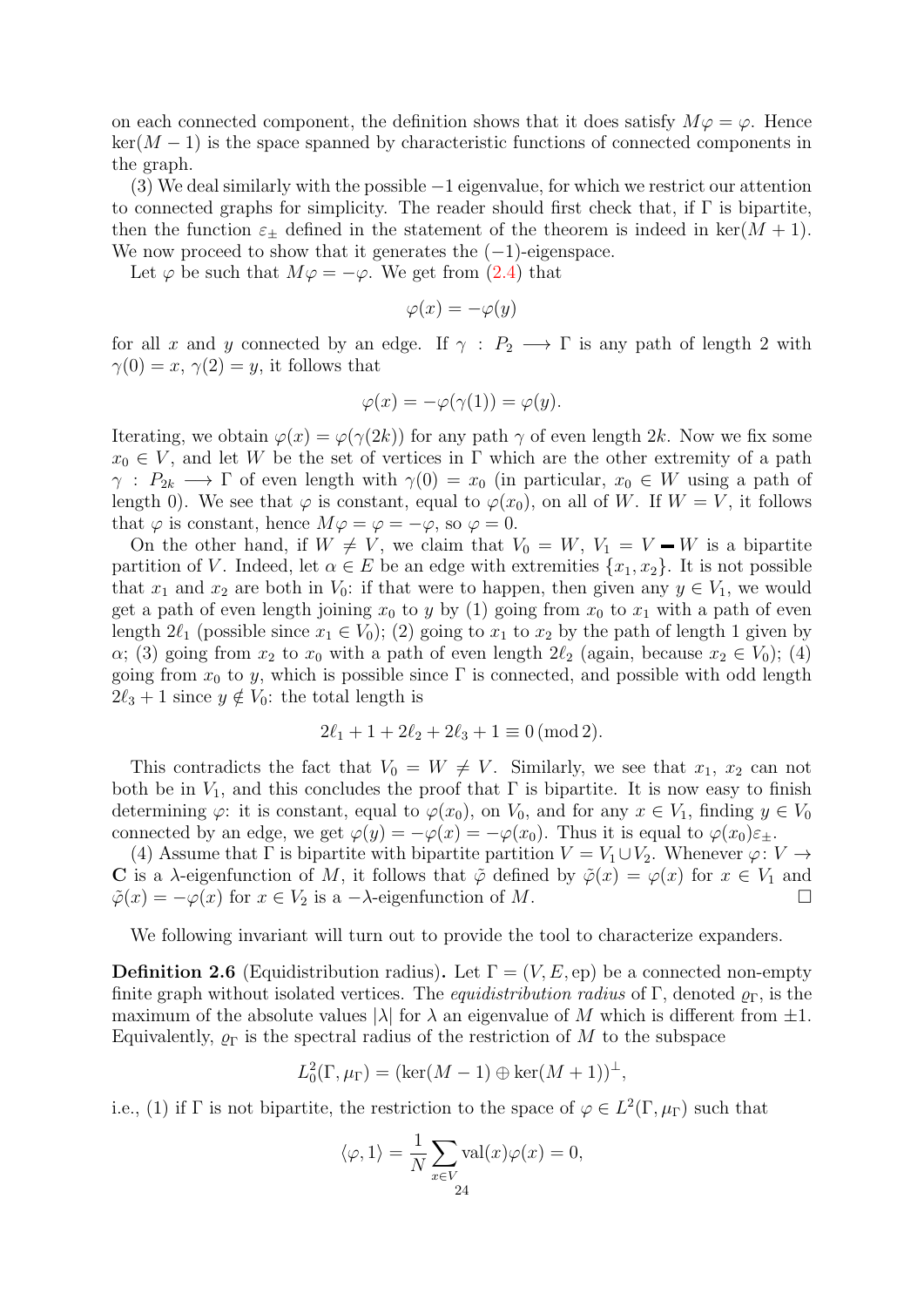and (2) if  $\Gamma$  is bipartite with bipartite partition  $V_0 \cup V_1 = V$ , the restriction to the space of  $\varphi \in L^2(\Gamma, \mu_{\Gamma})$  such that

$$
\frac{1}{N} \sum_{x \in V} \text{val}(x) \varphi(x) = 0, \qquad \frac{1}{N} \sum_{x \in V_0} \text{val}(x) \varphi(x) = \frac{1}{N} \sum_{x \in V_1} \text{val}(x) \varphi(x).
$$

The equivalence of the stated definitions of  $\varrho_{\Gamma}$ , and of the subspace  $L_0^2(\Gamma,\mu_{\Gamma})$ , are direct consequences of Proposition [2.4](#page-22-4) (taking into account the assumption that  $\Gamma$  is connected). The following are also almost part of the definition:

**Lemma 2.7.** Let  $\Gamma = (V, E, ep)$  be a connected, non-empty, finite graph without isolated vertices. We have  $0 \leq \rho_{\Gamma} < 1$  and  $\rho_{\Gamma}$  is given by

<span id="page-25-1"></span>(2.8) 
$$
\varrho_{\Gamma} = \max_{0 \neq \varphi \in L_0^2(\Gamma, \mu_{\Gamma})} \frac{|\langle M\varphi, \varphi \rangle|}{\|\varphi\|^2}.
$$

*Proof.* The inequality  $\rho_{\Gamma}$  < 1 simply expresses the fact that M is self-adjoint with real eigenvalues of absolute value at most 1, so that, on the orthogonal complement  $L_0^2(\Gamma,\mu_\Gamma)$ of the space spanned by the eigenspaces for  $\pm 1$ , all eigenvalues have modulus  $< 1$ .

Similarly, the restriction of the self-adjoint operator M to  $L_0^2(\Gamma,\mu_{\Gamma})$  is self-adjoint, and its norm is  $\varrho_{\Gamma}$ . The formula  $(2.8)$  is then a standard property of endomorphisms of Hilbert spaces.  $\Box$ 

<span id="page-25-0"></span>2.2. The Markov operator and expansion. As promised, we will now describe the precise link between the expansion constant  $h(\Gamma)$  and the equidistribution radius  $\rho_{\Gamma}$  of a finite graph. As we mentioned already, there is a technical point to address. Indeed, being or not bipartite (or "very close", in the sense that there is an eigenvalue of the Markov operator M that is very close to  $-1$ ) is a property essentially unrelated to being an expander, but it affects  $\rho_{\Gamma}$ . This is clarified by the next definition:

<span id="page-25-3"></span>**Definition 2.8** ("Absolute Expanders"). Let  $(\Gamma_i)$  be a family of finite, non-empty, connected graphs  $\Gamma_i = (V_i, E_i, \text{ep})$  with maximal valency  $\leq v$  for all i, such that the number of vertices of  $\Gamma_i$  tends to infinity, in the same sense as in Definition [1.29.](#page-16-0) We say that  $(\Gamma_i)$  is a family of *absolute expanders* if and only if there exists  $\rho < 1$  such that

$$
(\text{2.9}) \qquad \qquad \rho_{\Gamma_i} \leqslant \rho < 1
$$

for all  $i \in I$ .

The precise link between expanders and absolute expanders is the content of the following result:

<span id="page-25-2"></span>Theorem 2.9 (Spectral definition of expanders). (1) A family of absolute expanders is an expander family.

(2) Conversely, let  $(\Gamma_i)$  be an expander family with  $\Gamma_i = (V_i, E_i, ep)$ . Let  $\Gamma_i$  be the "relaxed" graphs obtained from  $\Gamma_i$  by adding a loop at each vertex, i.e.,

$$
\widetilde{\Gamma}_i = (V_i, E_i \cup V_i, ep')
$$

with  $ep'(\alpha) = ep(\alpha)$  for  $\alpha \in E_i$  and  $ep'(x) = \{x\}$  for  $x \in V_i$ . Then  $(\tilde{\Gamma}_i)$  is a family of absolute expanders.

Remark 2.10. Since the vertices do not change, and only loops are added to the edges of the relaxed graphs, which has no effect on the value of  $\mathcal{E}(W_1, W_2)$  for any subsets  $W_1$ ,  $W_2 \subset V$ , we have  $h(\tilde{\Gamma}_i) = h(\Gamma_i)$ .

Moreover, we only add one loop for each vertex, so that the maximal valency of the relaxed graphs has only been increased by 1. In particular, we see that  $(\Gamma_i)$  is an expander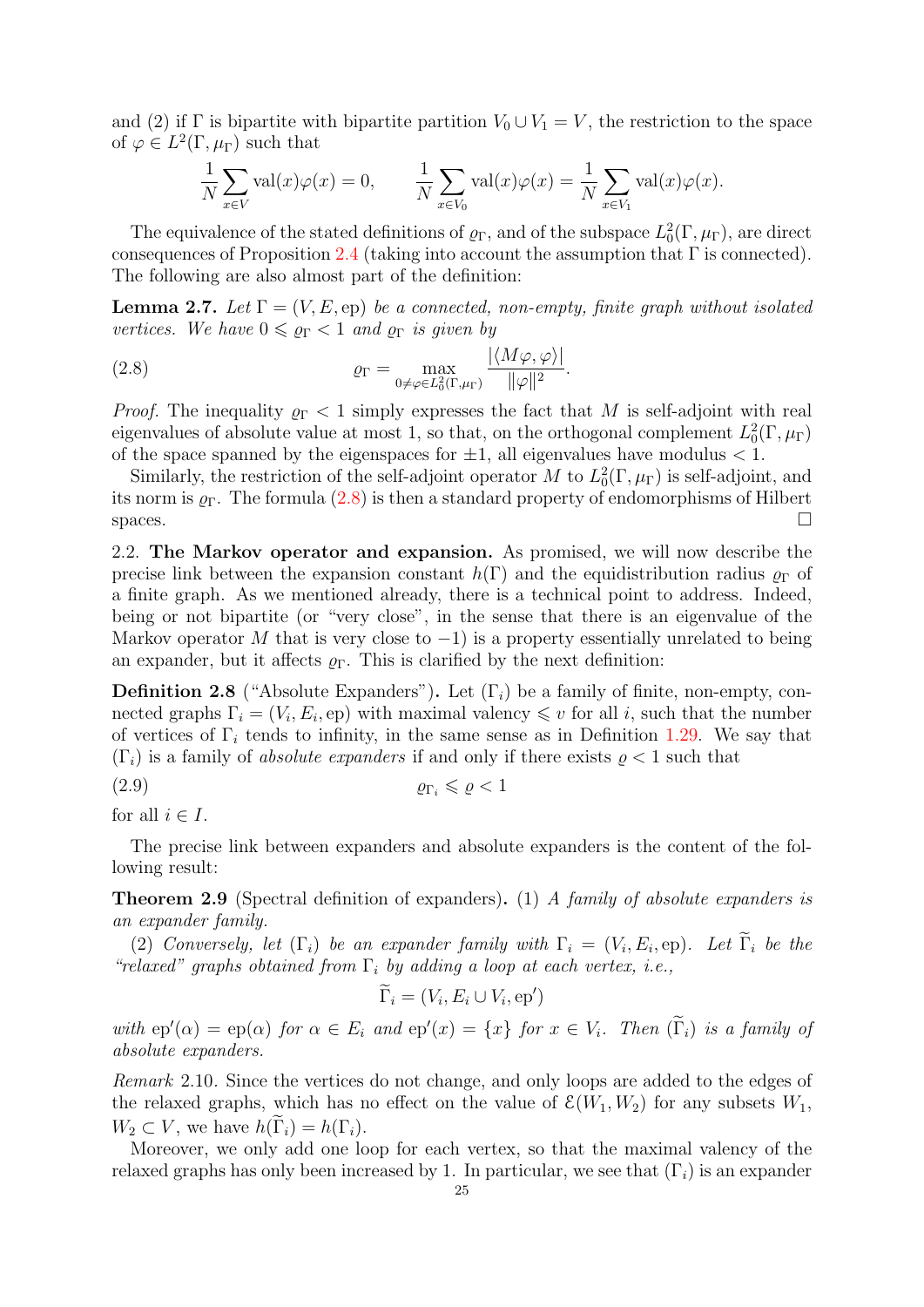family if and only if  $(\tilde{\Gamma}_i)$  is an expander family. On the other hand, because we added loops,  $\Gamma_i$  is not bipartite, and hence  $-1$  is not an eigenvalue of M. In fact, having added loops to all vertices allows us quite easily to show that there is no eigenvalue of M too close to  $-1$ , and this explains why the relaxed family behaves better with respect to  $\varrho_{\Gamma}$ .

In fact, more is true: there are quantitative two-sided inequalities relating  $h(\Gamma)$  and  $\varrho_{\Gamma}$ , from which the statement will immediately follow with relations between the expansion and equidistribution parameters.

By definition,  $\rho_{\Gamma}$  is either the largest eigenvalue  $\lt 1$  of M, or the negative of the smallest eigenvalue which is  $> -1$ . A convenient way to express this is to give names to the distance of the largest and smallest eigenvalues to 1 and −1.

**Definition 2.11** (Normalized spectral gaps). Let  $\Gamma$  be a finite non-empty connected graph. The normalized spectral gap  $\lambda_1(\Gamma)$  is the smallest non-zero eigenvalue of Id – M. The *complementary normalized spectral gap*  $\mu_1(\Gamma)$  is the smallest non-zero eigenvalue of  $Id + M$ .

The largest eigenvalue  $< 1$  of M is therefore  $1 - \lambda_1$ , and the smallest  $> -1$  is  $-1 + \mu_1$ . Thus we have

$$
\varrho_{\Gamma} = \max(1 - \lambda_1(\Gamma), \mu_1(\Gamma) - 1).
$$

Moreover we have

<span id="page-26-0"></span>(2.10) 
$$
\lambda_1(\Gamma) = \min_{0 \neq \varphi \perp 1} \frac{\langle (\mathrm{Id} - M) \varphi, \varphi \rangle}{\langle \varphi, \varphi \rangle}
$$

(2.11) 
$$
= \min_{\varphi \text{ not constant}} \frac{\langle (\mathrm{Id} - M)\varphi, \varphi \rangle}{\|\varphi - \langle \varphi, \varphi \rangle\|^2},
$$

where the equality between these two characterizations follows from the fact that

$$
\langle (\mathrm{Id} - M)\varphi, \varphi \rangle = \langle (\mathrm{Id} - M)\varphi_0, \varphi_0 \rangle
$$

for  $\varphi_0 = \varphi - \langle \varphi, 1 \rangle$ , which is orthogonal to 1, so that the range of values in the minimum in the second definition is in fact identical to the one in the first.

The link between  $h(\Gamma)$  and equidistribution becomes visible here. First by comparing with the definition of the expansion constant, also as a minimum, and then by using  $(2.3)$ which shows that the numerator is determined by the difference in values of  $\varphi$  on adjacent vertices, so that suitable choices of  $\varphi$  lead to the quantity  $\mathcal{E}(W)$ , as the following lemma shows:

<span id="page-26-1"></span>**Lemma 2.12.** Let  $\Gamma$  be a finite non-empty graph without isolated vertices. Let  $W \subset V$ be a subset of vertices,  $W' = V - W$ , and let

$$
\varphi = \mathbf{1}_W - \mu_{\Gamma}(W),
$$

the "centered" characteristic function of  $W$ . Then

$$
\langle (\mathrm{Id} - M)\varphi, \varphi \rangle = \langle (\mathrm{Id} - M)\mathbf{1}_W, \mathbf{1}_W \rangle = \frac{|\mathcal{E}(W)|}{N}
$$

and  $\|\varphi\|^2 = \mu_\Gamma(W) \mu_\Gamma(W')$ .

Proof. The formula [\(2.3\)](#page-22-0) gives

$$
\langle (\mathrm{Id} - M)\varphi, \varphi \rangle = \frac{1}{2N} \sum_{\substack{x, y \in V \\ 26}} a(x, y) (\varphi(x) - \varphi(y))^2
$$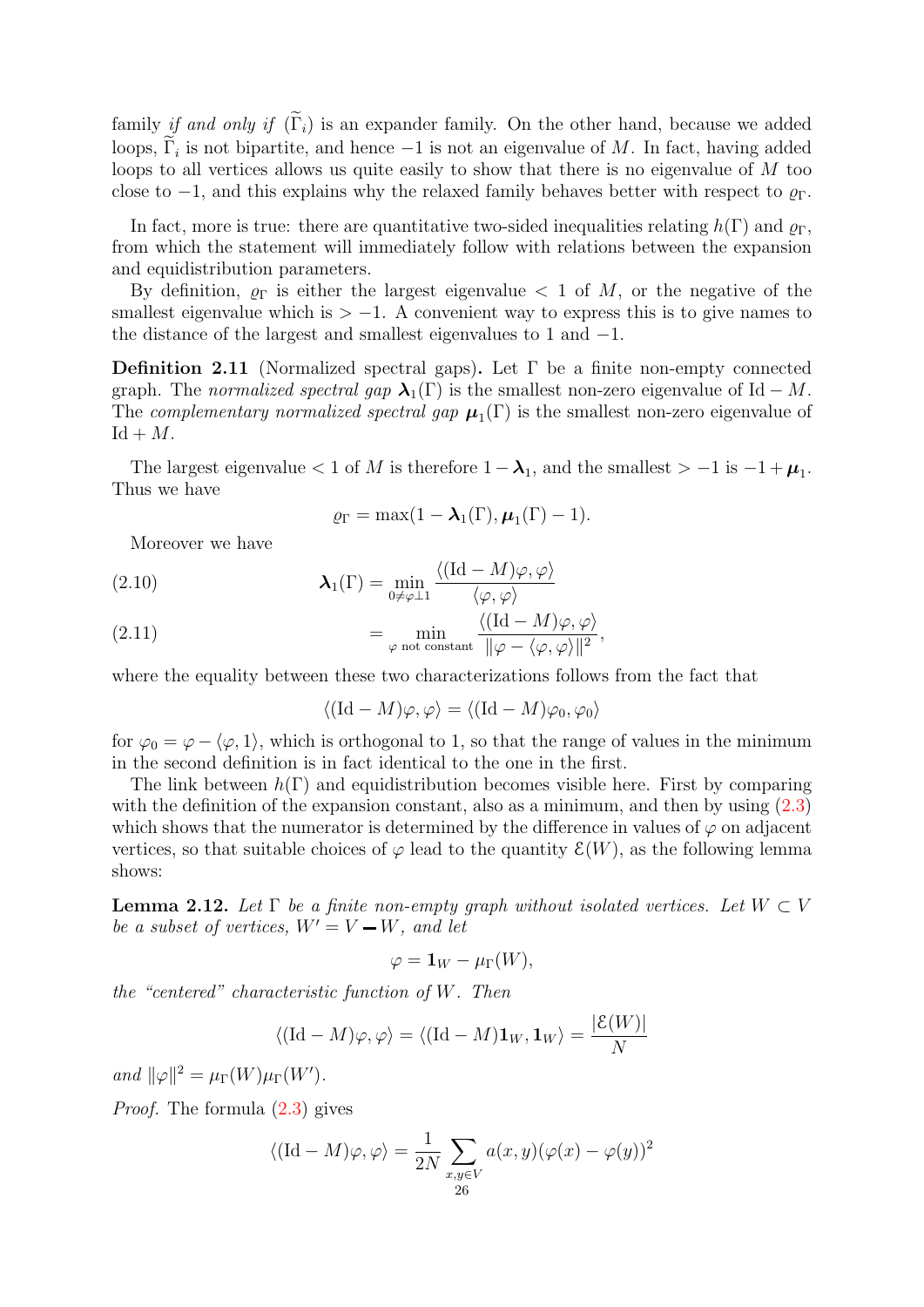<span id="page-27-1"></span>hence

$$
\langle (\mathrm{Id} - M)\varphi, \varphi \rangle = \frac{1}{2N} \sum_{x,y \in V} a(x,y) (\mathbf{1}_W(x) - \mathbf{1}_W(y))^2.
$$

The only non-zero terms in this sum are those where, on the one hand,  $x$  and  $y$  are adjacent, and on the other hand, one of them is in  $W$  and the other is not. The two cases  $x \in W$ ,  $y \notin W$  and  $x \notin W$ ,  $y \in W$  have equal contribution, and hence

$$
\langle (\mathrm{Id} - M)\varphi, \varphi \rangle = \frac{1}{N} \sum_{\substack{x \in W \\ y \notin W}} a(x, y) = \frac{|\mathcal{E}(W)|}{N}.
$$

The formula for  $\|\varphi\|^2$  is a simple computation: since  $\varphi$  is orthogonal to constants, we have

$$
\|\varphi\|^2 = \|\mathbf{1}_W\|^2 - \mu_\Gamma(W)^2 = \mu_\Gamma(W) - \mu_\Gamma(W)^2 = \mu_\Gamma(W)\mu_\Gamma(W').
$$

We can now immediately prove (1) in Theorem [2.9.](#page-25-2) Indeed, it follows from the next proposition, which is the analogue for graphs of the Cheeger inequality for manifolds [\[22\]](#page-49-3). **Proposition 2.13** (Discrete Cheeger inequality). Let  $\Gamma = (V, E, ep)$  be a connected,

non-empty, finite graph without isolated vertices. We have  
(2.12) 
$$
1 - \varrho_{\Gamma} \leq \lambda_1(\Gamma) \leq \left(\frac{2v_{+}}{v_{-}^{2}}\right)h(\Gamma)
$$

where, as before, we denote

<span id="page-27-0"></span>
$$
v_- = \min_{x \in V} \text{val}(x), \qquad v_+ = \max_{x \in V} \text{val}(x).
$$

In particular, if  $\Gamma$  is d-regular, then we have

$$
1 - \varrho_{\Gamma} \leqslant \lambda_1(\Gamma) \leqslant \frac{2}{d} h(\Gamma).
$$

*Proof.* Because of  $(2.10)$ , we can estimate  $\lambda_1(\Gamma)$  from above by

$$
\boldsymbol{\lambda}_1(\Gamma) \leqslant \frac{\langle (\mathrm{Id} - M)\varphi, \varphi \rangle}{\langle \varphi, \varphi \rangle}
$$

for any suitable function  $\varphi$  orthogonal to 1. Applying Lemma [2.12](#page-26-1) to a non-empty subset  $W \subset V$  with  $|W| \leq |\Gamma|/2$  such that  $h(\Gamma) = |\mathcal{E}(W)|/|W|$ , we get

$$
\pmb{\lambda}_1(\Gamma) \leqslant \frac{|\mathcal{E}(W)|}{N}\frac{1}{\|\varphi\|^2} = \frac{1}{N}\frac{|\mathcal{E}(W)|}{\mu_{\Gamma}(W)\mu_{\Gamma}(W')}
$$

.

We now use  $(2.1)$  in order to make the exact ratio  $|\mathcal{E}(W)|/|W|$  appear, obtaining

$$
N\mu_{\Gamma}(W)\mu_{\Gamma}(W') \geq v_{-}|W| \times \frac{v_{-}}{v_{+}}\frac{|W'|}{|V|} \geq \frac{v_{-}^{2}}{2v_{+}}|W|,
$$

and the inequality  $(2.12)$  follows.

Remark 2.14. The Cheeger inequality is very often the best way to obtain lower bounds for the expansion constant of a graph. It is also useful numerically: since  $\lambda_1(\Gamma)$  is an eigenvalue of the linear operator Id – M acting on  $L^2(\Gamma)$ , which is a finite-dimensional vector space, of dimension |V|, the problem of determining  $\lambda_1(\Gamma)$  (or indeed  $\varrho_{\Gamma}$  itself) is a problem *of linear algebra*. Of course, if  $V$  has enormous size, it might not be feasible to find all eigenvalues, but the fact that  $\rho_{\Gamma}$  is the largest absolute value of any eigenvalue on  $L_0^2(\Gamma,\mu_\Gamma)$  also leads to the possibility of applying various approximation algorithms for this specific problem.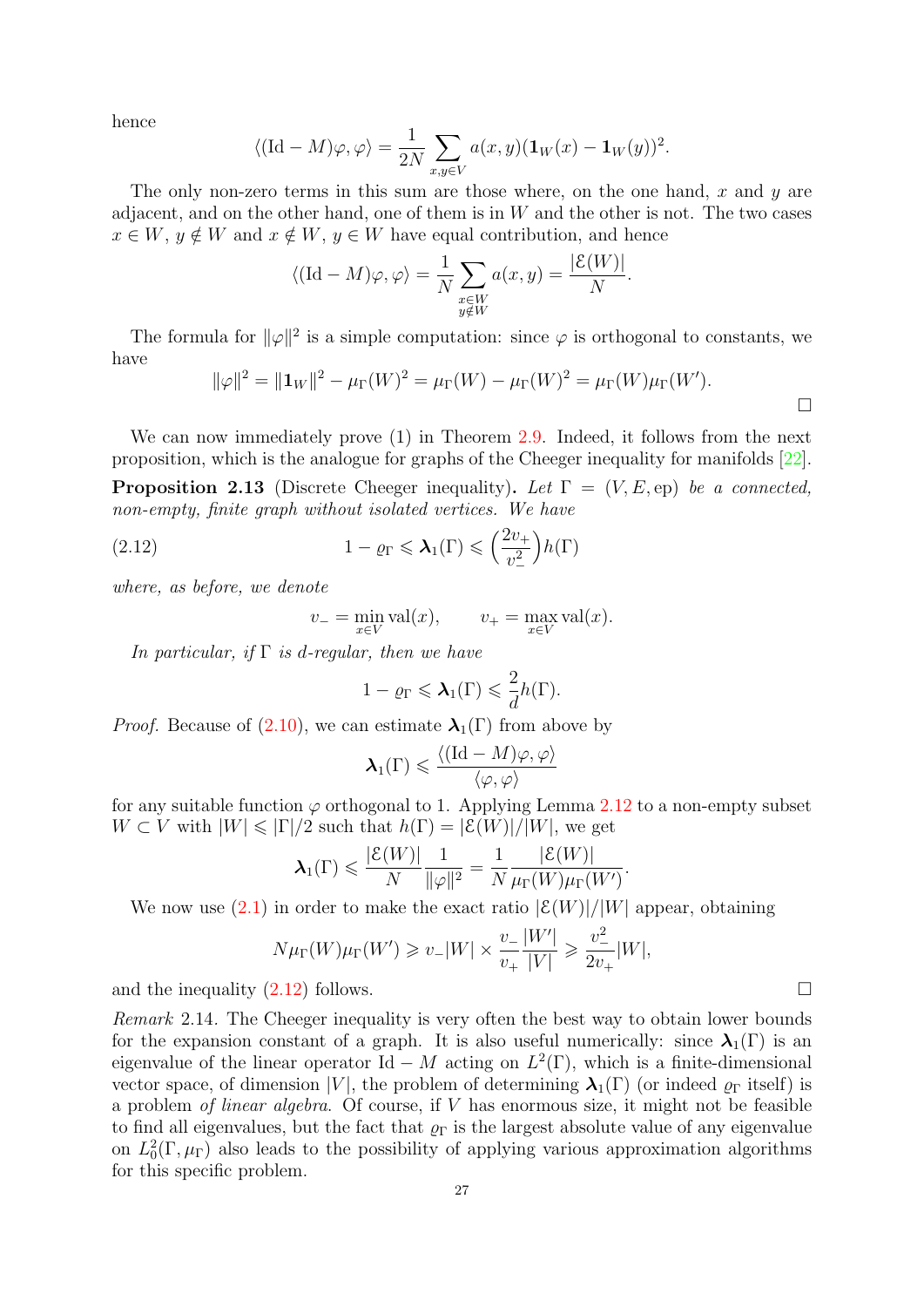<span id="page-28-2"></span>We will now investigate the converse of  $(2.12)$ . We may note already that it can not be a simple relation stating that  $\lambda_1$  (or  $1 - \varrho$ ) is of the same order of magnitude as the expansion constant up to constant factors, since for the cycles, we have found in  $(1.6)$ that  $h(C_m) \approx 1/m$  for m large, while  $1 - \varrho_{C_m} \approx 1/m^2$  by Exercise [2.6,](#page-37-0) which is much smaller. However, this is essentially as bad as it can get, as shown by the following bound, which is the discrete analogue of an inequality of Buser in the context of the geometric Cheeger constant [\[19\]](#page-49-5):

**Proposition 2.15** (Discrete Buser inequality). Let  $\Gamma = (V, E, ep)$  be a connected, nonempty, finite graph without isolated vertices. We have

$$
(2.13) \t\t\t h(\Gamma) \leqslant v_+ \sqrt{2\,\lambda_1(\Gamma)}.
$$

We will prove this by following an argument of L. Trevisan  $[80,$  Handout 4, which highlights a practical algorithmic interpretation of this inequality. The idea is to study the expansion of sets of the type

$$
W_{\varphi,t} = \varphi^{-1}(\vert -\infty, t \vert) = \{ x \in V \, \mid \, \varphi(x) \leq t \}
$$

for a real-valued function  $\varphi: V \longrightarrow \mathbf{R}$  and a real number t, and to show that some of them satisfy

$$
\frac{|\mathcal{E}(W_{\varphi,t})|}{|W_{\varphi,t}|} \leq v_+\sqrt{2\,\lambda_1(\Gamma)},
$$

while containing at most  $|V|/2$  vertices. The idea, to begin with, is to compute the average (over t) of the size of the sets  $\mathcal{E}(W_{\varphi,t})$  for a given function, and deduce the existence of sets with certain expansion ratio. The following lemma performs this computation:

<span id="page-28-1"></span>**Lemma 2.16** (Expansion of sublevel sets). Let  $\Gamma = (V, E, ep)$  be a finite non-empty connected graph and let  $\varphi: V \longrightarrow \mathbf{R}$  be a real-valued non-constant function on V. Let

$$
a = \min_{x \in V} \varphi(x), \qquad b = \max_{x \in V} \varphi(x),
$$

and let  $t_0 \in \mathbf{R}$  be such that<sup>[2](#page-28-0)</sup>

$$
|W_{\varphi,t}|\leqslant \frac{|V|}{2}
$$

if and only if  $t < t_0$ .

Then for any choice of a probability measure  $\nu$  on **R** supported on [a, b] and without atoms, we can find  $t \in \mathbf{R}$  such that either  $W = W_{\varphi,t}$  or  $W = V - W_{\varphi,t}$  satisfies  $|W| \leq$  $|V|/2$  and

$$
\frac{|\mathcal{E}(W)|}{|W|} \leqslant \frac{A}{B}
$$

where

$$
A = \frac{1}{2} \sum_{x,y \in V} a(x,y) \nu([\varphi(x), \varphi(y)]),
$$
  

$$
B = \sum_{x \in V} \nu([t_0, \varphi(x)])
$$

using the convention that  $\nu([a, b]) = \nu([\min(a, b), \max(a, b)]).$ 

<span id="page-28-0"></span><sup>&</sup>lt;sup>2</sup> This means that  $t_0$  is a "median" of the values of  $\varphi$ .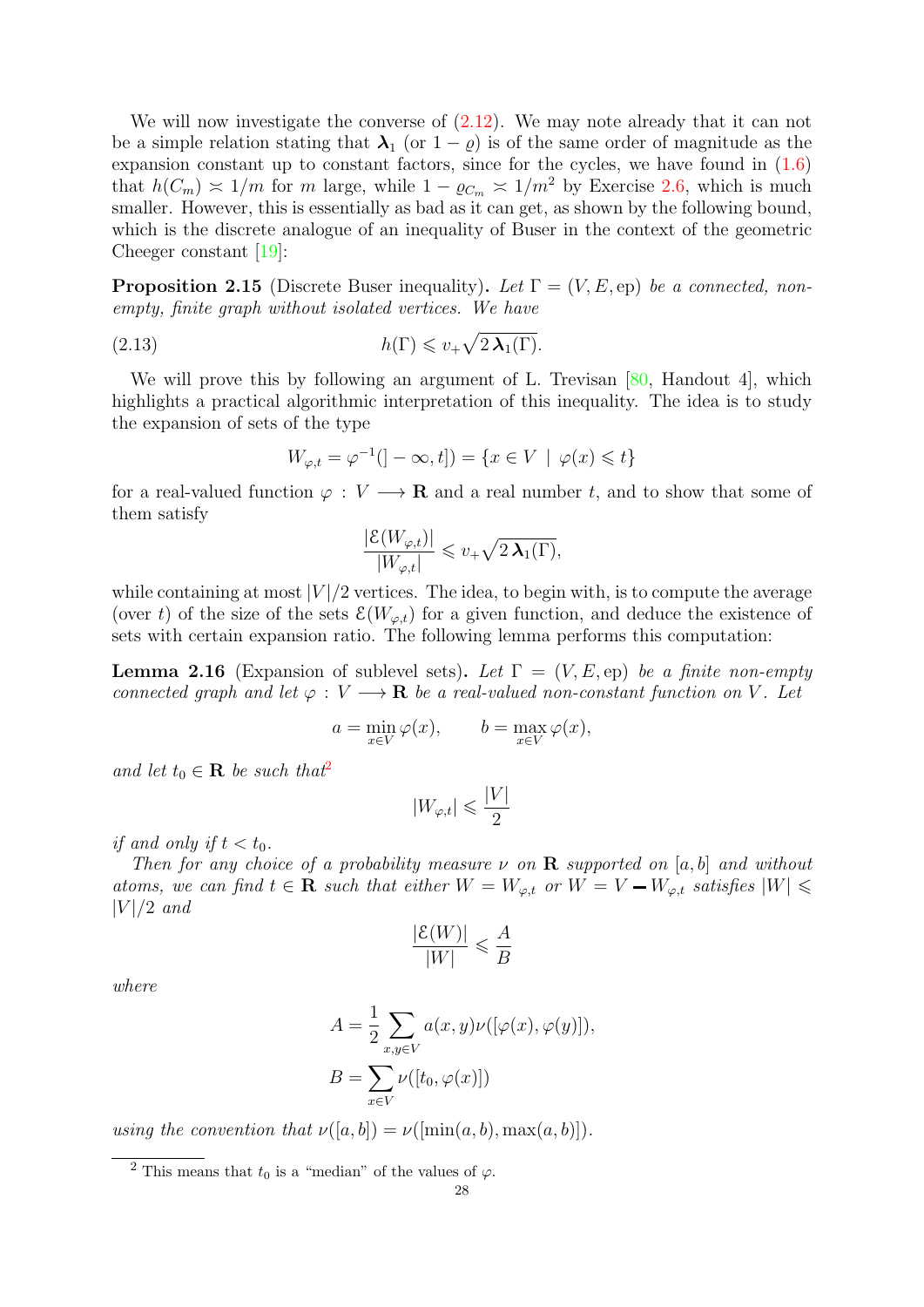<span id="page-29-0"></span>*Proof.* We denote  $W_t = W_{\varphi,t}$  for simplicity. An edge  $\alpha$  with  $ep(\alpha) = \{x, y\}$  is in  $\mathcal{E}(W_t)$  if and only if t lies in the interval  $I_{\alpha}$  between  $\varphi(x)$  and  $\varphi(y)$  where the largest is excluded, i.e.,  $I_{\alpha} = [\min(\varphi(x), \varphi(y)), \max(\varphi(x), \varphi(y)].$  Thus we may compute the average of  $|\mathcal{E}(W_t)|$ as

$$
\int_{\mathbf{R}} |\mathcal{E}(W_t)| d\nu(t) = \sum_{\alpha \in E} \nu\{t \mid t \text{ is in the interval } I_{\alpha}\}
$$

$$
= \sum_{\alpha \in E} \nu(I_{\alpha}) = \frac{1}{2} \sum_{x, y \in V} a(x, y) \nu([\varphi(x), \varphi(y)]) = A,
$$

since  $\nu$  has no atom.

We want to compare this with the number of elements of  $W_t$ , or rather with the minimum min( $|W_t|, |V - W_t| \leq |V|/2$  (with the idea of using either  $W_t$  or  $V - W_t$  to test the expansion constant).

Since the size of  $W_t$  is non-decreasing as a function of t, a real number  $t_0$  such that  $|W_t| \leq |V|/2$  if and only if  $t < t_0$  exists. Then (again using the fact that  $\nu$  has no atoms) we have

$$
\int_{\mathbf{R}} \min(|W_t|, |V - W_t|) d\nu(t) = \int_{t < t_0} |W_t| d\nu(t) + \int_{t \ge t_0} |V - W_t| d\nu(t)
$$
\n
$$
= \sum_{x \in V} \nu\{t \mid \varphi(x) \leq t < t_0\} + \sum_{x \in V} \nu\{t \mid t_0 \leq t \leq \varphi(x)\}
$$
\n
$$
= \sum_{x \in V} \nu([t_0, \varphi(x)]) = B.
$$

We now argue simply that since

$$
\int_{\mathbf{R}} \Big( B|\mathcal{E}(W_t)| - A \min(|W_t|, |V - W_t|) \Big) d\nu(t) = 0,
$$

there must exist some  $t \in [a, b]$  for which

$$
B|\mathcal{E}(W_t)| - A \min(|W_t|, |V - W_t|) \leq 0,
$$

which is the desired conclusion!

We are now led to an attempt to select a measure  $\nu$  and then find a function  $\varphi$ to minimize the ratio  $A/B$ . The most natural-looking choice seems to be the uniform probability measure on [a, b], with  $d\nu(t) = dt/(b-a)$ . In this case, we get

(2.14) 
$$
A = \frac{1}{2} \sum_{x,y \in V} a(x,y) \frac{|\varphi(x) - \varphi(y)|}{b-a}, \qquad B = \sum_{x \in V} \frac{|\varphi(x) - t_0|}{b-a},
$$

and the problem looks similar, in a rather more  $L^1$ -ish sense, to the computation of  $\lambda_1$ using the minimization characterization  $(2.10)$ . However, because the  $L^1$ -norm is much less flexible and accessible than the  $L^2$ -norm, this does not seem easy to work out (as mentioned by Trevisan [\[81\]](#page-51-2); see Example [2.8](#page-38-0) below for an instance of this). So we use instead, as in [\[80\]](#page-51-1), the measure  $\nu$  defined by

$$
d\nu(t) = \frac{1}{S}|t - t_0|dt,
$$

where S is the normalizing factor that makes this a probability measure on  $[a, b]$ . We have then

$$
\nu([t_0, \varphi(x)]) = \frac{1}{2S} |\varphi(x) - t_0|^2
$$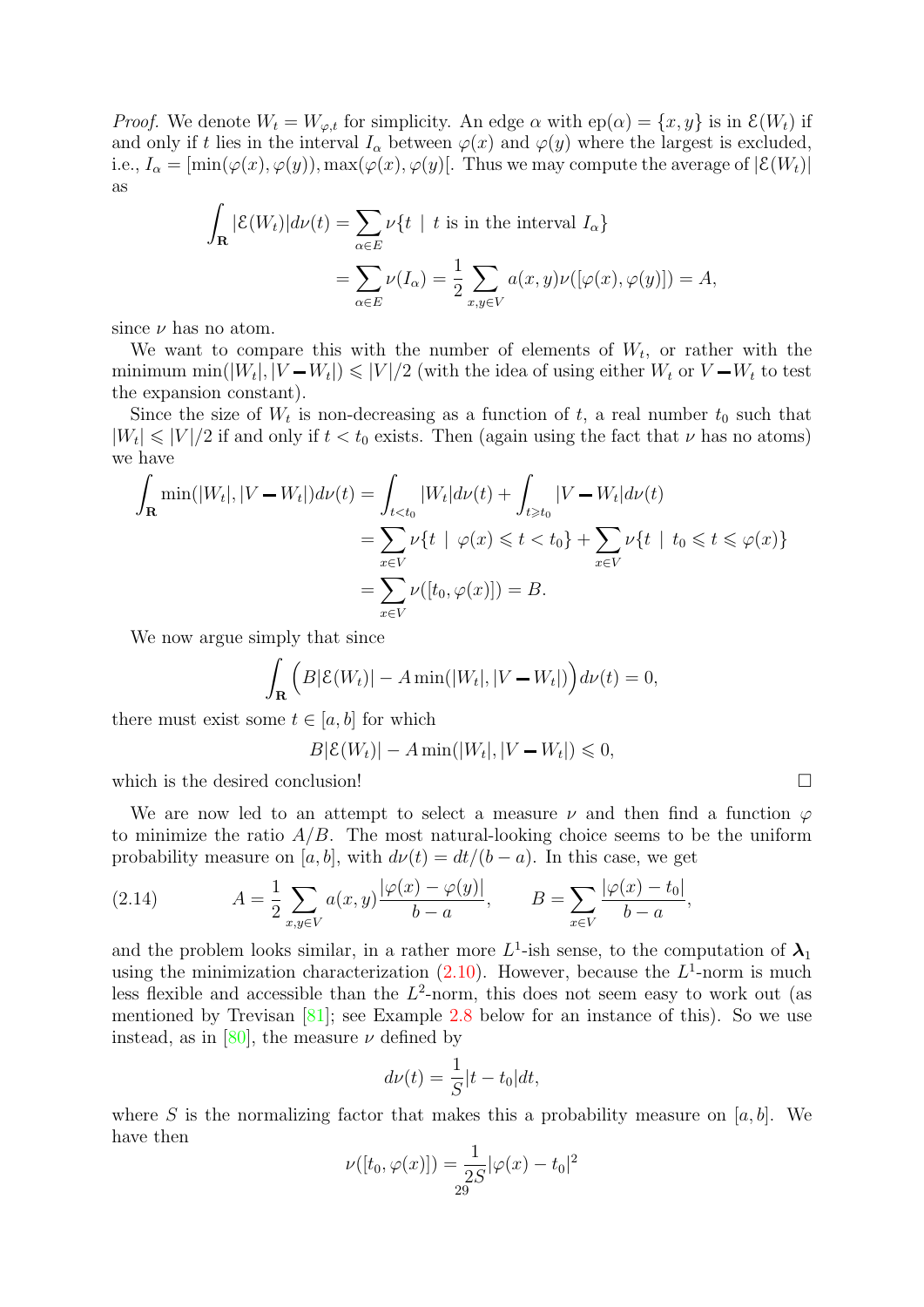for all  $x$  and a second's thought shows that

$$
\nu([\varphi(x), \varphi(y)]) \leq \frac{1}{2S} |\varphi(x) - \varphi(y)| \times (|\varphi(x) - t_0| + |\varphi(y) - t_0|).
$$

Hence we find in this way a set  $W$  for which

$$
h(\Gamma) \leqslant \frac{|\mathcal{E}(W)|}{|W|} \leqslant \frac{\widetilde{A}}{\widetilde{B}}
$$

where

$$
\widetilde{A} = \frac{1}{2} \sum_{x,y \in V} a(x,y) \{ |\varphi(x) - t_0| + |\varphi(y) - t_0| \} |\varphi(x) - \varphi(y)|,
$$

$$
\widetilde{B} = \sum_{x \in V} |\varphi(x) - t_0|^2.
$$

We can now estimate further in terms of quantities related to  $M$ . First, we write

$$
\widetilde{B} = \sum_{x \in V} |\varphi(x) - t_0|^2 \ge \frac{1}{v_+} \sum_{x \in V} \text{val}(x) |\varphi(x) - t_0|^2 = \frac{N}{v_+} ||\varphi - t_0||^2
$$

while, by the Cauchy-Schwarz inequality and the formulas  $(2.3)$  and  $(2.4)$ , we have

$$
(\widetilde{A})^2 \leq \left(\frac{1}{2}\sum_{x,y} a(x,y)|\varphi(x) - \varphi(y)|^2\right) \left(\frac{1}{2}\sum_{x,y} a(x,y)\{|\varphi(x) - t_0| + |\varphi(y) - t_0|\}^2\right)
$$
  
=  $N\langle (\text{Id} - M)\varphi, \varphi \rangle \times N\langle (\text{Id} + M)|\varphi - t_0|, |\varphi - t_0| \rangle.$ 

Since  $\|\mathrm{Id} + M\| \leq 2$ , we obtain

$$
\frac{\widetilde{A}}{\widetilde{B}} \leqslant v_+\bigg(\frac{2\langle (\mathrm{Id}-M)\varphi,\varphi\rangle}{\|\varphi-t_0\|^2}\bigg)^{1/2}.
$$

We finally select  $\varphi$  to be an eigenfunction of Id – M with eigenvalue  $\lambda_1$ . Since  $\varphi$  is orthogonal to the constants, it is the orthogonal projection of  $\varphi - t_0$  to the orthogonal complement of the constants, so  $\|\varphi - t_0\| \ge \|\varphi\|$ , and we get the inequality

$$
h(\Gamma) \leqslant v_+ \sqrt{2\lambda_1}
$$

(note that there always exists a real-valued eigenfunction of  $\mathrm{Id} - M$ , since the real and imaginary parts of an eigenfunction  $\varphi$  are still eigenfunctions with the same eigenvalue, and one at least must be non-zero if  $\varphi \neq 0...$ ) This finishes the proof of the discrete Buser inequality.

We can now also conclude the proof of part (2) in Theorem [2.9.](#page-25-2) Given a family  $(\Gamma_i)$ of expanders, we see from the discrete Buser inequality that the relaxed graph satisfy

$$
v\sqrt{2\,\lambda_1(\widetilde{\Gamma}_i)}\geqslant h(\widetilde{\Gamma}_i)=h(\Gamma_i).
$$

This shows that the normalized spectral gap is bounded away from zero. Hence it is now enough to prove that  $\Gamma_i$  can not have an eigenvalue too close to -1. But the definition of  $\tilde{\Gamma}_i$  with its added loops leads to the formula

$$
\langle (\mathrm{Id} + \widetilde{M}_i)\varphi, \varphi \rangle = \frac{1}{2\widetilde{N}_i} \sum_{x, y \in V_i} \widetilde{a}(x, y) |\varphi(x) + \varphi(y)|^2
$$
  
= 
$$
\frac{1}{2\widetilde{N}_i} \Biggl( \sum_{x, y \in V_i} a(x, y) |\varphi(x) + \varphi(y)|^2 + 4 \sum_{x \in V_i} |\varphi(x)|^2 \Biggr)
$$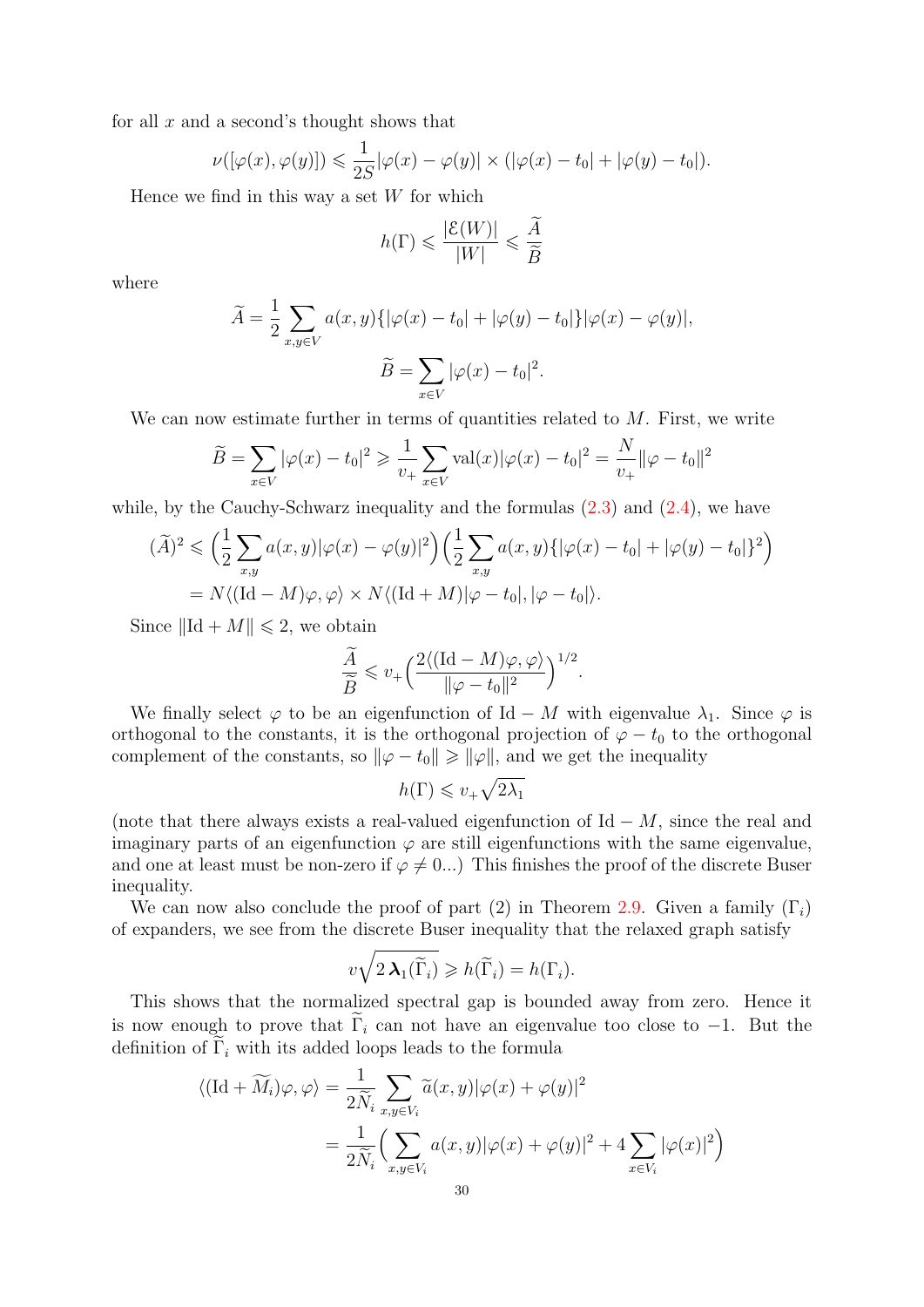and since  $\widetilde{N}_i = N_i + |V_i| \leq 2N_i$  and  $\text{val}(x) \leq v_+ \leq v$ , we get by positivity

$$
\langle (\text{Id} + \widetilde{M_i})\varphi, \varphi \rangle \ge \frac{1}{N} \sum_{x \in V_i} |\varphi(x)|^2 \ge \frac{1}{v} ||\varphi||^2,
$$

which implies that  $M_i$  has no eigenvalue  $\lt -1 + v^{-1}$ . Hence we derive

$$
\varrho_{\widetilde{\Gamma}_i} \leqslant 1 - \min\Bigl(\frac{h^2}{2v}, \frac{1}{v}\Bigr) < 1
$$

for all  $i$ , giving equidistribution parameters of the relaxed graphs in terms of the expansion parameters  $(h, v)$  of  $(\Gamma_i)$ . (Typically,  $h^2/2$  is less than 1, of course, so we can replace this expression by  $1 - h^2/(2v)$ .)

<span id="page-31-0"></span>2.3. The expander mixing lemma. The following proposition holds in general, but it is in the setting of expanders that it is especially useful, and is called "expander mixing lemma".

**Proposition 2.17.** Let  $\Gamma = (V, E, ep)$  be a finite graph with no isolated vertices. For any subsets  $V_1$  and  $V_2$  of V, we have

$$
\left|\frac{|\mathcal{E}(V_1, V_2)|}{N} - \mu_{\Gamma}(V_1)\mu_{\Gamma}(V_2)\right| \leq \tilde{\varrho}_{\Gamma}\sqrt{\mu_{\Gamma}(V_1)\mu_{\Gamma}(V_2)},
$$

where  $\tilde{\rho}_{\Gamma}$  is the spectral radius of M restricted to the orthogonal of the constant functions in  $L^2(\Gamma,\mu_{\Gamma})$ . In particular, if  $\Gamma$  is connected and not bipartite, we have  $\tilde{\varrho}_{\Gamma} = \varrho_{\Gamma}$ , and if  $\Gamma$  is d-regular for some  $d \geqslant 2$ , then we have

$$
\left| \left| \mathcal{E}(V_1, V_2) \right| - \frac{d|V_1||V_2|}{|V|} \right| \leq d\tilde{\varrho}_{\Gamma} \sqrt{|V_1||V_2|}.
$$

*Proof.* For  $i = 1, 2$ , let  $\varphi_i$  be the characteristic function of  $V_i$ . Since these are real-valued, by  $(2.7)$ , we have

$$
\langle M\varphi_1, \varphi_2 \rangle = \frac{1}{N} \sum_{x,y \in V} a(x,y) \varphi_1(y) \varphi_2(x)
$$

and by definition of  $a(x, y)$ , this is equal to  $|\mathcal{E}(V_1, V_2)|/N$ .

On the other hand, we write  $\varphi_i = \langle \varphi_i, 1 \rangle + \varphi_{i,0}$ , where  $\varphi_{i,0}$  is orthogonal to the constants. By orthogonality of the eigenvectors, it follows that

$$
\langle M\varphi_1,\varphi_2\rangle=\langle\varphi_1,1\rangle\langle\varphi_2,1\rangle+\langle M\varphi_{1,0},\varphi_{2,0}\rangle.
$$

The first term is equal to  $\mu(V_1)\mu(V_2)$ , whereas the second satisfies

$$
|\langle M\varphi_{1,0},\varphi_{2,0}\rangle| \leq \tilde{\varrho}_{\Gamma} \|\varphi_{1,0}\| \|\varphi_{2,0}\| \leq \tilde{\varrho}_{\Gamma} \|\varphi_1\| \|\varphi_2\| = \tilde{\varrho}_{\Gamma} \sqrt{\mu(V_1)\mu(V_2)}.
$$

Comparing this with the first formula gives the desired statement. If  $\Gamma$  is d-regular, then  $\mu_{\Gamma}(\hat{V}_i) = |\hat{V}_i|/|V|$  and  $N = d|V|$ , hence the second inequality follows.

This result gives a good idea of the virtues of expander graphs: if  $\tilde{\varrho}_{\Gamma}$  is relatively small, but the sets  $V_1$  and  $V_2$  are pretty large, then we obtain a very precise estimate on the size of  $\mathcal{E}(V_1, V_2)$ . The result also fits with the often-stated philosophy that an expander behaves like a random graph in many ways: indeed, if we consider a random graph with vertex set  $V$  and edges added independently between each pair of vertices, with the same probability for each edge, adjusted so that the average degree is  $d$ , then it is elementary that the expected value of  $|\mathcal{E}(V_1, V_2)|$  is  $d|V_1||V_2|/|V|$ .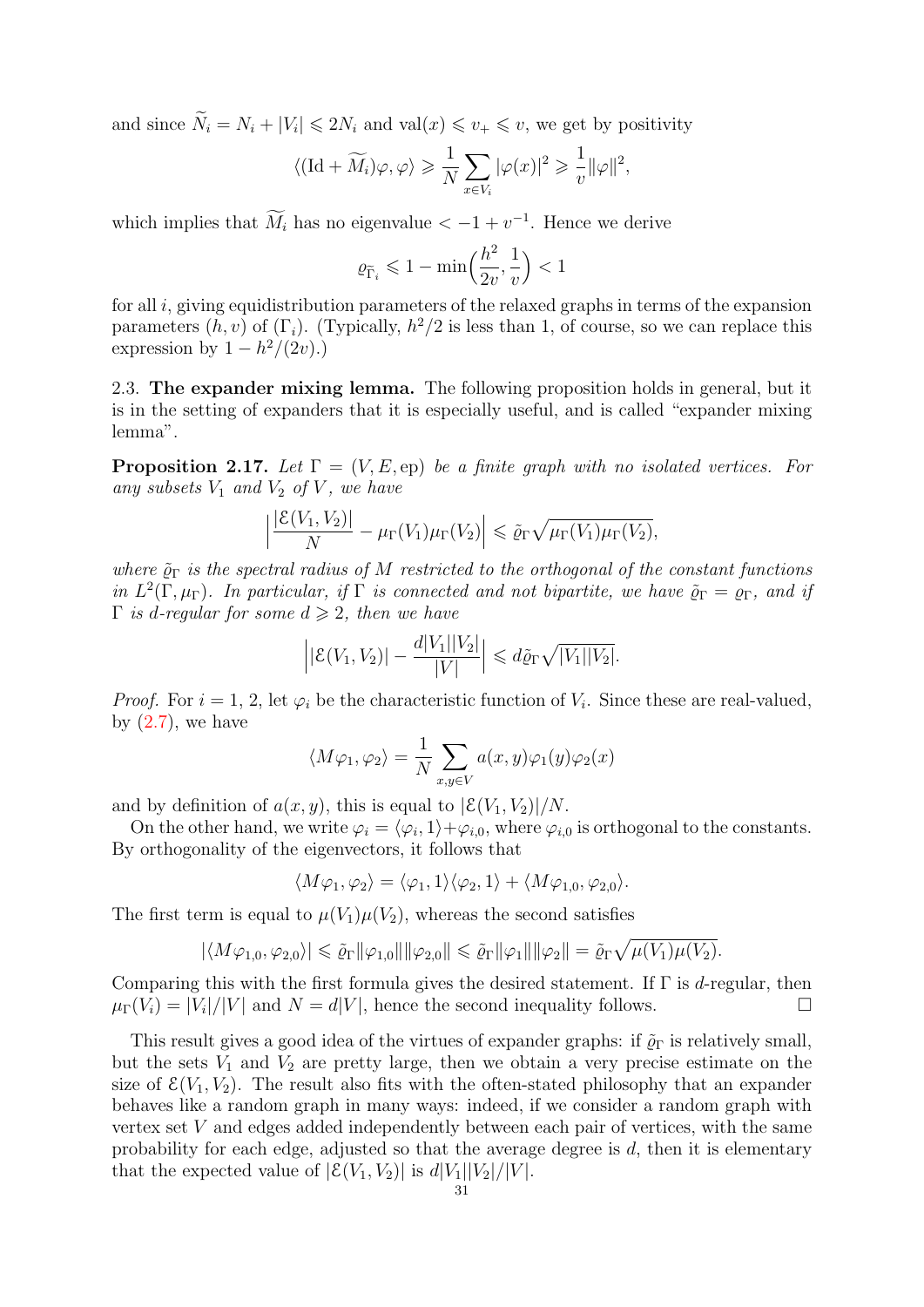<span id="page-32-0"></span>2.4. The discrete Laplace operator. In the course of Section [1.5,](#page-21-0) we have in fact seen that the spectral gap of a connected graph controls the expansion constant. This leads to a characterization of expanders using only the operator  $\mathrm{Id} - M$ .

**Definition 2.18.** Let  $\Gamma = (V, E, ep)$  be a finite graph. The normalized Laplace operator of Γ, denoted  $\Delta_{\Gamma}$ , is the linear operator

$$
\Delta_{\Gamma} \begin{cases} L^2(\Gamma) & \longrightarrow & L^2(\Gamma) \\ \varphi & \mapsto & (\mathrm{Id} - M)\varphi \end{cases}
$$

where M is the Markov operator of Γ. If Γ is d-regular for some  $d \geq 1$ , then the Laplace operator of  $\Gamma$  is defined by  $\Delta_{\Gamma} = d\Delta_{\Gamma}$ , and its spectral gap  $\Delta_1(\Gamma)$  is its smallest non-zero eigenvalue. It is equal to  $d \lambda_1(\Gamma_1)$ .

Here is a summary of the results of the previous section in terms of the combinatorial Laplace operator, for regular graphs.

**Proposition 2.19** (Properties of  $\Delta_{\Gamma}$ ). Let  $\Gamma = (V, E, ep)$  be a finite connected d-regular graph without isolated vertex.

(1) The Laplace operator is self-adjoint and non-negative; its kernel is one-dimensional and spanned by the constant functions. Moreover we have

$$
\langle \underline{\Delta}_{\Gamma} \varphi, \varphi \rangle = \frac{1}{2|V|} \sum_{x, y \in V} a(x, y) |\varphi(x) - \varphi(y)|^2
$$

for all  $\varphi \in L^2(\Gamma)$ .

(2) We have

$$
\underline{\lambda}_{1}(\Gamma) = \min_{\substack{\varphi \in L^{2}(\Gamma) \\ \langle \varphi, 1 \rangle = 0}} \frac{\langle \underline{\Delta}_{\Gamma} \varphi, \varphi \rangle}{\langle \varphi, \varphi \rangle}
$$

and

(2.15) 
$$
\frac{\underline{\lambda}_1(\Gamma)}{2} \leqslant h(\Gamma) \leqslant \sqrt{2d \underline{\lambda}_1(\Gamma)}.
$$

These are immediate consequences of the previous discussion. Similarly, we state for completeness the characterization of expander graphs in terms of  $\lambda_1(\Gamma)$  and  $\underline{\lambda}_1(\Gamma)$ .

**Theorem 2.20** (Spectral definition of expanders). Let  $(\Gamma_i)_{i\in I}$  be a family of connected finite graphs with  $|\Gamma_i| \to +\infty$  and bounded valency  $\max_i \max_x \text{val}(x) \leq v$ . Then  $(\Gamma_i)$  is an expander family if and only if there exists  $\lambda > 0$  such that

$$
\boldsymbol{\lambda}_1(\Gamma_i) \geqslant \lambda > 0
$$

for all  $i \in I$ .

If each  $\Gamma_i$  is d-regular for a fixed  $d \geq 3$ , then  $(\Gamma_i)_{i \in I}$  is an expander family if and only if there exists  $\lambda' > 0$  such that

 $\underline{\lambda}_1(\Gamma_i) \geqslant \lambda' > 0$ 

for all  $i \in I$ .

We call  $(\lambda, v)$ , or  $(\lambda', d)$ , the spectral expansion parameters of the family. For d-regular graphs, one can take  $\lambda' = d\lambda$ .

The definition of expanders using the Laplace operator is qualitatively equivalent to that based on the expansion constant, and choosing one instead of the other may be a matter of personal taste. In concrete applications, on the other hand, it may well be the case that one requires that a family of graph satisfy specifically one of the two conditions (or three, if random walks are considered as slightly different). Even then, if the actual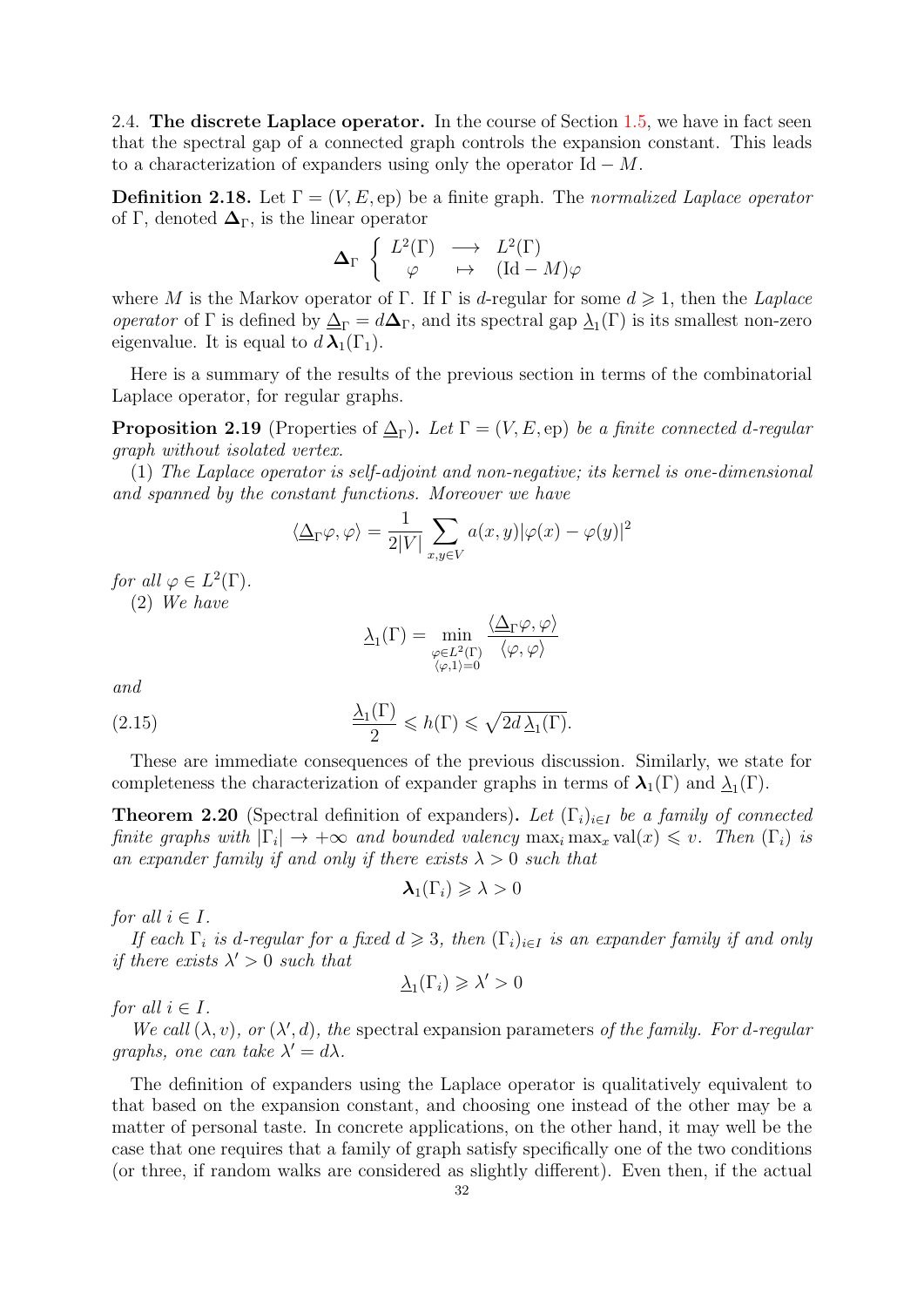<span id="page-33-2"></span>values of the expansion parameters  $(\lambda, v)$  or  $(h, v)$  are not important, there is no problem in using either definition.

But it can very well happen that one wishes to have expanders according to, say, the spectral definition, and that the explicit value  $\lambda > 0$  of the spectral gap plays a role in the results (for instance, this matters enormously for applications of expander graphs involving sieve methods in number theory, as we will sketch in Lecture 4). In such cases, starting from the "wrong" definition and translating the parameters from the expansion constant to the spectral gap might lead to serious loss of precision, since the order of magnitude of  $h(\Gamma)$  and  $\underline{\lambda}_1(\Gamma)$  might differ quite significantly.

As a final remark, the spectral theory of graphs is a very useful and powerful tool in graph theory, well beyond simply giving a characterization of expansion. It is especially interesting in concrete applications because it is algorithmically very manageable to compute eigenvalues of the Markov operator or of the discrete Laplace operator, even for rather large graphs (because it is a problem of linear algebra). Hence any problem that can be reduced (even if only approximately) to spectral properties can be studied quite deeply. Examples are given in Trevisan's notes [\[80\]](#page-51-1) on spectral partitioning. Another illustration is the paper of Varshney, Chen, Paniagua, Hall and Chklovskii [\[83\]](#page-51-3) on the spectral properties of the graph of the nervous system of the worm c. elegans (the only animal whose full neural network has been mapped in detail; it has 302 neurons, i.e., vertices, and about 8000 synapses, i.e. edges).

<span id="page-33-0"></span>2.5. Expansion of Cayley graphs. When we specialize the general definitions and results of the previous sections to the case of a Cayley graph, we obtain group-theoretic reformulation of the definitions, which are as follows:

(1) Let G be a finite group, and  $S \subset G$  is a non-empty<sup>[3](#page-33-1)</sup> symmetric generating set. For the Cayley graph  $\Gamma = \mathcal{C}(G, S)$ , we have

$$
h(\Gamma) = \min_{\substack{\emptyset \neq W \subset G \\ |W| \leq |G|/2}} \frac{|\mathcal{E}(W)|}{|W|}
$$

with

$$
|\mathcal{E}(W)| = |\{(g, s) \in W \times S \mid gs \notin W\}|
$$

(a bijection from  $\mathcal{E}(W)$  and the set on the right is  $(g, s) \mapsto \{g, gs\} \in E_{\Gamma}$ ).

(2) The space  $L^2(\Gamma,\mu_{\Gamma})$  coincides with the space  $L^2(G)$  of complex-valued functions on  $G$ , with the inner-product corresponding to the uniform probability measure on  $G$ , namely

$$
\langle \varphi_1, \varphi_2 \rangle = \frac{1}{|G|} \sum_{g \in G} \varphi_1(g) \overline{\varphi_2(g)}
$$

for  $\varphi_1$  and  $\varphi_2$  in  $L^2(G)$ . The Markov averaging operator is given by

$$
M\varphi(g) = \frac{1}{|S|} \sum_{s \in S} \varphi(gs),
$$

<span id="page-33-1"></span><sup>&</sup>lt;sup>3</sup>It could only be empty if  $G$  is trivial.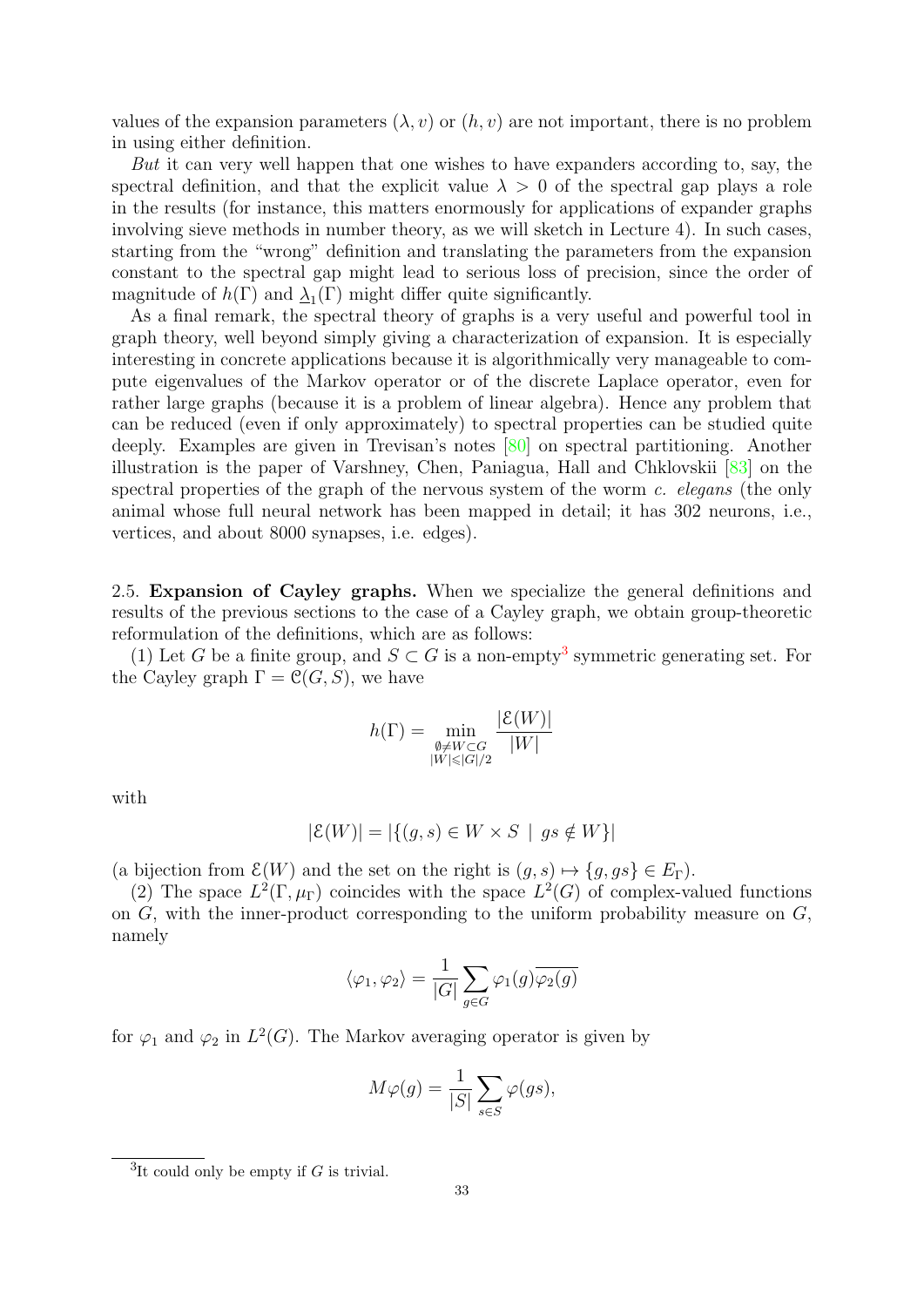<span id="page-34-2"></span>for  $\varphi \in L^2(G)$  and  $g \in G$ . Therefore we have

$$
\Delta_{\Gamma}\varphi(g) = |S|\varphi(g) - \sum_{s \in S} \varphi(gs),
$$
  

$$
\langle \Delta_{\Gamma}\varphi, \varphi \rangle = \frac{1}{2|G|} \sum_{\substack{g \in G \\ s \in S}} |\varphi(gs) - \varphi(g)|^2
$$

for all  $\varphi \in L^2(G)$  and, as usual, the minimization formula

$$
\underline{\lambda}_1(\Gamma)=|S|\,\boldsymbol{\lambda}_1(\Gamma)=\min_{\varphi\perp 1}\frac{\langle \underline{\Delta}_{\Gamma}\varphi,\varphi\rangle}{\|\varphi\|^2}.
$$

A remarkable non-trivial features of Cayley graphs, which is related to their symmetries, is that the diameter already gives a rather good control of the spectral gap, and hence of the expansion constant.

<span id="page-34-1"></span>**Proposition 2.21** (Bounding the spectral gap from the diameter). Let G be a finite group,  $S \subset G$  a non-empty finite symmetric generating set of G. For the Cayley graph  $\Gamma = \mathcal{C}(G, S)$ , we have

$$
\underline{\lambda}_1(\Gamma)\geqslant \frac{1}{\mathrm{diam}(\Gamma)^2},
$$

and hence

$$
h(\Gamma) \geqslant \frac{1}{2 \operatorname{diam}(\Gamma)^2}.
$$

We omit the proof (see  $[52, \text{Cor. } 3.5.3]$ ).

**Example 2.22.** The result is essentially sharp, as shown by the case of the cycles  $C_m =$  $\mathcal{C}(\mathbf{Z}/m\mathbf{Z}, \{\pm 1\})$ , for which we have diam $(C_m) \sim m/2$  and

$$
\underline{\lambda}_1(\Gamma_m) \sim \frac{4\pi^2}{m^2} \sim \frac{\pi^2}{(\text{diam } C_m)^2}
$$

as  $m \to +\infty$  by Example [2.5](#page-37-1) (2) (taking into account that  $C_m$  is 2-regular.)

**Example 2.23.** Let  $G_n = \mathcal{C}(\mathfrak{S}_n, S_n)$  for  $n \geq 3$  as in Example [1.20,](#page-10-0) where we see again  $\mathfrak{S}_n$  as acting on  $\mathbf{Z}/n\mathbf{Z}$ . We already know that  $\text{diam}(G_n) \ll n^2$  (by Exercise [1.8\)](#page-19-0), and therefore we derive

$$
\underline{\lambda}_1(G_n) \gg \frac{1}{n^4} \gg \frac{1}{(\log |G_n|)^4}
$$

by Corollary [2.21.](#page-34-1) We also know (Exercise [1.14\)](#page-20-1) that  $(G_n)$  is not an expander, since  $h(G_n) \ll n^{-1}.$ 

<span id="page-34-0"></span>2.6. Equidistribution for Cayley graphs. We explain now another important basic application of the spectral definition of expander graphs, which is particularly relevant to arithmetic applications in the context of Cayley graphs. The proper framework would involve random walks, but we will assume for simplicity that the graph is a Cayley graph, in which case there is a simple concrete interpretation.

**Proposition 2.24.** Let G be a finite group and S a symmetric generating set of G such that  $1 \in S$ .

For any element  $g \in G$ , and for  $n \geq 1$ , we have

$$
\frac{1}{|S|^n} |\{(s_1, \ldots, s_n) \in S^n \mid s_1 \cdots s_n = g\}| = \frac{1}{|G|} + O(\varrho^n)
$$

where  $\rho = \rho_{\Gamma}$  for  $\Gamma = \mathcal{C}(G, S)$ . In fact, the modulus of the difference is  $\leq \rho_{\Gamma}^n$ .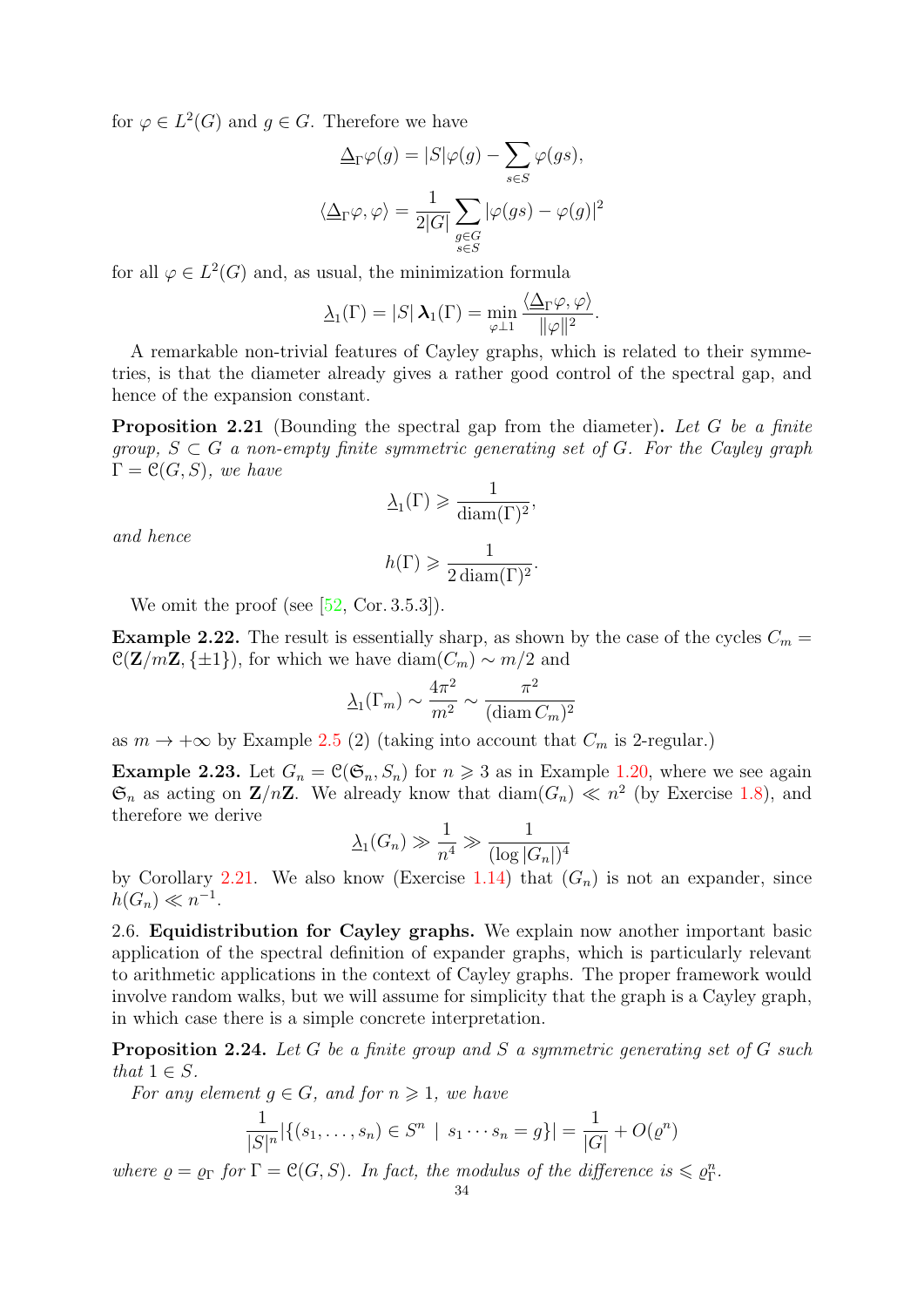*Proof.* Note that the condition that  $1 \in S$  implies that the graph  $\Gamma$  is not bipartite. Let

$$
p_n = \frac{1}{|S|^n} |\{(s_1, \dots, s_n) \in S^n \mid s_1 \cdots s_n = g\}|
$$

for  $n \geq 1$ . Let  $\varphi$  denote the characteristic function of the point g, so that we can write

$$
p_n = \frac{1}{|S|^n} \sum_{(s_1,\ldots,s_n)\in S^n} \varphi(s_1\cdots s_n).
$$

If we further define

$$
\varphi_0 = \varphi - \frac{1}{|G|},
$$

so that  $\varphi_0 \in L_0^2(\Gamma)$  (again because  $\Gamma$  is not bipartite), then we see that

$$
p_n = \frac{1}{|G|} + q_n
$$

where

$$
q_n = \frac{1}{|S|^n} \sum_{(s_1,...,s_n) \in S^n} \varphi_0(s_1 \cdots s_n),
$$

and we need to estimate  $q_n$  from above.

The basic formula, where the Markov operator enters the picture, is the fact that for any function  $\psi \in L^2(\Gamma)$ , and  $n \geq 1$ , we have

<span id="page-35-0"></span>
$$
(2.16) \qquad \frac{1}{|S|^n} \sum_{(s_1,\ldots,s_n)\in S^n} \psi(s_1\cdots s_n) = \frac{1}{|S|^{n-1}} \sum_{(s_1,\ldots,s_{n-1})\in S^{n-1}} (M_{\Gamma}\psi)(s_1\cdots s_{n-1}).
$$

We will prove this later, and conclude first the proof, assmuing that this is correct. We apply the basic formula to  $\psi = \varphi_0$ , and then inductively to  $M_{\Gamma}\varphi_0, \ldots, M_{\Gamma}^n\varphi_0$ . We obtain

$$
q_n = \frac{1}{|S|^n} \sum_{(s_1,\dots,s_n)\in S^n} \varphi_0(s_1\cdots s_n)
$$

$$
= M_\Gamma^n(\varphi_0)(1)
$$

(the 1 is the neutral element of  $G$ , the "empty product" of 0 elements of  $S$ ). But then

$$
0 \leq q_n \leq \|M_{\Gamma}^n \varphi_0\|_{\infty} \leq |G|^{1/2} \|M_{\Gamma}^n \varphi_0\| \leq \varrho_{\Gamma}^2 |G|^{1/2} \|\varphi_0\| = \varrho_{\Gamma}^n.
$$

It remains to prove  $(2.16)$ . This is elementary: by the definition of Cayley graphs, we have

$$
M_{\Gamma}\psi(g) = \frac{1}{|S|} \sum_{s \in S} \psi(gs),
$$

and hence, if we split the sum on the left-hand side of [\(2.16\)](#page-35-0) according to the value of  $s_n \in S$ , we get

$$
\frac{1}{|S|^n} \sum_{(s_1,\dots,s_n)\in S^n} \psi(s_1\cdots s_n) = \frac{1}{|S|^{n-1}} \sum_{(s_1,\dots,s_{n-1})\in S^{n-1}} \frac{1}{|S|} \sum_{s_n\in S} \psi((s_1\dots,s_{n-1})s_n)
$$

$$
= \frac{1}{|S|^{n-1}} \sum_{(s_1,\dots,s_{n-1})\in S^{n-1}} (M_{\Gamma}\psi)(s_1\cdots s_{n-1}),
$$

as claimed.  $\Box$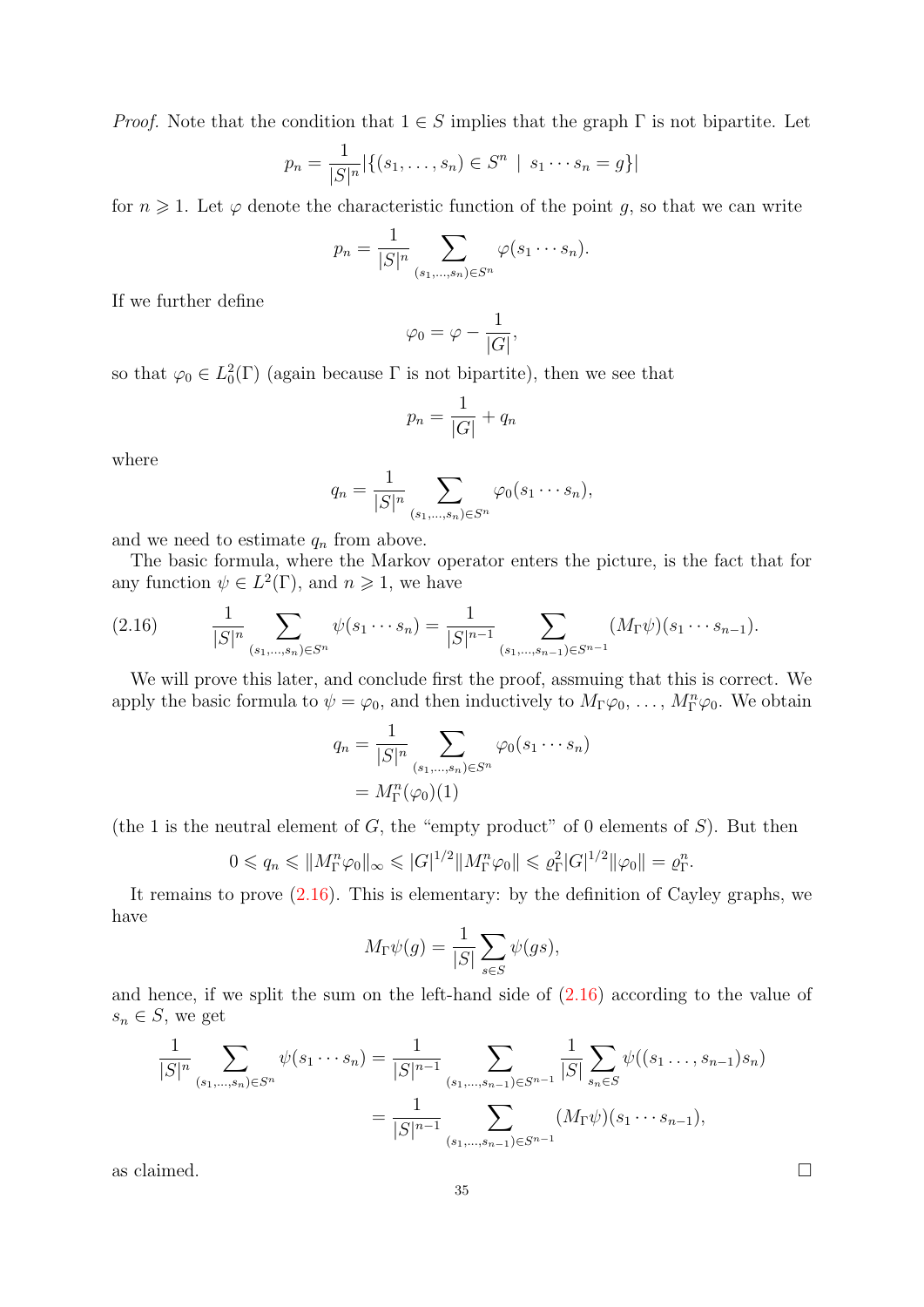Remark 2.25. (1) If you are familiar with probabilistic language, the previous computation is interpreted as follows. We are considering a simple (nearest neighbor) random walk  $(X_n)_{n\geq 0}$  on G, defined by  $X_0 = 1$  and  $X_n = \xi_1 \cdots \xi_n$  for  $n \geq 1$ , where  $(\xi_n)_{n\geq 1}$  is a sequence of independent random variables uniformly distributed in the finite set S. Then

$$
\frac{1}{|S|^n} \sum_{(s_1,\ldots,s_n)\in S^n} \psi(s_1\cdots s_n)
$$

is the same as the expectation (on the underlying probability space on which the random variables are defined) of  $\psi(X_n)$ . The basic formula [\(2.16\)](#page-35-0) becomes

$$
\mathbf{E}(\psi(X_n)) = \mathbf{E}((M_{\Gamma}\psi)(X_{n-1}))
$$

for  $n \geqslant 1$ . The proposition can be interpreted as a simple special case of the general theory of finite Markov chains (convergence of the random walk to the equilibrium measure, which here is uniform on  $G$ ).

(2) The meaning of the proposition, for a given graph, is that the products  $s_1 \cdots s_n$ become "equidistributed" when n is large: they are about equally as likely to represent every element in G. Moreover, the "speed of convergence" is measure by  $\rho_{\Gamma}$ . Since this quantity is  $\lt 1$ , the convergence is exponentially fast, but it only starts having effect when  $\rho_{\Gamma}^{n}$  is (say) less than  $1/(2|G|)$  (so that the inequality implies that the left-hand side, which is the probability that  $X_n$  is equal to g, is at least  $1/(2|G|)$ , which means when n is larger than about  $\log(2|G|)/\log(1/\rho)$ .

This implies yet another interpretation of expander families: for Cayley graphs  $\mathcal{C}(G_i, S_i)$ , with  $S_i$  of bounded size, the expander property means that the "mixing" towards equilibrium is happening uniformly fast over all i.

#### <span id="page-36-0"></span>2.7. Exercises.

**Exercise 2.1.** Let  $\Gamma = (V, E, ep)$  be a finite graph.

<span id="page-36-1"></span>(1) For  $\varphi \in L^2(\Gamma, \mu_{\Gamma}),$  show that

(2.17) 
$$
\|\varphi\|^2 = \frac{1}{N} \sum_{x,y \in V} a(x,y) |\varphi(x)|^2.
$$

(2) Let  $\varphi \in L^2(\Gamma, \mu_{\Gamma})$  be a function such that  $\langle \varphi, 1 \rangle = 0$  (i.e., a function which averages to 0). Show that

(2.18) 
$$
\|\varphi\|^2 = \frac{1}{2N^2} \sum_{x,y \in V} \text{val}(x) \, \text{val}(y) |\varphi(x) - \varphi(y)|^2.
$$

**Exercise 2.2.** This exercise gives a different proof of the fact that  $||M|| \leq 1$ .

(1) Explain why the norm of  $M$  is the maximum of the absolute values of its eigenvalues. (2) If  $\lambda$  is an eigenvalue, show directly that  $|\lambda| \leq 1$ . [Hint: Use the maximum norm instead of the  $L^2$ -norm.]

Exercise 2.3 (Maximum modulus principle). This exercise discusses the "geometric" computation of ker( $M-1$ ). We assume that Γ is a finite graph without isolated vertices.

(1) Show that if  $\varphi$  is the characteristic function of a connected component of Γ, we have  $M\varphi = \varphi$ .

(2) Show that, in order to prove that these characteristic functions span ker( $M-1$ ), it is enough to prove that a real-valued element of  $\ker(M-1)$  is constant on each connected component of Γ.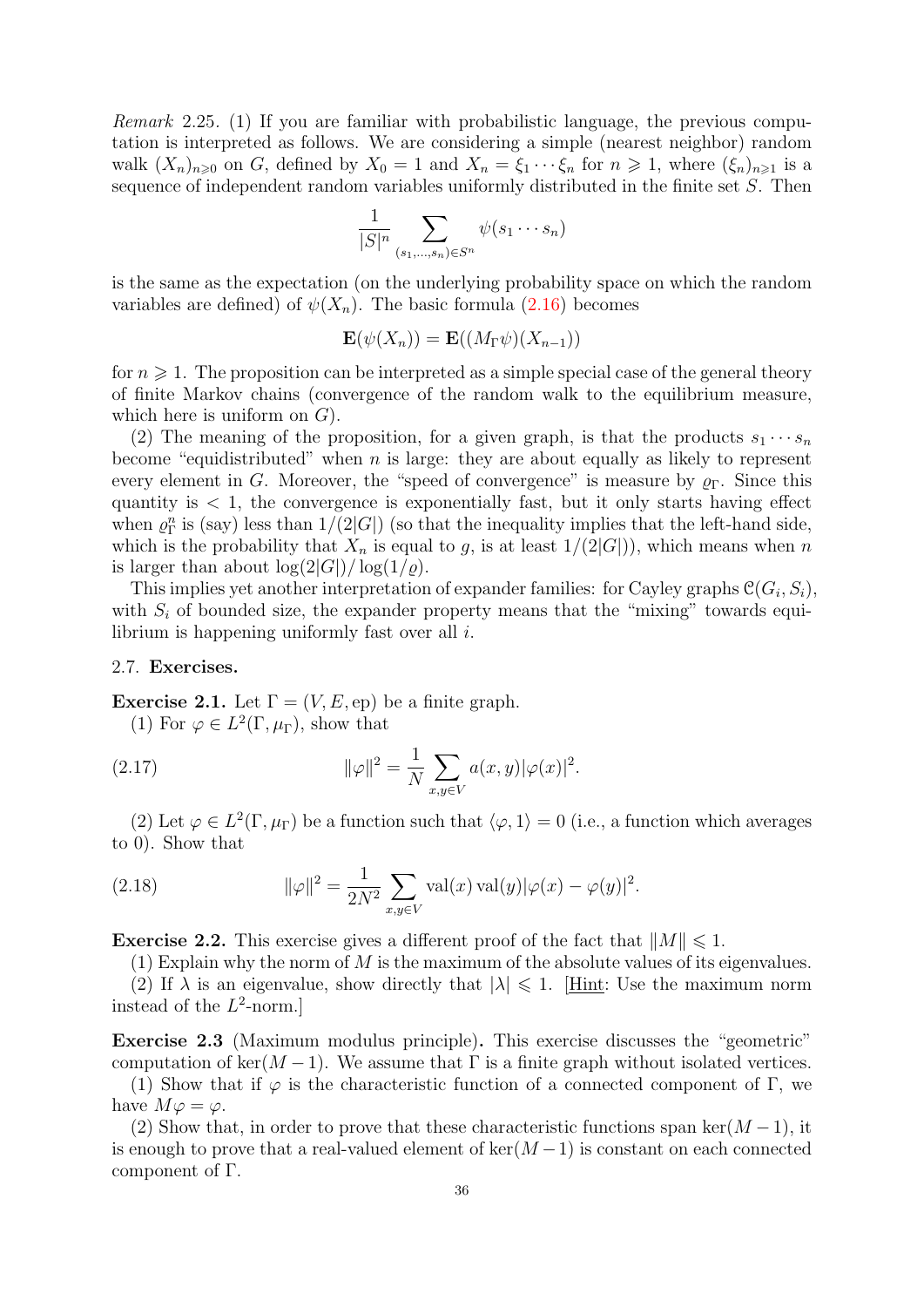(3) Let  $W \subset V$  be a connected component. Let  $\varphi$  be a real-valued element of ker $(M-1)$ , let m be the maximum value of  $\varphi(x)$  on W, and  $x_0 \in W$  a vertex where  $\varphi(x_0) = m$ . Show that  $\varphi(x) = m$  for all x connected to  $x_0$  by at least one edge.

- (4) Deduce that  $\varphi$  is equal to m on all of W and conclude.
- (5) Using similar methods, determine ker $(M + 1)$ .

Exercise 2.4 (Both sides have equal weight). Let  $\Gamma$  be a connected non-empty finite bipartite graph without isolated vertices, partitioned as  $V = V_0 \cup V_1$  with all edges between  $V_0$  and  $V_1$ . Show that

$$
\mu_{\Gamma}(V_0) = \mu_{\Gamma}(V_1) = \frac{1}{2}.
$$

<span id="page-37-1"></span>**Exercise 2.5.** Let  $m \geq 3$  and consider the complete graph  $K_m$  on m vertices.

(1) Show that the Markov operator is given by

$$
(M\varphi)(x) = \frac{1}{m-1} \left( \sum_{y} \varphi(y) - \varphi(x) \right) = -\frac{1}{m-1} \varphi(x).
$$

 $\varphi \in L_0^2(K_m).$ 

(2) Deduce the spectrum and the value of  $\rho_{K_m}$ .

<span id="page-37-0"></span>**Exercise 2.6.** Let  $m \geq 2$  and let  $\Gamma = C_m$ , with vertex set  $\mathbf{Z}/m\mathbf{Z}$ .

(1) Show that for

$$
\varphi\, :\, \mathbf{Z}/m\mathbf{Z} \longrightarrow \mathbf{C}
$$

we have

$$
M\varphi(x) = \frac{1}{2}(\varphi(x-1) + \varphi(x+1)).
$$

 $)$ 

(2) Consider the discrete Fourier transform on  $\mathbf{Z}/m\mathbf{Z}$ , which is the linear map

$$
\left\{ \begin{array}{ccc} L^2(C_m) & \longrightarrow & L^2(C_m) \\ \varphi & \mapsto & \widehat{\varphi} \end{array} \right.
$$

defined by

$$
\widehat{\varphi}(a) = \frac{1}{m} \sum_{x \in \mathbf{Z}/m\mathbf{Z}} \varphi(x) e\Bigl(-\frac{ax}{m}\Bigr)
$$

for  $a \in \mathbf{Z}/m\mathbf{Z}$ , where  $e(z) = e^{2i\pi z}$  for  $z \in \mathbf{C}$ .

For  $a \in \mathbb{Z}/m\mathbb{Z}$ , define  $\chi_a$  to be the function on  $\Gamma$  such that  $\chi_a(x) = e(ax/m)$ . Show that

$$
\widehat{M\varphi}(a) = \cos\left(\frac{2\pi a}{m}\right)\widehat{\varphi}(a).
$$

for any function  $\varphi$  on  $\Gamma$  and any a.

(3) Show that

$$
M\chi_b = \cos\left(\frac{2\pi b}{m}\right)\chi_b
$$

and that  $(\chi_b)$  is an orthonormal basis of  $L^2(\Gamma)$ .

(4) If m is odd, show that each eigenvalue, except 1, has a 2-dimensional eigenspace spanned by  $\chi_b$  and  $\chi_{-b}$ . If m is even, show that all eigenvalues except for 1 and -1 (which have 1-dimensional eigenspaces) have a 2-dimensional eigenspace.

(5) Deduce that

$$
\varrho_{C_m} = \cos\left(\frac{2\pi}{m}\right) = 1 - \frac{2\pi^2}{m^2} + O(m^{-4})
$$

for  $m \geqslant 2$ .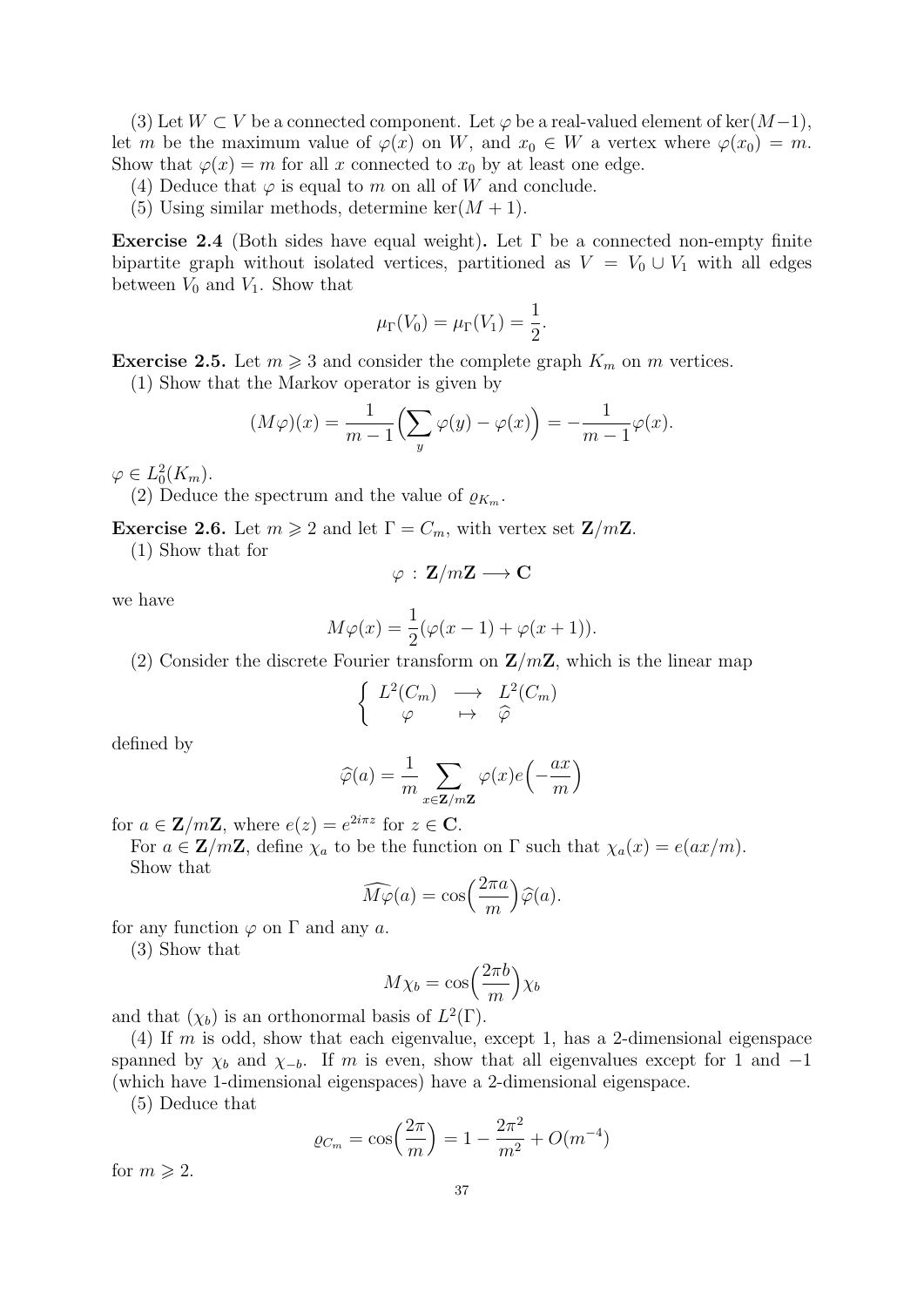**Exercise 2.7.** Let  $G_3$  be the Cayley graph  $\mathcal{C}(\mathfrak{S}_3, S_3)$  which we drew in Example [1.4.](#page-3-0)

(1) Compute the matrix of the Markov operator of  $G_3$  in the basis of characteristic functions of single points, and compute its spectrum and the equidistribution radius.

(2) Compute an orthonormal basis of  $L^2(G_3)$  of eigenfunctions of M.

<span id="page-38-0"></span>**Exercise 2.8** (The cycles again). Let  $\Gamma = C_m$  with  $m \geq 2$  even (so that Exercise [2.6](#page-37-0)) shows that  $\lambda_1(C_m) = 1 - \cos(2\pi/m) \sim (2\pi^2)/m^2$  as  $m \to +\infty$ , while Example [1.26](#page-13-1) implies that  $h(C_m) \sim 4/m$ ).

(1) Consider the real-valued  $\lambda_1$ -eigenfunction given by

$$
\varphi(x) = \text{Re}\left(e\left(\frac{x}{m}\right)\right) = \cos\left(\frac{2\pi x}{m}\right)
$$

for  $x \in \mathbb{Z}/m\mathbb{Z}$ . Apply Lemma [2.16](#page-28-1) with the uniform probability measure to deduce that there exists some set W with

$$
h(C_m) \leqslant \frac{|\mathcal{E}(W)|}{|W|} \leqslant \frac{A}{B}
$$

where

$$
A = \sum_{0 \le x \le m-1} \left| \cos\left(\frac{2\pi x}{m}\right) - \cos\left(\frac{2\pi (x+1)}{m}\right) \right|,
$$

$$
B = \sum_{0 \le x \le m-1} \left| \cos\left(\frac{2\pi x}{m}\right) \right|.
$$

(2) Show that  $A \to 4$  as  $m \to +\infty$ , and  $B \sim \frac{2}{\pi}m$ . Thus the bound  $h(C_m) \leq A/B \sim$  $2\pi/m$  is of the right order of magnitude in that case.

**Exercise 2.9.** Let  $\Gamma = (V, E)$  be a finite simple graph. The *chromatic number*  $\chi_{\Gamma}$  is the smallest integer  $k \geq 0$  such that there is a k-coloring of V where no adjacent vertices have the same color (i.e., such that there is a function  $f: V \to \{1, ..., k\}$  such that  $f(x) \neq f(y)$  whenever x and y are connected by an edge). The *independence number*  $i_{\Gamma}$ is the largest  $k \geq 0$  such that there exists  $Y \subset V$  with the property that elements of Y are never connected.

(1) Show that  $\chi_{\Gamma} i_{\Gamma} \geqslant |\Gamma|$ .

(2) If  $\Gamma$  is d-regular with  $d \geq 2$ , then show that  $i_{\Gamma} \leq \varrho_{\Gamma} |\Gamma|$ .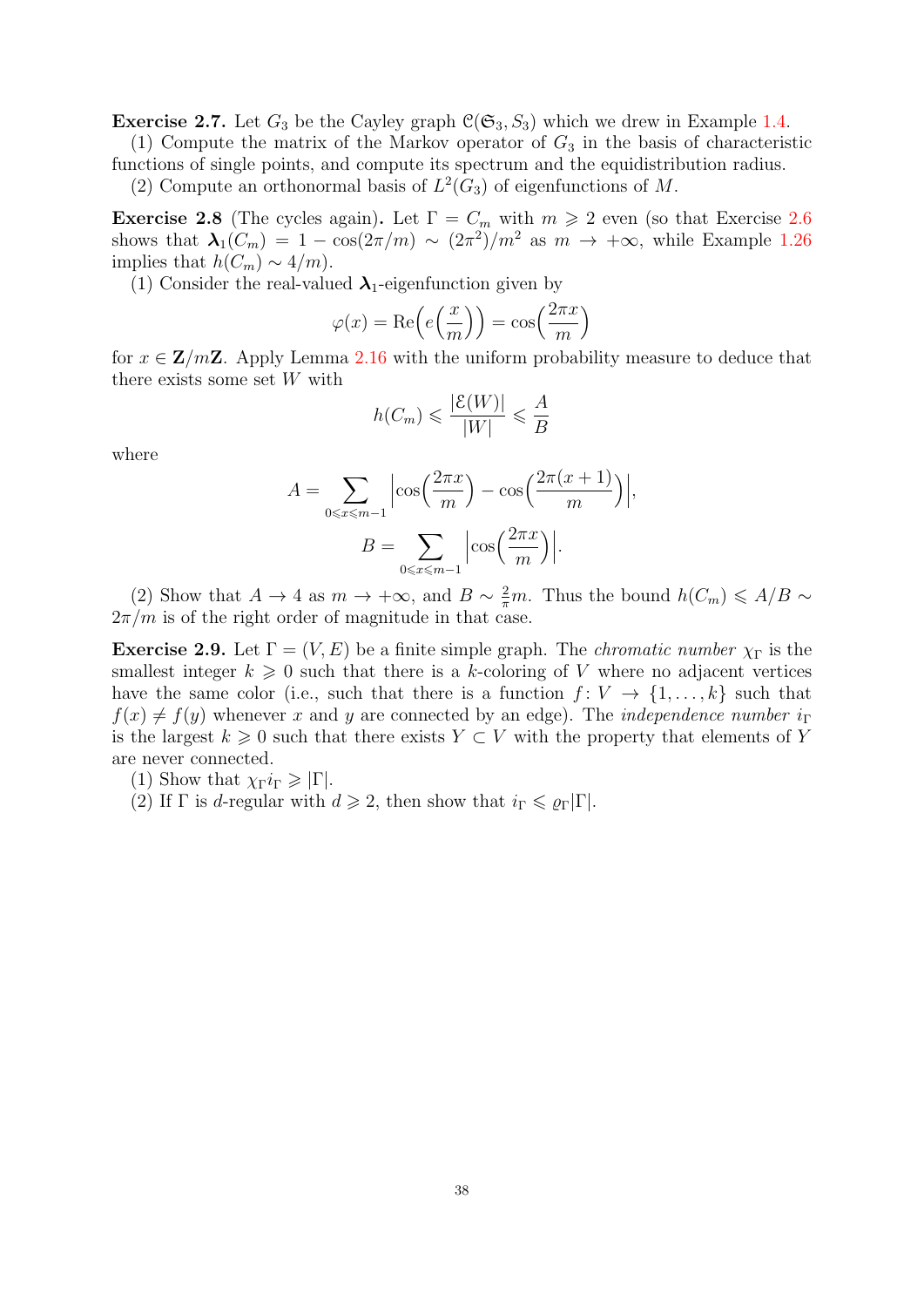#### <span id="page-39-0"></span>Lecture 3: expanders exist

<span id="page-39-3"></span>In this third lecture, we will finally explain that expanders exist, and in fact provide various constructions, each of which is important in its own right. These by no means exhaust the known examples of expanders!

<span id="page-39-1"></span>3.1. Probabilistic existence of expanders. The first approach to construct expander graphs is to use random constructions. This is the idea was used originally by Barzdin and Kolmogorov and by Pinsker [\[69,](#page-51-0) Lemma 1]. It turns out, in fact, that for many models of random graphs, there is a high probability that they are expanders, in the sense that there is a positive lower bound for the Cheeger constant, valid with high probability.

We will state a standard version of this result, involving bipartite expanders. Fix some integer  $d \geq 3$ . For any fixed  $n \geq 1$  and any d-tuple  $\sigma = (\sigma_1, \ldots, \sigma_k)$  of permutations of  $\{1, \ldots, n\}$ , we define a graph  $\Gamma_{\sigma}$  with vertex set

$$
V = \{(i,0) \mid 1 \leq i \leq n\} \cup \{(i,1) \mid 1 \leq i \leq n\} = V_0 \cup V_1,
$$

(independent of  $\sigma$ ) and with edges joining  $(i, 0)$  to  $(\sigma_i(i), 1)$  for  $1 \leq j \leq d$ : formally, we take

$$
E_{\sigma} = \{ (i, \sigma_j(i)) \mid 1 \leq i \leq n, 1 \leq j \leq d \},\
$$

and  $ep((i, \sigma_i(i))) = \{(i, 0),(\sigma_i(i), 1)\}\.$  These graphs are bipartite and d-regular, and they may have multiple edges.

We view these graphs as *random graphs* by thinking of the permutations  $\sigma_i$  as taken independently and uniformly at random in  $\mathfrak{S}_n$ . Thus the probability that the graphs  $\Gamma_{\sigma}$ satisfy a property  $\mathcal{P}(\Gamma)$  of graphs, denoted  $\mathbf{P}(\Gamma_{\sigma} \text{ has } \mathcal{P})$ , is simply

$$
\mathbf{P}(\Gamma_{\sigma} \text{ has } \mathcal{P}) = \frac{1}{|\mathfrak{S}_n|^d} |\{\boldsymbol{\sigma} \in \mathfrak{S}_n^d \mid \Gamma_{\sigma} \text{ has } \mathcal{P}\}| = \frac{1}{(n!)^d} |\{\boldsymbol{\sigma} \in \mathfrak{S}_n^d \mid \Gamma_{\sigma} \text{ has } \mathcal{P}\}|.
$$

Then the following results holds:

**Theorem 3.1.** Fix  $d \geq 3$ . There exists  $h_d > 0$  such that

$$
\lim_{n\to+\infty} \mathbf{P}(h(\Gamma_{\sigma}) < h_d) = 0.
$$

In particular, for all n large enough, some  $\Gamma_{\sigma}$  satisfies  $h(\Gamma_{\sigma}) \geq h_d$ .

Remark 3.2. Here is one justification for hoping that such a result could be true. Recall that we suggested at the end of Section [1.4](#page-12-0) that a possible way of constructing expanders would be to start with the finite trees  $T_{d,k}$  of depth  $k \geq 1$  with  $d \geq 3$  fixed and  $k \to +\infty$ , and attempt to add some edges connecting the leaves of the tree to vertices "in the core" of the tree, and in particular to vertices on other branches from the root. Some elementary attempts of defining a family of edges of this type turn out to fail – either because the resulting graphs are again too easily disconnected, or because they seem hard to analyze. But these attempts might suggest that the best chance is to "throw edges at random". However, at this point, one can also simply decide that all edges should be placed randomly, to avoid dealing with two types of edges. This might naturally lead to the graphs of the type we consider here.

<span id="page-39-2"></span>3.2. Ramanujan graphs. The definition of an expander family exhibits the remarkable feature of being quantitative in some sense (it refers to quantitative properties of the expansion constant) and qualitative in another (it asks for the existence of some positive lower bounds for the expansion constants). In applications, as we will see in Lecture 4, it happens frequently however that the value of this lower bound plays a role (in the random walk definition, this is obviously related to the speed of convergence to a uniform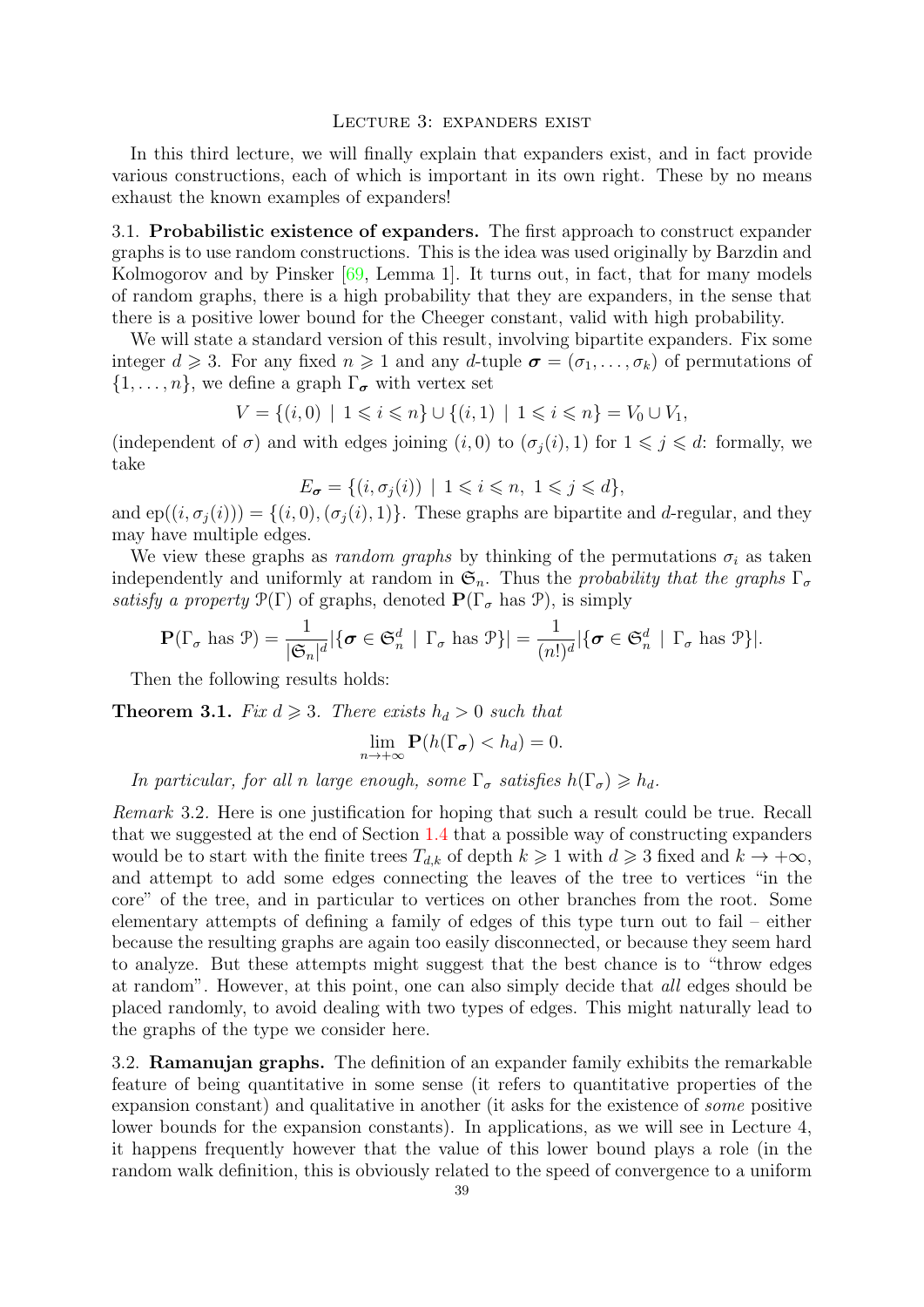<span id="page-40-1"></span>measure). It is natural to ask if the expansion or equidistribution constants can have a meaning, or in a related way, how good can equidistribution be in the best possible world.

Although (to the author's knowledge) the values and limits of the expansion constant for expander families do not have any special property or interpretation, it turns out that the spectral data (Definition [2.8\)](#page-25-3) can have some meaning, and in particular that it is natural to consider optimal cases: these are known as Ramanujan graphs.

**Definition 3.3.** Let  $d \ge 2$  be an integer. A d-regular connected finite graph  $\Gamma$  is called a Ramanujan graph if all the eigenvalues  $\lambda$  of the Markov operator M of  $\Gamma$  satisfy either  $\lambda \in \{-1, 1\}$  or  $|\lambda| \leq \frac{2\sqrt{d-1}}{d}$  $\frac{d-1}{d}$ , or in other words, if  $\rho_{\Gamma} \leqslant \frac{2\sqrt{d-1}}{d}$  $rac{d-1}{d}$ .

There is a good theoretical motivation for this definition, depending on the notion of the universal cover of a graph, which in the case of a  $d$ -regular graph is an infinite d-regular tree. For such an infinite graph, one can also define a Markov operator, and Kesten proved that the spectrum of the Markov operator is interval

$$
\left[-\frac{2\sqrt{d-1}}{d}, \frac{2\sqrt{d-1}}{d}\right]
$$

This means that the definition of a Ramanujan graph states that all "non-trivial" eigenvalues of M are contained in the spectrum of the universal cover of  $\Gamma$ .

In addition, a result of Alon-Boppana (see, e.g. [\[42,](#page-50-3) Th. 5.3] or [\[74,](#page-51-4) Prop. 3.2.7]) shows that this is the strongest possible restriction for an infinite family of graphs: if  $(\Gamma_i)_{i\in I}$  is any family of d-regular connected graphs with  $|\Gamma_i| \to +\infty$ , then we have

$$
\limsup_{i} \varrho_{\Gamma_i} \geqslant \frac{2\sqrt{d-1}}{d}.
$$

<span id="page-40-0"></span>**Example 3.4.** (1) Let  $d \ge 3$ . The complete graph  $K_d$  is a Ramanujan graph: indeed by Example [2.5,](#page-37-1) we have  $\varrho_{K_d} = 1/(d-1) \leq 2\sqrt{d-1}/d$ .

(2) Let  $d \geq 3$  and let  $K_{d,d}$  be the complete bipartite graph with input set  $V_0 = \mathbf{Z}/d\mathbf{Z}$ and output set  $V_1 = \mathbf{Z}/d\mathbf{Z}$  (Example [1.13,](#page-7-0) (2)). Then  $K_{d,d}$  is also a Ramanujan graph. Indeed, since  $K_{d,d}$  is bipartite, both 1 and  $-1$  are eigenvalues of the Markov operator. But also, the kernel of the Markov operator is the space of  $f \in L^2(K_{d,d})$  such that

$$
\sum_{x \in V_0} f(x) = \sum_{x \in V_1} f(x) = 0,
$$

which has codimension 2 in  $L^2(K_{d,d})$ . This means that 0 is the only eigenvalue of the Markov operator on  $L_0^2(K_{d,d})$ .

Since Ramanujan graphs are, individually, the best-possible graphs from the point of view of the Markov operator, one can ask if they can form expanders. In other words, does there exist an infinite family of Ramanujan graphs with bounded valency and increasing size? This turns out to be a rather subtle question. The paper where Ramanujan graphs were first defined by Lubotzky, Phillips and Sarnak [\[59\]](#page-50-4) contains explicit examples of infinite families of d-regular Ramanujan graphs (also discovered independently by Margulis [\[61\]](#page-50-5), both constructions relying on deep arithmetic input due to Deligne and Drinfeld), but only when  $d = p + 1$  for some prime number p. This essential restriction was related to the specific arithmetic origin of these graphs. Further examples, always relying on number theory, produced examples with  $d = p^{\nu} \pm 1$  for  $\nu \geq 1$ , always with p prime. Only quite recently have Marcus, Spielman and Srivastava [\[60\]](#page-50-6) constructed Ramanujan graphs of arbitrary degree: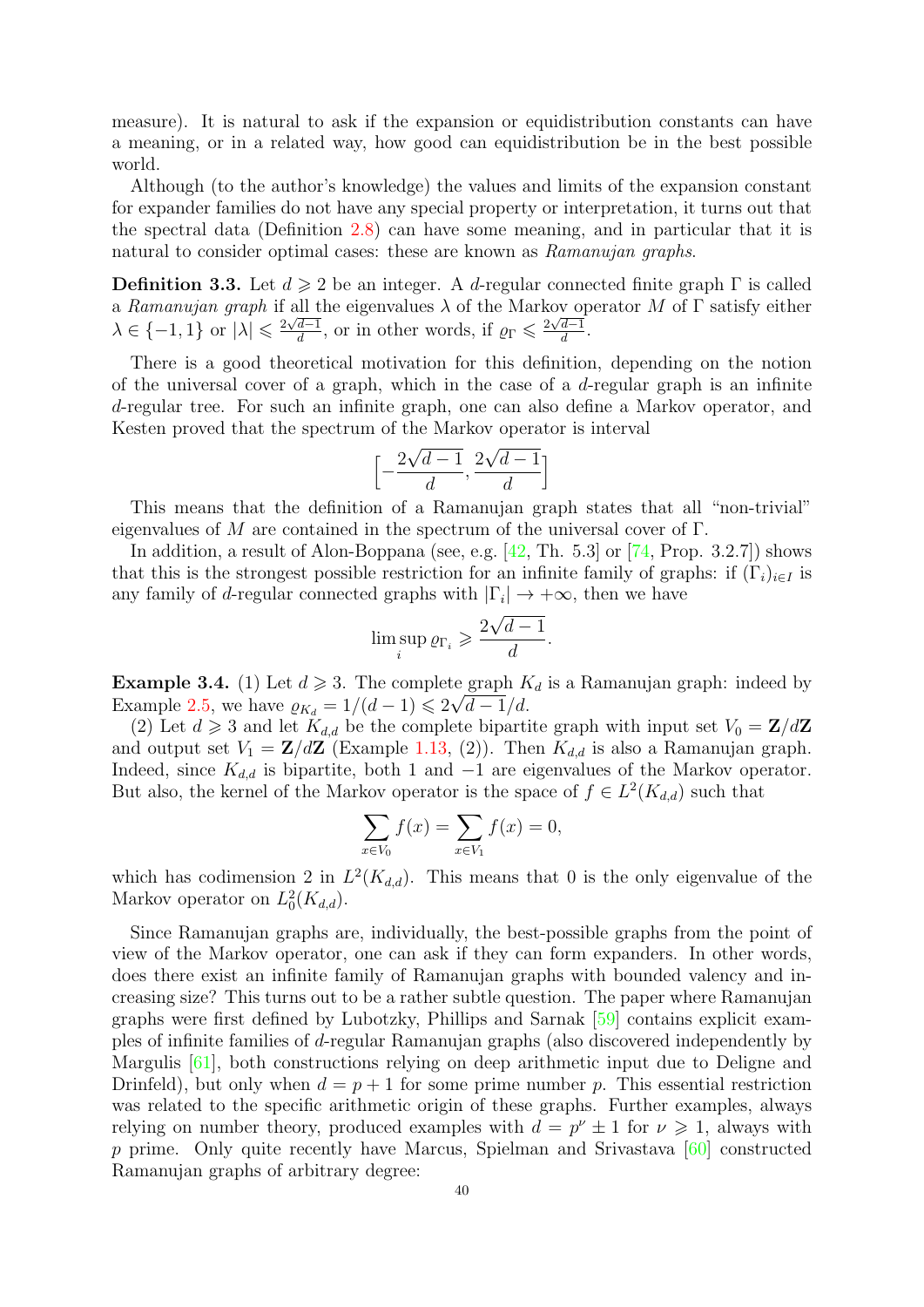<span id="page-41-2"></span>**Theorem 3.5.** Let  $d \geq 3$  be an integer. There exists a family  $(\Gamma_i)_{i\geqslant0}$  of bipartite dregular Ramanujan graphs with  $|\Gamma_i| = d2^i$ .

The proof uses a probabilistic argument, but in very different manner than Section [3.1:](#page-39-1) the idea is to show that given any starting d-regular bipartite Ramanujan graph  $\Gamma$ , there exists another bipartite Ramanujan graph  $\Gamma'$  with  $|\Gamma'| = 2|\Gamma|$  which is a "2-covering" of Γ. This property had been conjectured by Bilu and Linial. Applied inductively, starting with the "trivial" example of the complete bipartite graph  $K_{d,d}$  (Example [3.4,](#page-40-0) (2)), the theorem follows. (For generalizations to other coverings, see the paper [\[38\]](#page-50-7) of Hall, Puder and Sawin.)

<span id="page-41-0"></span>3.3. Cayley graphs of finite linear groups. For many of the applications of expander graphs that we will discuss in Chapter [3.5,](#page-48-0) the most important families of graphs are those arising from Cayley graphs of finite linear groups. Considerable progress has been made in recent years in understanding the expansion properties of these graphs.

There are two general, related, constructions of such families. We may consider a family  $(G_i)$  of finite groups, with  $|G_i| \to +\infty$ , given with symmetric generating subsets  $S_i \subset G_i$  of fixed cardinality k, and the family  $(\mathcal{C}(G_i, S_i))$ . (For example, consider  $SL_2(\mathbf{F}_p)$ ) with generating set

$$
\left\{ \begin{pmatrix} 1 & \pm (p-1)/2 \\ 0 & 1 \end{pmatrix}, \begin{pmatrix} 1 & 0 \\ \pm (p-1)/2 & 1 \end{pmatrix} \right\}
$$

for p prime  $\geq 3$ ). Alternatively, we may consider an *infinite* finitely generated group G, with a fixed symmetric finite set of generators  $S \subset G$ , and a family  $K_i$  of normal subgroups  $K_i \triangleleft G$  with finite index  $[G : K_i] \rightarrow +\infty$ , and consider the relative Cayley graphs  $\mathcal{C}(G/K_i, S)$ . (For example, take  $G = SL_2(\mathbf{Z})$  with

$$
S = \left\{ \begin{pmatrix} 1 & \pm 1 \\ 0 & 1 \end{pmatrix}, \begin{pmatrix} 1 & 0 \\ \pm 1 & 1 \end{pmatrix} \right\}
$$

and  $K_p$ , for p prime, the kernel of reduction modulo p).

Note that the second case is essentially a special case of the first one (taking  $S_i$  to be the image of S modulo  $K_i$ , but the first case is much more mysterious.

The question we wish to address is, quite generally: *under which type of condition is* it true that a family of Cayley graphs as above is an expander family?

Up to now, only two examples of sequences of Cayley graphs have appeared in this book, but these are not representative of the general case: the cycles  $C_m$  for  $m \geq 2$ (which are 2-regular Cayley graphs of  $G_m = \mathbb{Z}/m\mathbb{Z}$ ) or the graphs  $G_n = \mathcal{C}(\mathfrak{S}_n, S_n)$  of Example [1.20](#page-10-0) (4)). In both cases, we have seen that these are *not* expanders (though the second is not too far). But it turns out that, for many interesting sequences of "complicated" non-abelian groups, the answer to the question is positive, or conjectured to be so. For instance, in Section [3.4,](#page-43-0) we will give a fairly detailed sketch of the proof of the case  $m = 3$  of the following theorem that combines results of Kazhdan and Margulis:

<span id="page-41-1"></span>**Theorem 3.6** (Kazhdan, Margulis). Let  $m \geq 3$  be an integer. For any finite symmetric generating set S of  $SL_m(\mathbf{Z})$ , the family of relative Cayley graphs

$$
(\mathfrak{C}(\mathrm{SL}_m(\mathbf{Z})/H,S))_{H\triangleleft \mathrm{SL}_3(\mathbf{Z})},
$$

where H runs over all finite index normal subgroups of  $SL_m(\mathbf{Z})$ , is an expander family.

This is an important and useful result, but the method of proof shows that the groups concerned are fairly special. In particular, it does not apply to  $SL_2(\mathbf{Z})$  (and indeed, the analogue statement is false for  $SL_2(\mathbf{Z})$ .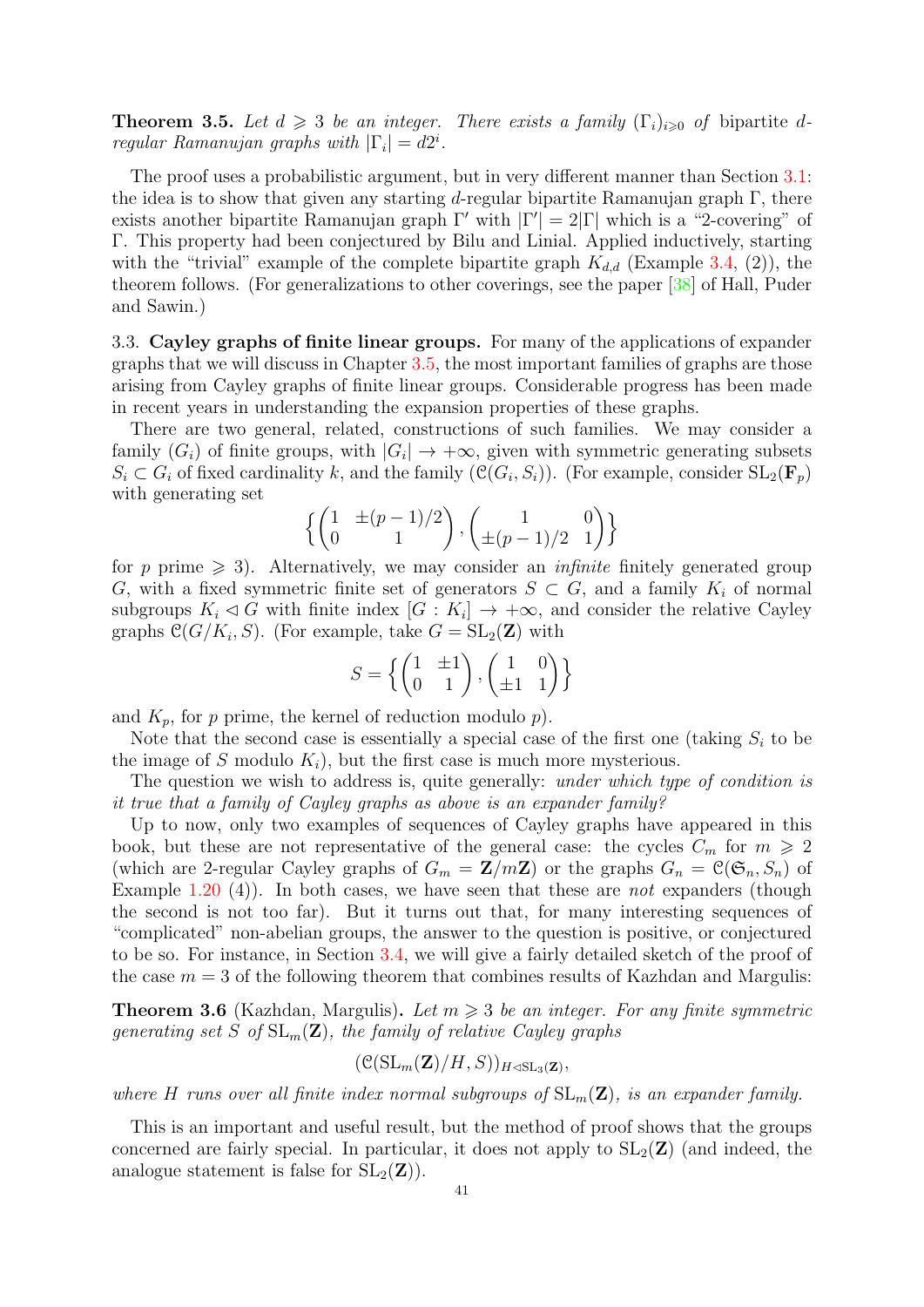<span id="page-42-2"></span>On the other hand, there is an important theorem, proved by Bourgain and Gam-burd [\[10\]](#page-49-6) for  $m = 2$  and by Varjú [\[82\]](#page-51-5) for  $m \geq 3$  concerning expansion of quotients of much more general subgroups of  $SL_m(\mathbf{Z})$ . The price in this generalization is that we must restrict the family of quotients that are expanding.

<span id="page-42-0"></span>**Theorem 3.7** (Expansion in Zariski-dense subgroups of  $SL_m(\mathbf{Z})$ ). Let  $m \geq 2$  be an integer. Let  $S \subset SL_m(\mathbf{Z})$  be any finite symmetric subset and let G be the subgroup generated by S. Assume that G is Zariski-dense in  $SL_m$ . For prime numbers p, let  $\Gamma_p = \mathcal{C}(\mathrm{SL}_m(\mathbf{F}_p), S)$  be the relative Cayley graph of the finite quotient group  $\mathrm{SL}_m(\mathbf{F}_p)$ with respect to the reduction modulo p of the set S. Then there exists  $p_0$  such that the  $family \ (\Gamma_p)_{p \geqslant p_0}$  is an expander family.

Remark 3.8. (1) The difference with Theorem [3.6](#page-41-1) is that the previous result holds for any collection of finite index subgroups, not only for a specific family such as the kernels of reduction modulo primes, or even modulo any integer.

(2) In the special case of  $SL_2(\mathbb{Z})$ , although Theorem [3.6](#page-41-1) does not hold, there were important special cases of Theorem [3.7](#page-42-0) that had been proved much earlier, and that were of great importance (both in terms of applications and of history). In particular, when  $G = SL_2(\mathbf{Z})$  itself, Theorem [3.7](#page-42-0) follows from a crucial result of Selberg concerning the spectral gap of the hyperbolic Laplace operator and a comparison principle of Brooks and Burger. This is related to Lubotzky's Property  $(\tau)$ , and we refer to [\[56,](#page-50-8) §4.4] for more discussion. The most general result along these lines is due to Clozel [\[23\]](#page-49-7).

In the setting of Theorem [3.7,](#page-42-0) the condition that  $G$  is Zariski-dense has a very simple equivalent formulation: it means that for all primes  $p$  large enough, the reduction modulo p maps G surjectively to  $SL_m(\mathbf{F}_p)$ . In terms of graphs, it therefore means that there exists  $p_0$  such that  $\mathcal{C}(\mathrm{SL}_m(\mathbf{F}_p), S)$  is connected for all primes  $p > p_0$ , which is clearly a necessary condition for the expansion! It is also an elementary condition to check in many cases. For example, we obtain the following corollary:

Corollary 3.9 (Bourgain–Gamburd). Let  $k \geq 1$  be an integer, let

$$
S = \left\{ \begin{pmatrix} 1 & \pm k \\ 0 & 1 \end{pmatrix}, \begin{pmatrix} 1 & 0 \\ \pm k & 1 \end{pmatrix} \right\} \subset SL_2(\mathbf{Z}),
$$

and for p prime, let  $S_p$  denote the image of S modulo p. Then the family of Cayley graphs  $\mathcal{C}(\mathrm{SL}_2(\mathbf{F}_p), S_p)$  for  $p \nmid k$  is an expander family.

For  $k = 1$  or  $k = 2$ , this result was part of the special cases known classically that we mentioned above. However, for  $k \geqslant 3$ , this was a notorious open question until the results of Bourgain–Gamburd led to a general proof. The difference between these two cases is that S generates a finite index subgroup of  $SL_2(\mathbf{Z})$  for  $k = 1$  or  $k = 2$ , but an infinite index subgroup if  $k \geqslant 3$ . These groups are examples of what are now often known as "thin" subgroups of  $SL_2(\mathbf{Z})$  (see the book [\[13\]](#page-49-8) for many aspects of the fascinating properties of these groups).

As we will also explain, a crucial step in the proof of Theorem [3.7](#page-42-0) is a very important theorem that was proved by Helfgott  $[40]$  for  $SL_2$  and  $SL_3$  (and "almost" for  $SL_m$ ), and then generalized by Pyber–Szabó  $[71]$  and Breuillard–Green–Tao  $[14]$  independently. The latter immediately implies for instance the following diameter bound:

<span id="page-42-1"></span>**Theorem 3.10.** Let  $m \geq 2$  be an integer. For any prime number p, let  $S_p \subset SL_m(\mathbf{F}_p)$ be a symmetric generating set of  $SL_m(\mathbf{F}_p)$ , and assume that

$$
|S_p| \leqslant k
$$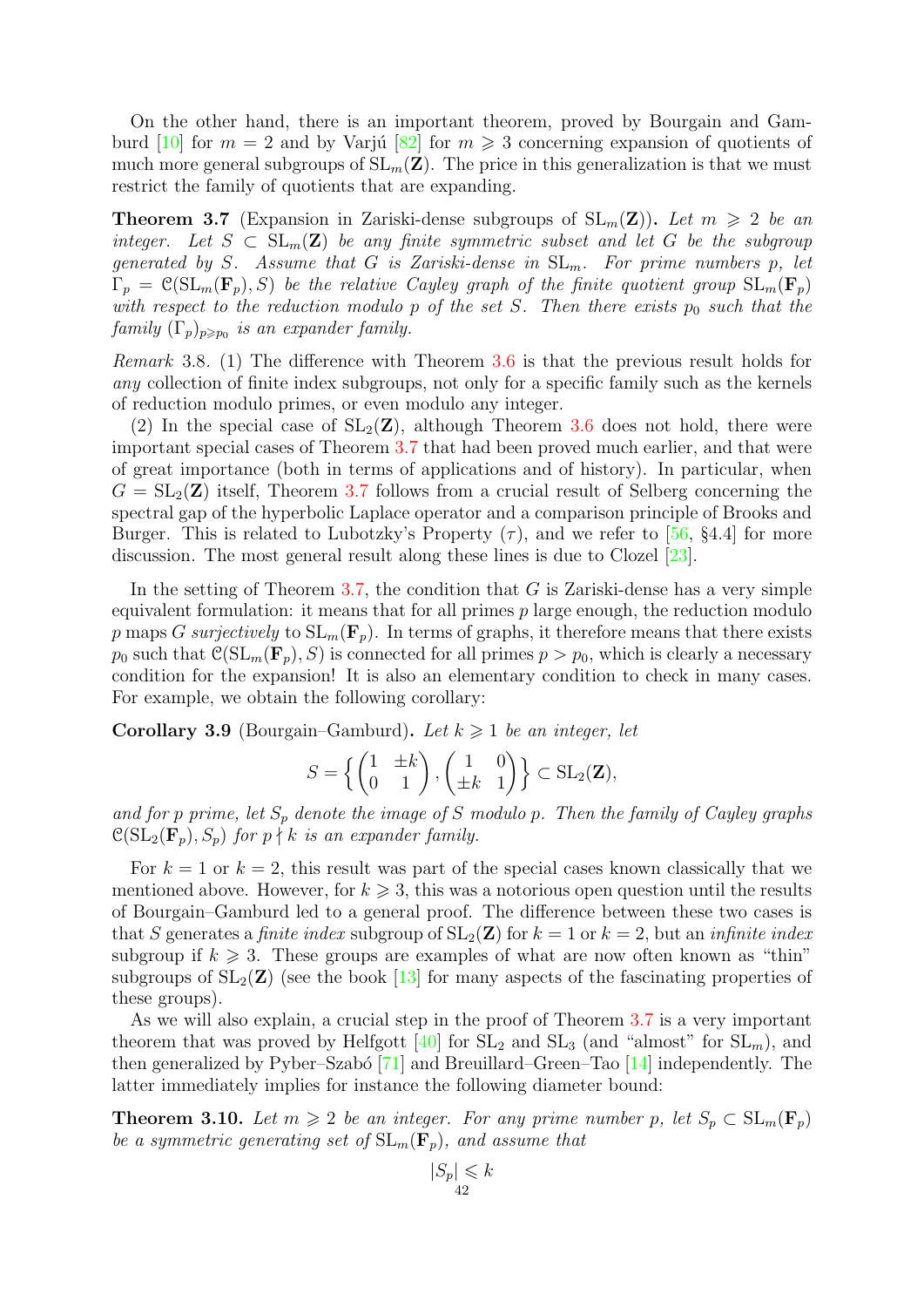<span id="page-43-1"></span>for some fixed  $k \geq 1$ . Then there exist  $c > 0$  and  $A \geq 0$  such that the family of Cayley graphs  $(\mathcal{C}(\mathrm{SL}_m(\mathbf{F}_p), S_p))$  satisfies

$$
\lambda_1(\mathcal{C}(\mathrm{SL}_m(\mathbf{F}_p), S_p)) \geqslant \frac{c}{(\log p)^A}.
$$

Remark 3.11. The following example shows that for certain families of finite groups, there may exist families of generators for which the associated Cayley graphs are expanders, and others for which they are not. The Cayley graphs  $G_n = \mathcal{C}(\mathfrak{S}_n, S_n)$  of Example [1.20](#page-10-0) (4) are not expanders, but a remarkable result of Kassabov [\[45\]](#page-50-10) shows that there exist (effectively computable) generating sets  $T_n$  of  $\mathfrak{S}_n$ , of bounded size as  $n \to +\infty$ , such that the Cayley graphs  $(\mathcal{C}(\mathfrak{S}_n, T_n))$  do form an expander. Hence, for symmetric groups at least, the expansion property is not purely group-theoretical.

The restriction to subgroups of  $SL_m(\mathbb{Z})$  and to reduction modulo primes in Theo-rem [3.7,](#page-42-0) and to subgroups of  $SL_m(\mathbf{F}_p)$  for Theorem [3.10,](#page-42-1) is only present for the sake of simplicity. Much successful work was done from 2010 to around 2014 to generalize these results to other groups and to reduction modulo other integers, and the current state of knowledge goes much further. To state these extensions requires the use of the language of algebraic groups; the reader who is not familiar with the terminology need only know that the groups  $SL_m$  for  $m \geq 2$  and  $Sp_{2g}$  for  $g \geq 2$  satisfy the conditions of both theorems we will now state.

The general version of Theorem  $3.10$  was proved by Pyber and Szabó [\[71\]](#page-51-6) and Breuillard– Green–Tao [\[14\]](#page-49-9) independently. Precisely we have:

Theorem 3.12. Let G be a semisimple almost-simple linear algebraic group over Q. For p prime, let  $S_p \subset \mathbf{G}(\mathbf{F}_p)$  be a symmetric generating set of  $\mathbf{G}(\mathbf{F}_p)$ . Assume that there exists an integer  $k \geq 1$  such that  $|S_p| \leq k$  for all p. Then there exist  $c > 0$  and  $A \geq 0$ such that the family of Cayley graphs  $(\mathcal{C}(G(\mathbf{F}_p), S_p))$  satisfies

$$
\lambda_1(\mathcal{C}(\mathrm{SL}_m(\mathbf{G}(\mathbf{F}_p), S_p)) \geqslant \frac{c}{(\log p)^A}.
$$

For expanders, Salehi-Golsefidy and Varju [\[72\]](#page-51-7) proved the following remarkable result, where the last addition corresponding to  $SL_m$  is due to Bourgain and Varjú [\[12\]](#page-49-10).

Theorem 3.13. Let G be a semisimple almost-simple linear algebraic group over Q. Let  $\Gamma$  be a Zariski-dense finitely generated discrete subgroup of  $\mathbf{G}(\mathbf{Z})$ . Let S be a finite symmetric generating set of Γ. There exists an integer  $N \geq 1$  such that the family of relative Cayley graphs  $C(G(Z/nZ), S)$  for n squarefree and coprime to N is an expander family.

If  $G = SL_m$ , then the same holds for the family  $\mathcal{C}(G(Z/nZ), S)$  for all integers  $n \geq 1$ coprime to N.

The case of  $G = SL_2$  and squarefree *n* is due to Bourgain, Gamburd and Sarnak [\[11\]](#page-49-11).

<span id="page-43-0"></span>3.4. Property (T). In the 1960's, Kazhdan [\[46\]](#page-50-11) introduced an important property of locally compact groups, related to their unitary representations. A few years later, it was realized by Margulis that this led to examples of expanders from Cayley graphs of finite quotients of discrete groups satisfying Kazhdan's property.

We first explain this result of Margulis, taking a practical point of view where we specialize the definitions from the outset to discrete groups.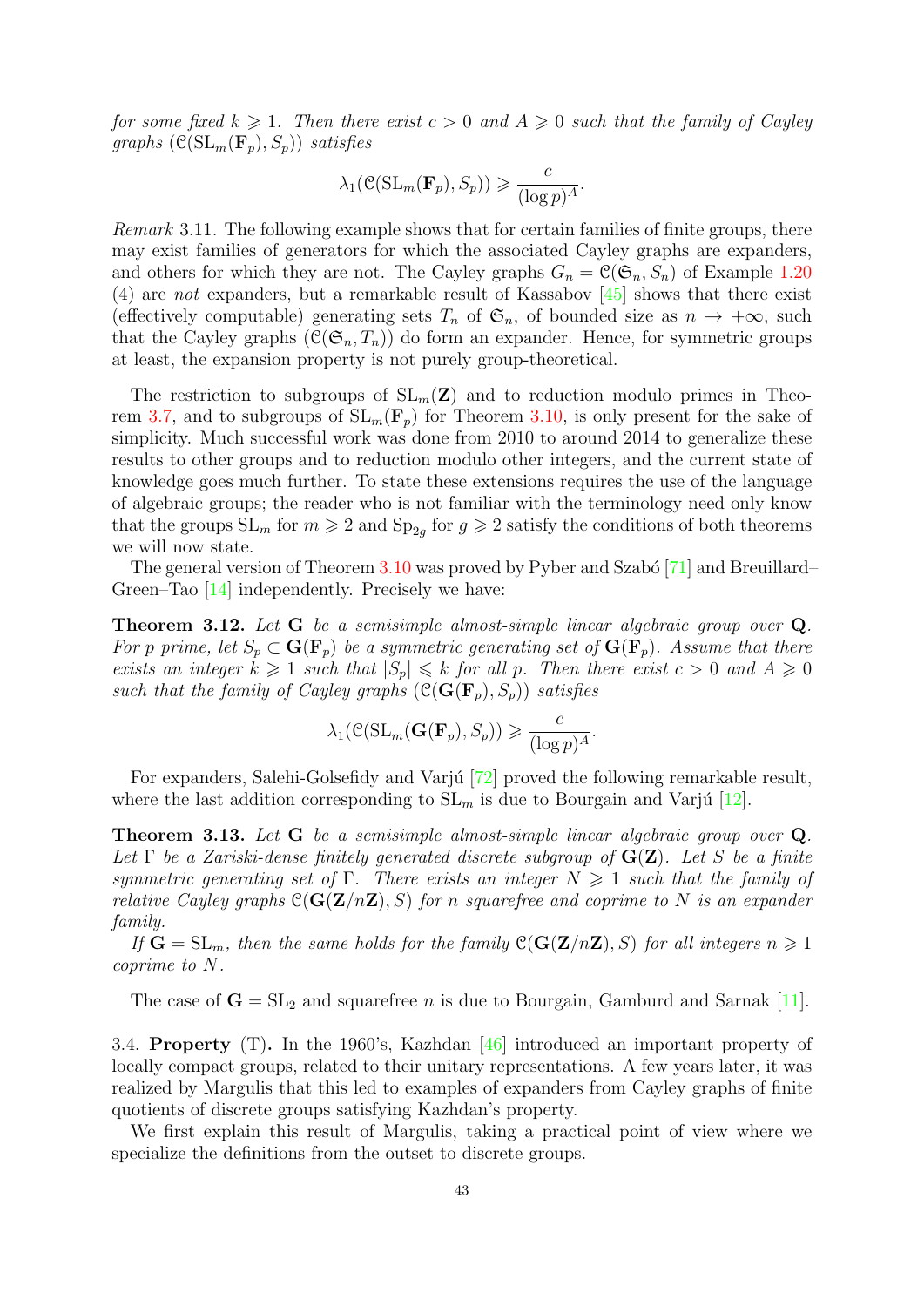**Definition 3.14** (Kazhdan's Property  $(T)$ ). Let G be a discrete group. One says that G has Property (T) if there exists a finite subset S of G and a positive real number  $\delta > 0$ such that for any unitary representation

$$
\varrho\colon G\to\mathrm{U}(E),
$$

where E is a Hilbert space, either there exists a non-zero vector  $v \in E$  fixed by  $\rho$  (i.e.,  $\rho(g)v = v$  for all  $g \in G$ ) or for all  $v \neq 0$ , we have

$$
\max_{s \in S} \|\varrho(g)v - v\| \geqslant \delta \|v\|.
$$

One then says that  $(S, \delta)$  is a Kazhdan pair for G. If S is fixed,  $\delta$  is said to be a Kazhdan constant.

The shorthand for this definition is:  $G$  has Property  $(T)$  if, whenever  $G$  acts linearly by unitary transformations on a Hilbert space, either it has a (non-zero) invariant vector, or it doesn't even have "almost" invariant vectors: any vector is moved by a non-trivial amount by some element of S.

**Theorem 3.15** (Margulis). Let G be a discrete group with Property  $(T)$ . Let  $(S, \delta)$  be a Kazhdan pair for G such that S generates G. Let X be the family of all finite index normal subgroups of G. For all  $H \in X$ , we have

$$
h(\mathcal{C}(G/H, S)) \geq \delta^2.
$$

In particular, if X contains elements of arbitrarily large index in  $G$ , the family of Cayley graphs of  $G/H$ , with respect to the image of S, is an expander family.

*Proof.* Let  $H \in X$  and denote  $\Gamma = \mathcal{C}(G/H, S)$ . We consider the (finite-dimensional) Hilbert space  $E = L^2(G/H)$  (i.e., the L<sup>2</sup>-space for the Cayley graph  $\Gamma$ , where the inner product is defined by

$$
\langle f_1, f_2, \rangle = \frac{1}{|G/H|} \sum_{x \in G/H} f_1(x) \overline{f_2(x)}
$$

for  $f_1$ ,  $f_2: G/H \to \mathbb{C}$  and the homomorphism  $G \to U(E)$  defined by

$$
\varrho(g)f(x) = f(xg)
$$

(where we write  $xg = x\pi(g)$  in terms of the projection  $\pi: G \to G/H$ ). It is indeed elementary to check that  $\varrho$  is a homomorphism, and that  $\varrho(g)$  is unitary.

Let  $E_0$  be the orthogonal complement of the constant functions in E. Since the constant functions are invariant, under  $\rho$ , and the representation is unitary, the subspace  $E_0$  is also invariant. Thus  $\varrho$  induces a unitary representation  $\varrho_0: G \to U(E_0)$ . Since S generates G, there is no function in  $E_0$  invariant under the action of G.

Let now  $W \subset G/H$  be a set of vertices of  $\Gamma$  with  $|W| \leq \frac{1}{2}$  $\frac{1}{2}|G/H|$ , and let

$$
f = \mathbf{1}_W - \frac{|W|}{|G/H|}
$$

be its normalized characteristic function. Then f belongs to  $E_0$ , and Kazhdan's Property (T) therefore implies that there exists  $s \in S$  such that  $\|\varrho(s)f - f\|^2 \geq \delta^2 \|f\|^2$ . However we have

$$
\|\mathbf{1}_W\|^2 = \frac{|W|}{|G/H|}
$$
44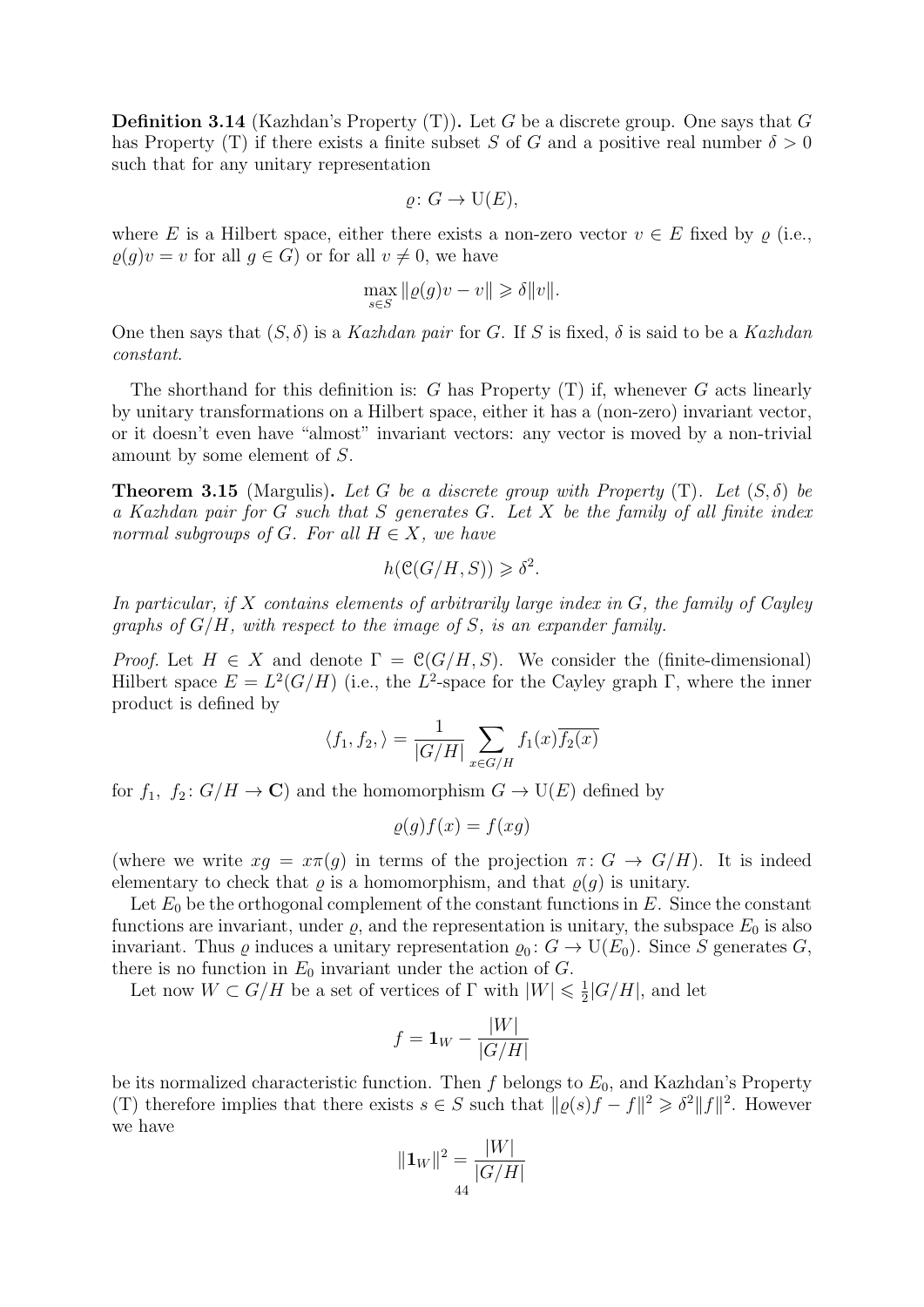<span id="page-45-1"></span>and

$$
\|\varrho(s)f - f\|^2 = \|\varrho(s)\mathbf{1}_W - \mathbf{1}_W\|^2 = \frac{1}{|G/H|} \sum_{x \in G/H} |\mathbf{1}_W(xs) - \mathbf{1}_W(x)|^2
$$
  
= 
$$
\frac{1}{|G/H|} \Big( \sum_{\substack{x \in W \\ xs \notin W}} 1 + \sum_{\substack{x \notin W \\ xs \in W}} 1 \Big) \leq \frac{|\mathcal{E}(W)|}{|G/H|}.
$$

It follows that

 $|\mathcal{E}(W)| \geq \delta^2 |W|.$ 

Taking the minimum over W, we see that the Cheeger constant of  $\Gamma$  is  $\geq \delta^2$ . — П

*Remark* 3.16. One can show (see, e.g.,  $[6, Prop. 1.3.2]$ ) that in fact, for a discrete group G with Property (T), any Kazhdan pair  $(S, \delta)$  has the property that S generates G. Note that this implies that  $G$  is finitely generated; this fact was one of the motivating applications of Property (T), since Kazhdan was able to prove Property (T) for certain groups that were not previously known to be finitely generated. Conversely, for any finite generating set S of G, one can show that there exists  $\delta > 0$  (a Kazhdan constant for S) such that  $(S, \delta)$  is a Kazhdan pair.

The following important theorem of Kazhdan implies Theorem [3.6.](#page-41-1)

**Theorem 3.17** (Kazhdan). For any integer  $m \geq 3$ , the group  $SL_m(\mathbf{Z})$  has Property (T). In particular, for any finite symmetric generating set S of  $SL_m(\mathbf{Z})$ , the family of Cayley graphs

 $(\mathfrak{C}(\mathrm{SL}_m(\mathbf{Z})/H, S))_{H \triangleleft \mathrm{SL}_3(\mathbf{Z})},$ 

where H runs over all finite index normal subgroups of  $SL_3(\mathbf{Z})$ , is an expander family.

### <span id="page-45-0"></span>3.5. Exercises.

**Exercise 3.1.** Let  $n \geq 2$ . Let  $S_n = \{ \text{Id} + E_{i,j} \mid 1 \leq i \neq j \leq n \}$  be the generating set of elementary matrix of  $SL_n(\mathbf{Z})$ . Consider the unitary representation of  $SL_n(\mathbf{Z})$  on  $L^2(\mathbf{Z}^n - \{0\})$  by  $\varrho(g)\varphi(m) = \varphi(g^{-1}m)$  for  $g \in SL_n(\mathbf{Z}), \varphi \in L^2(\mathbf{Z}^n - \{0\})$  and  $m \in \mathbf{Z}^n$ . Let  $\varphi$  be the characteristic function of the *n* canonical basis vectors in  $\mathbb{Z}^n - \{0\}$ . Show that

$$
\max_{s \in S} \|\varrho(s)\varphi - \varphi\| \geqslant \sqrt{\frac{2}{n}} \|\varphi\|.
$$

(This result is also due to Zuk, and is reported in  $[76, p. 149]$  $[76, p. 149]$  $[76, p. 149]$ ; it shows that the best possible Kazhdan constant for the generating set of elementary matrices must depend on n, and tends to 0 with  $n$ ).

The following exercises are first steps in the direction of sieve-type arithmetic applications of expander graphs.

**Exercise 3.2.** Let  $G = SL_3(\mathbb{Z})$  and let S be a finite symmetric generating set of G containing 1.

(1) Show that there exists a constant  $c \geq 0$  such that for primes p, we have

$$
\frac{1}{|\operatorname{SL}_3(\mathbf{F}_p)|} |\{ g \in \operatorname{SL}_3(\mathbf{F}_p) \mid \operatorname{Tr}(g) = 0 \}| \leqslant \frac{c}{p}
$$

.

(2) Deduce that

$$
\lim_{n \to +\infty} \frac{1}{|S|^n} |\{(s_1, \ldots, s_n) \in S^n \mid \text{Tr}(s_1 \cdots s_n) = 0\}| = 0.
$$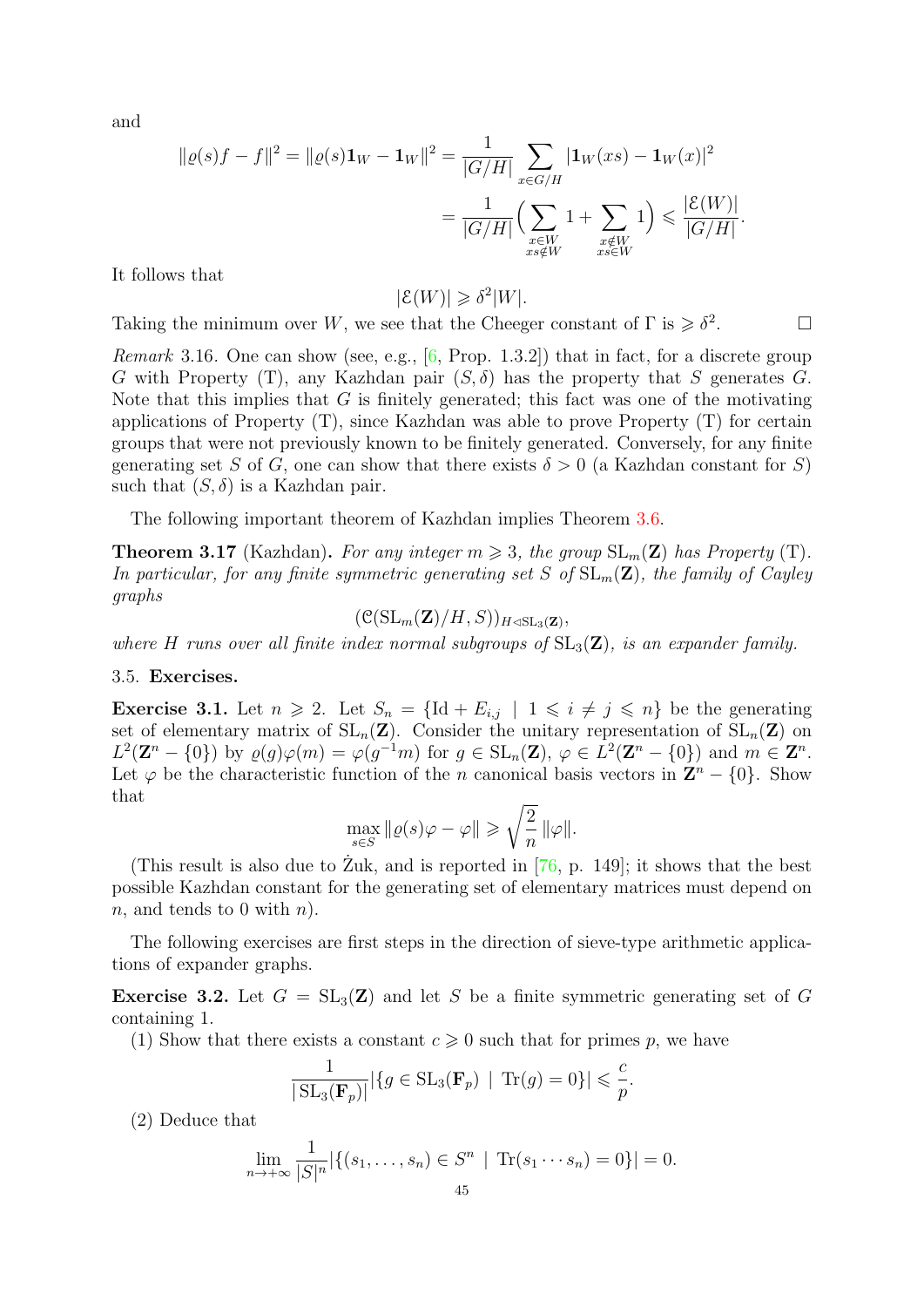(It may be useful to distinguish the cases  $g_{3,3} = 0$  and  $g_{3,3} \neq 0$ .) Does this use the fact that  $SL_3(\mathbb{Z})$  has Property (T)?

**Exercise 3.3.** Let  $S \subset G = SL_3(\mathbb{Z})$  be a finite symmetric generating set of G containing 1.

Let  $n \geq 1$  be an integer,  $Q \geq 2$  be a parameter and define for p prime

$$
b_p(s_1,\ldots,s_n)=1
$$

if  $\text{Tr}(s_1 \cdots s_n) \pmod{p}$  is a *not* square modulo p, and

$$
b_p(s_1,\ldots,s_n)=0
$$

otherwise.

(1) For  $Q \geqslant 2$ , let

$$
N_Q = \sum_{p \leq Q} b_p.
$$

Show that

$$
\frac{1}{|S|^n} |\{(s_1, \ldots, s_n) \in S^n \mid \text{Tr}(s_1, \ldots, s_n) \text{ is a square in } \mathbf{Z}\}| \leqslant
$$

$$
\frac{1}{|S|^n} |\{(s_1,\ldots,s_n) \mid N_Q(s_1,\ldots,s_n)=0\}|.
$$

(2) Show that

$$
\frac{1}{|S|^n} |\{(s_1, \ldots, s_n) \mid N_Q(s_1, \ldots, s_n) = 0\}| \leqslant \frac{V_Q}{E_Q^2}
$$

where

$$
E_Q = \frac{1}{|S|^n} \sum_{(s_1,\ldots,s_n)\in S^n} N(s_1,\ldots,s_n),
$$
  

$$
V_Q = \frac{1}{|S|^n} \sum_{(s_1,\ldots,s_n)\in S^n} N(s_1,\ldots,s_n)^2 - E_Q^2.
$$

(3) Show that there exists  $\delta > 0$  such that

$$
\frac{1}{|\operatorname{SL}_3(\mathbf{F}_p)|} |\{ g \in \operatorname{SL}_3(\mathbf{F}_p) \mid \operatorname{Tr}(g) \text{ is a square} \}| \geq \delta
$$

if  $p \geqslant 5$ .

(4) Using expansion, show that there exists  $A > 1$  and  $\delta > 0$  such that

$$
E_{A^n} \geq \delta \pi(A^n),
$$

where  $\pi(A^n)$  is the number of primes up to  $A^n$ .

(5) If  $p_1 \neq p_2$  are distinct primes, show that there is an isomorphism of groups

$$
\operatorname{SL}_3(\mathbf{F}_{p_1}) \times \operatorname{SL}_3(\mathbf{F}_{p_1}) \simeq \operatorname{SL}_3(\mathbf{Z}/p_1p_2\mathbf{Z}).
$$

(6) Using expansion again and (5), show that there exists  $B > 1$  and  $c > 0$  such that

$$
V_{B^n} \leqslant c\pi(B^n)
$$

(this is more difficult; expand the square in  $N^2(s_1,\ldots,s_n)$  as sum over pairs  $(p_1,p_2)$  of primes  $\leq Q$ , and handle separately the cases  $p_1 = p_2$  and  $p_1 \neq p_2$ .)

(7) Deduce that

$$
\lim_{n \to +\infty} \frac{1}{|S|^n} |\{(s_1, \ldots, s_n) \in S^n \mid \text{Tr}(s_1, \ldots, s_n) \text{ is a square in } \mathbf{Z}\}| = 0.
$$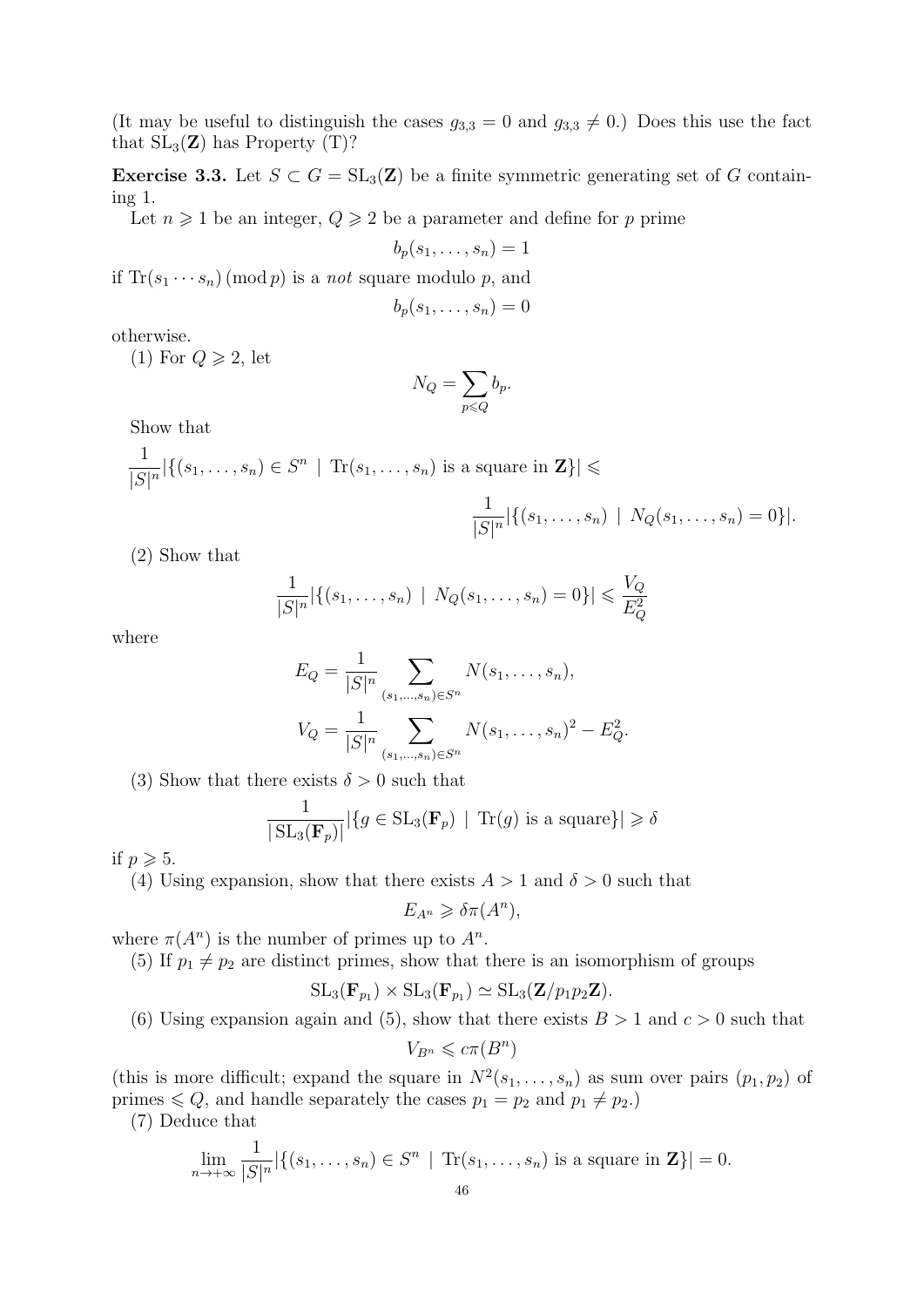(8) How far do you think you might generalize this type of statement?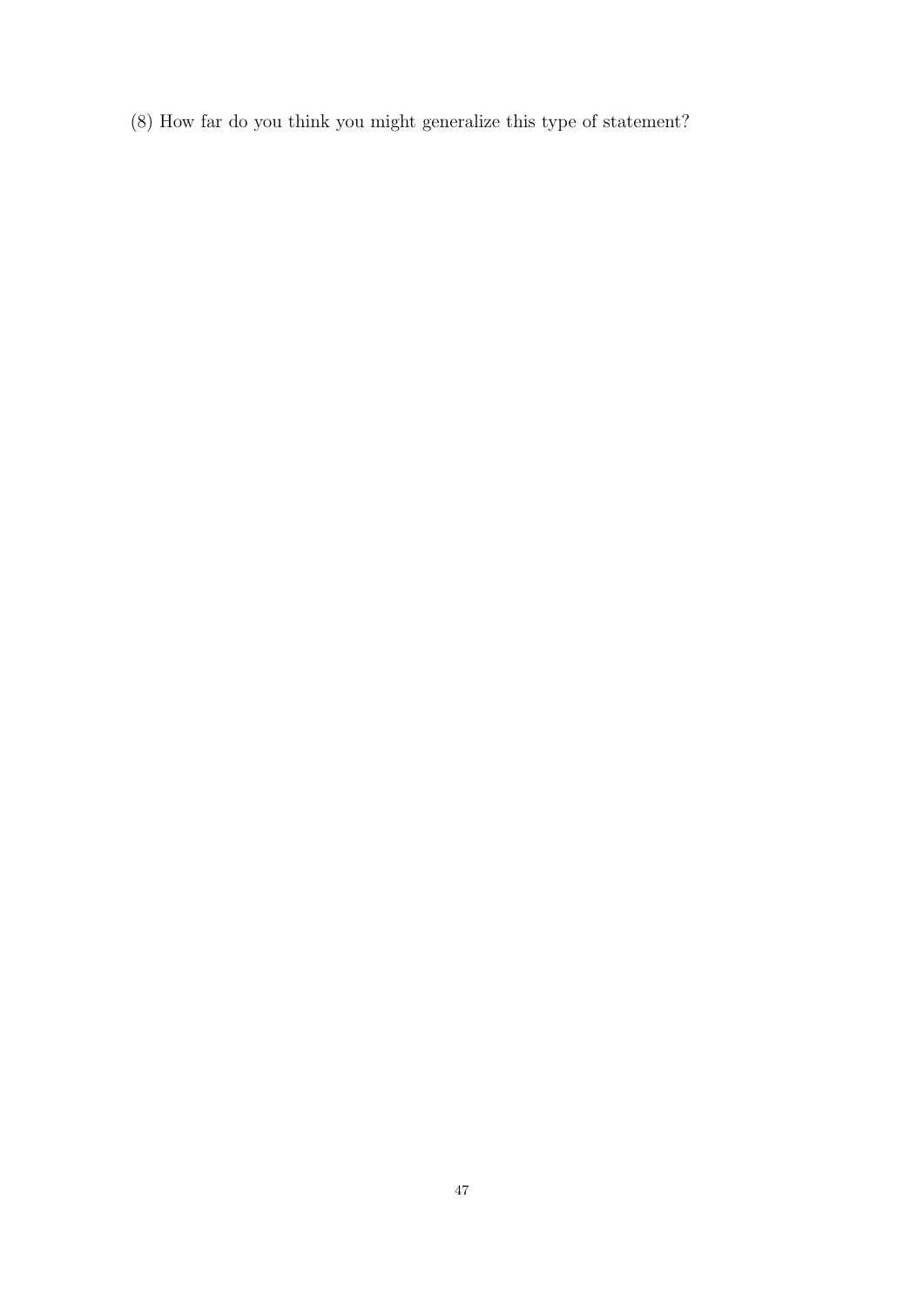# <span id="page-48-0"></span>Lecture 4: some applications of expander graphs

<span id="page-48-1"></span>This lecture presents, mostly in a survey style, some of the applications of expander graphs. This is very far from exhaustive – the reader will find many more applications, especially to combinatorics and theoretical computer science, in [\[42\]](#page-50-3), and to "pure" mathematics in the books and lectures of Lubotzky [\[56\]](#page-50-8), [\[57\]](#page-50-12) and of Sarnak [\[74\]](#page-51-4).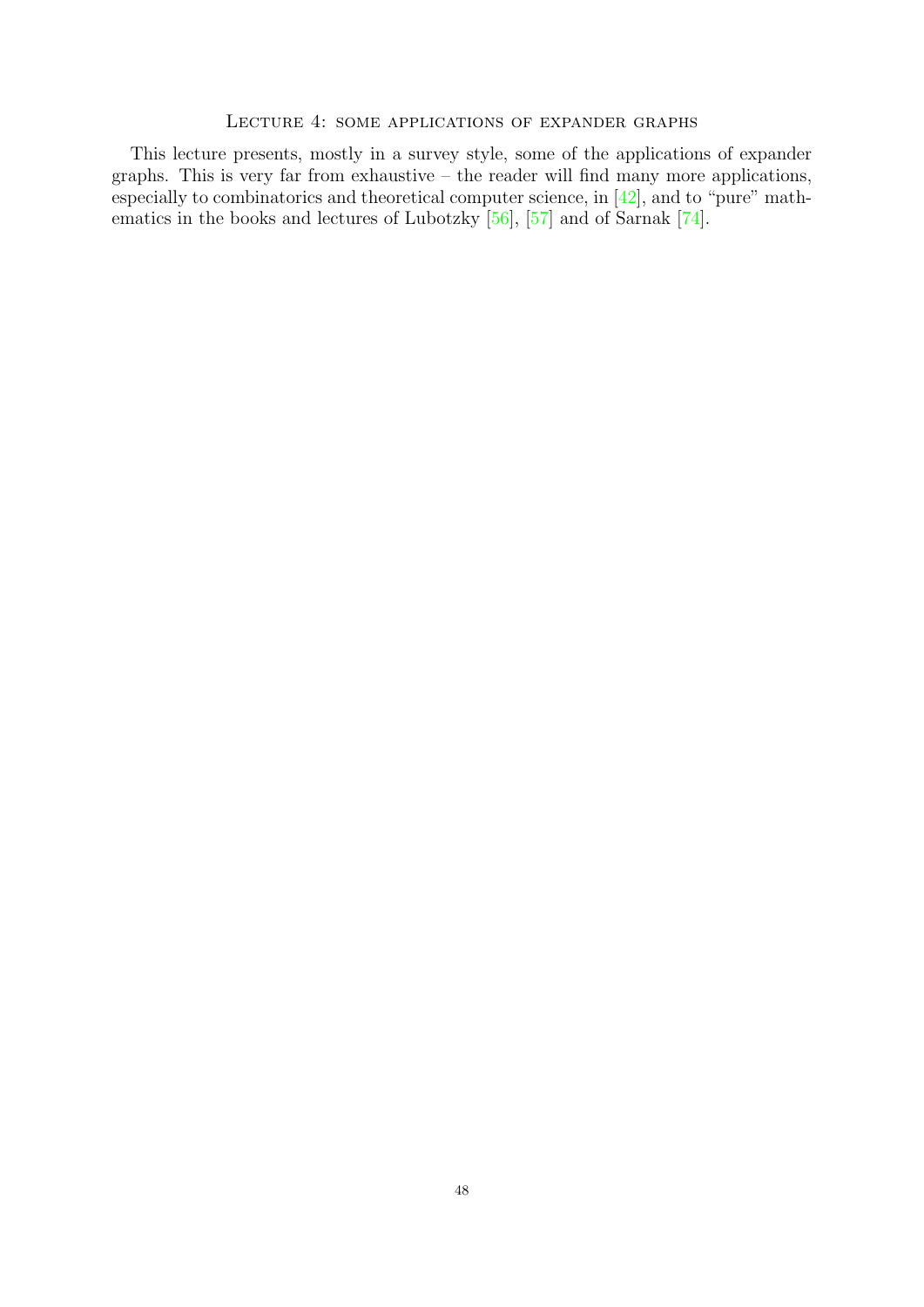#### <span id="page-49-0"></span>**REFERENCES**

- [1] D. Abramovich: A linear lower bound on the gonality of modular curves, International Math. Res. Notices 20 (1996), 1005–1011.
- [2] D. Abramovich and F. Voloch: Lang's conjectures, fibered powers, and uniformity, New York J. of Math. 2 (1996), 20–34.
- [3] M. Agrawal, N. Kayal and N. Saxena: PRIMES is in P, Annals of Math. 160 (2004), 781–793.
- [4] M. Aschenbrenner, S. Friedl and H. Wilton: 3-manifold groups, EMS Lectures in Math., E.M.S Publ. House, 2015.
- <span id="page-49-4"></span>[5] Ya.M. Barzdin and A.N. Kolmogorov: On the realization of networks in three-dimensional space, in Selected Works of Kolmogorov, Volume 3, Kluwer Academic Publishers, Dordrecht, 1993. [18](#page-18-2)
- <span id="page-49-12"></span>[6] B. Bekka, P. de la Harpe and A. Valette: Kazhdan's Property (T), New Math. Monographs 11, Cambridge Univ. Press (2008). [45](#page-45-1)
- N. Bergeron: Variétés en expansion, Séminaire Bourbaki, exposé 1132 (June 2017).
- <span id="page-49-1"></span>[8] J.A. Bondy and U.S.R. Murty: *Graph theory*, Graduate Texts Math. 244, Springer, 2008. [3](#page-3-1) [9] N. Bourbaki: *Topologie algébrique*, Springer (2016).
- <span id="page-49-6"></span>[10] J. Bourgain and A. Gamburd: Uniform expansion bounds for Cayley graphs of  $SL_2(\mathbf{F}_n)$ , Ann. of Math. 167 (2008), 625–642. [42](#page-42-2)
- <span id="page-49-11"></span>[11] J. Bourgain, A. Gamburd and P. Sarnak: The affine linear sieve, Invent. math. 179 (2010), 559–644. [43](#page-43-1)
- <span id="page-49-10"></span>[12] J. Bourgain and P. Varjú: Expansion in  $SL_d(\mathbf{Z}/q\mathbf{Z})$ , q arbitrary, Invent. math. 188 (2012), 151–173. [43](#page-43-1)
- <span id="page-49-8"></span>[13] E. Breuillard and H. Oh (editors): Thin groups and super-strong-approximation, MSRI Publications 61, Cambridge (2014). [42](#page-42-2)
- <span id="page-49-9"></span>[14] E. Breuillard, B. Green and T. Tao: Approximate subgroups of linear groups, GAFA 21 (2011), 774–819; <arXiv:1005.1881>. [42,](#page-42-2) [43](#page-43-1)
- [15] E. Breuillard, B. Green and T. Tao: The structure of approximate groups, Publ. Math. IHES 116 (2012), 115–221.
- [16] R. Brooks: The spectral geometry of a tower of coverings, J. Diff. Geometry 23 (1986), 97–107.
- [17] M. Burger: Petites valeurs propres du Laplacien et topologie de Fell, doctoral thesis (1986), Econom Druck AG (Basel).
- [18] M. Burger: Kazhdan constants for  $SL(3, \mathbb{Z})$ , J. reine angew. Math. 413 (1991), 36–67.
- <span id="page-49-5"></span>[19] P. Buser: A note on the isoperimetric constant, Ann. Sci. Ecole Norm. Sup. 15 (1982), 213–230. ´ [28](#page-28-2)
- [20] P. Buser: Geometry and spectra of compact Riemann surfaces, Modern Birkhäuser Classics, 2010.
- [21] I. Chavel: Eigenvalues in Riemannian geometry, Academic Press, 1984.
- <span id="page-49-3"></span>[22] J. Cheeger: A lower bound for the smallest eigenvalue of the Laplacian, in "Problems in analysis (Papers dedicated to Salomon Bochner, 1969)", Princeton Univ. Press. 1970, 195–199. [12,](#page-12-2) [27](#page-27-1)
- <span id="page-49-7"></span>[23] L. Clozel: *Démonstration de la conjecture*  $\tau$ , Invent. math. 151 (2003), 297–328. [42](#page-42-2)
- [24] D. Cox: Primes of the form  $x^2 + my^2$ , Wiley 1989.
- [25] G. Davidoff, P. Sarnak, and A. Valette: Elementary number theory, group theory, and Ramanujan graphs, LMS Student Text 55, Cambridge University Press 2003.
- <span id="page-49-2"></span>[26] P. Diaconis and L. Saloff-Coste: *Comparison techniques for random walk on finite groups*, Annals of Prob. 21 (1993), 2131–2156. [4,](#page-4-0) [19](#page-19-4)
- [27] J. Ellenberg, C. Hall and E. Kowalski: Expander graphs, gonality and variation of Galois representations, Duke Math. Journal 161 (2012), 1233–1275.
- [28] J. Ellenberg: Superstrong approximation for monodromy groups, in "Thin groups and superstrong-approximation", MSRI Publications 61, Cambridge (2014), edited by E. Breuillard and H. Oh.
- [29] G. Faltings: Diophantine approximation on abelian varieties, Annals of Math. 133 (1991), 549– 576.
- [30] G. Farkas: *Brill–Noether loci and the gonality stratification of*  $\mathcal{M}_q$ , J. reine angew. Math. 539 (2001), 185–200.
- [31] H. Farkas and I. Kra: *Riemann surfaces*, 2nd edition, Grad. Texts in Math. 71, Springer 1992.
- [32] G. Frey: Curves with infinitely many points of fixed degree, Israel J. Math. 85 (1994), 79–83.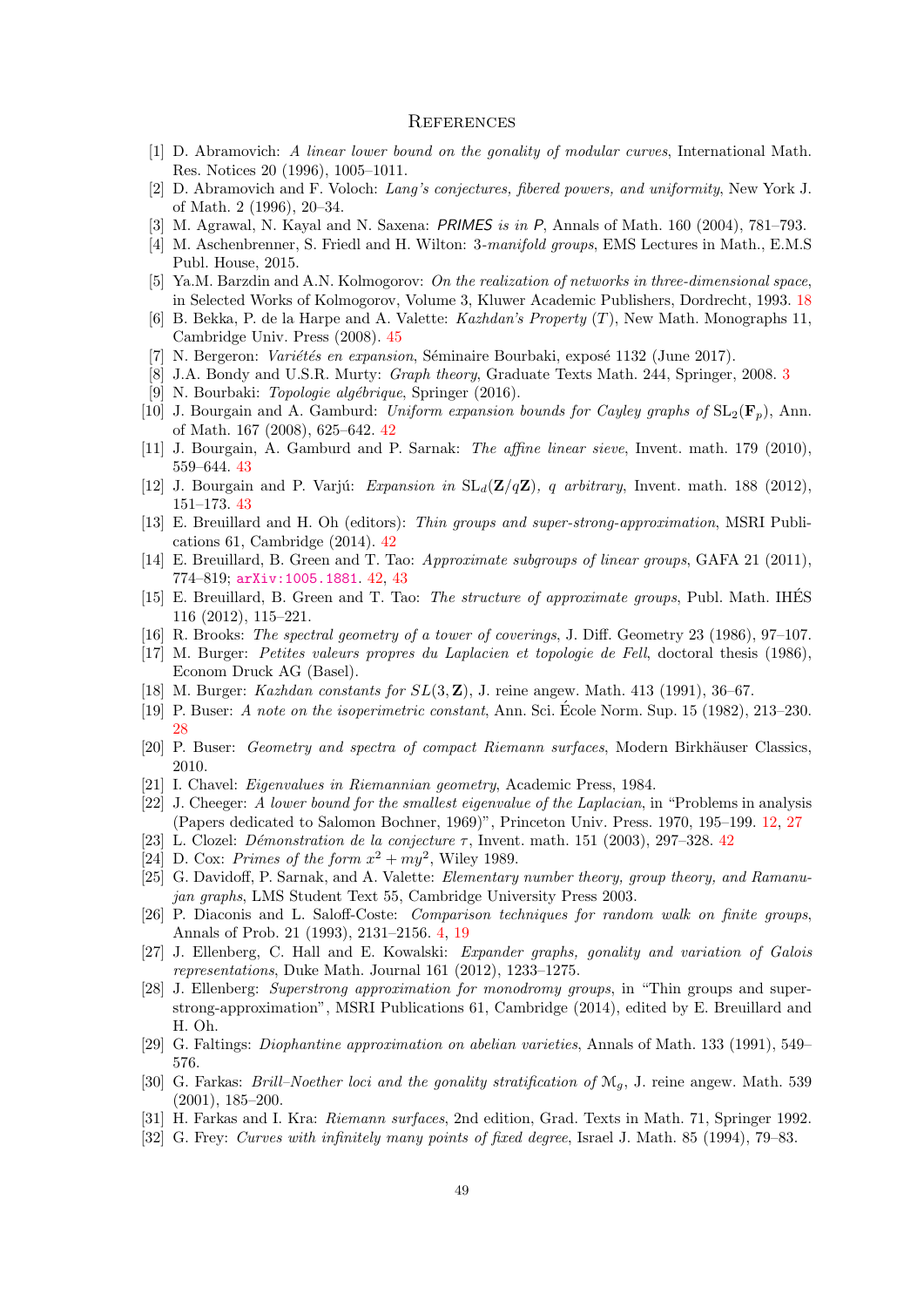- <span id="page-50-1"></span>[33] P.X. Gallagher: The large sieve and probabilistic Galois theory, in Proc. Sympos. Pure Math., Vol. XXIV, Amer. Math. Soc. (1973), 91–101. [19](#page-19-4)
- [34] A. Gamburd: On the spectral gap for infinite index "congruence" subgroups of  $SL_2(\mathbf{Z})$ , Israel J. Math. 127 (2002), 157-–200.
- [35] W.T. Gowers: Quasirandom groups, Comb. Probab. Comp. 17 (2008), 363–387.
- [36] M. Gromov: Filling Riemannian manifolds, J. Differential Geom. 18 (1983), 1–147.
- [37] M. Gromov and L. Guth: *Generalizations of the Kolmogorov-Barzdin embedding estimates*, Duke Math. J. 161 (2012), 2549–2603; <arXiv:1103.3423>.
- <span id="page-50-7"></span>[38] C. Hall, D. Puder and W. Sawin: Ramanujan coverings of graphs, preprint  $arxiv:1506.02335$ ; abridged version in STOC 2016, 48th annual ACM SIGACT Symposium in the Theory of Computing, 533–541, 2016. [41](#page-41-2)
- <span id="page-50-0"></span>[39] P. de la Harpe: Topics in Geometric Group Theory, Chicago Lectures in Math., Univ. of Chicago Press (2000). [10,](#page-10-2) [11](#page-11-2)
- <span id="page-50-9"></span>[40] H. Helfgott: Growth and generation in  $SL_2(\mathbf{Z}/p\mathbf{Z})$ , Ann. of Math. 167 (2008), 601–623. [42](#page-42-2)
- [41] H.M. Hilden: *Three-fold branched coverings of*  $S^3$ , Amer. J. Math. 98 (1976), 989-997.
- <span id="page-50-3"></span>[42] S. Hoory, N. Linial and A. Wigderson: Expander graphs and their applications, Bull. Amer. Math. Soc. 43 (2006), 439–561. [40,](#page-40-1) [48](#page-48-1)
- [43] K. Ireland and M. Rosen: A Classical Introduction to Modern Number Theory, 2nd Edition, GTM 84, Springer-Verlag (1990).
- [44] H. Iwaniec and E. Kowalski: Analytic number theory, Colloq. Publ. 53, Amer. Math. Soc. (2004).
- <span id="page-50-10"></span>[45] M. Kassabov: Symmetric groups and expander graphs, Inventiones math. 170 (2007), 327–354. [43](#page-43-1)
- <span id="page-50-11"></span>[46] D. Kazhdan: Connection of the dual space of a group with the structure of its closed subgroups, Funct. Anal. Appl. 1 (1967), 63–65. [43](#page-43-1)
- [47] A. Kontorovich: From Apollonius to Zaremba: Local-Global phenomena in thin orbits, Bull. AMS 50, (2013), 187–228.
- [48] E. Kowalski: Elliptic curves, rank in families and random matrices, in Ranks of Elliptic Curves and Random Matrix Theory, edited by J. B. Conrey, D. W. Farmer, F. Mezzadri, and N. C. Snaith, LMS Lecture Note 341, (Cambridge University Press 2007).
- [49] E. Kowalski: Crible en expansion, Séminaire Bourbaki, exposé 1028, November 2010, Astérisque 348, Soc. Math. France (2012), 17–64.
- [50] E. Kowalski: The large sieve and its applications, Cambridge Tracts in Math., vol 175, C.U.P (2008).
- [51] E. Kowalski: Explicit growth and expansion for SL2, International Math. Res. Notices. 2012; [doi:10.1093/imrn/rns214](doi: 10.1093/imrn/rns214)
- <span id="page-50-2"></span>[52] E. Kowalski: An introduction to expander graphs, Cours Spécialisés 26, S.M.F (2019). [34](#page-34-2)
- [53] E. Kowalski: Sieve in discrete groups, especially sparse, in "Thin groups and super-strongapproximation", MSRI Publications 61, Cambridge (2014), edited by E. Breuillard and H. Oh.
- [54] M. Lackenby: Heegaard splittings, the virtually Haken conjecture and property  $(\tau)$ . Invent. math. 164 (2006), 317–359.
- [55] P. Li and S.T. Yau: A new conformal invariant and its applications to the Willmore conjecture and the first eigenvalue of compact surfaces, Invent. math. 69 (1982), 269–291.
- <span id="page-50-8"></span>[56] A. Lubotzky: Discrete groups, expanding graphs and invariant measures, Progress in Math. 125, Birkaüser (1994). [42,](#page-42-2) [48](#page-48-1)
- <span id="page-50-12"></span>[57] A. Lubotzky: Expander graphs in pure and applied mathematics, Bulletin AMS 49 (2012), 113–162. [48](#page-48-1)
- [58] A. Lubotzky and C. Meiri: Sieve methods in group theory, I: powers in linear groups, Journal A.M.S 25 (2012), 1119–1148.
- <span id="page-50-4"></span>[59] A. Lubotzky, R. Phillips and P. Sarnak: Ramanuajan graphs, Combinatorica 8 (1988), 261–277. [40](#page-40-1)
- <span id="page-50-6"></span>[60] A. Marcus, D.A. Spielman and N. Srivastava: Interlacing families, I: bipartite Ramanuajan graphs of all degrees, Ann. of Math. (2) 182 (2015), 307–325. [40](#page-40-1)
- <span id="page-50-5"></span>[61] G. Margulis: Explicit group theoretic constructions of combinatorial schemes and their applications for the construction of expanders and con- centrators, J. of Problems of Information Transmission, 24 (1988), 39–46. [40](#page-40-1)
- [62] J. McCarthy: Recursive functions of symbolic expressions and their computations by machines, I, Communications of the A.C.M 3 (1960), 184–195.